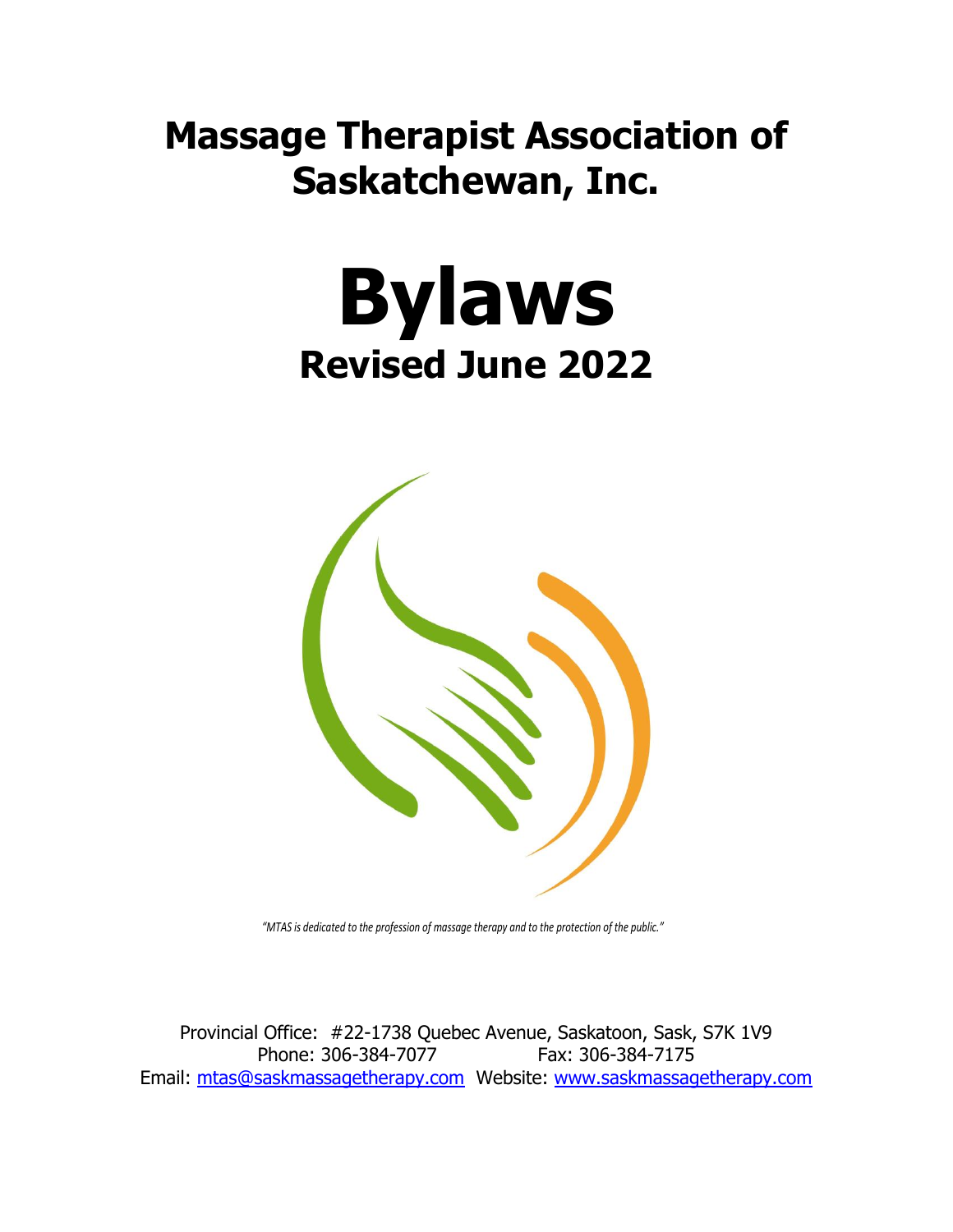# **MTAS Board Members & Staff List 2021-2022**

Camille Lapierre President/Legislation Erin Sobkow Vice President Aileen Tran Mapletoft Secretary Amanda Gara Treasurer Tim Rutley **Public Relations** Jordan Smith Member at Large

Lara Brierley **Competency/Continuing Education** Natalie Cargan Complaints and Investigation

# **MTAS Office**

Lori Green – Executive Director [lorigreen@saskmassagetherapy.com](mailto:lorigreen@saskmassagetherapy.com) Tel: 306-382-7225 Fax: 306-384-7175

Jayne L. Little – Member Services Manager [mtas@saskmassagetherapy.com](mailto:mtas@saskmassagetherapy.com)<br>Tel: 306-384-7077 Fax: 306-384-7175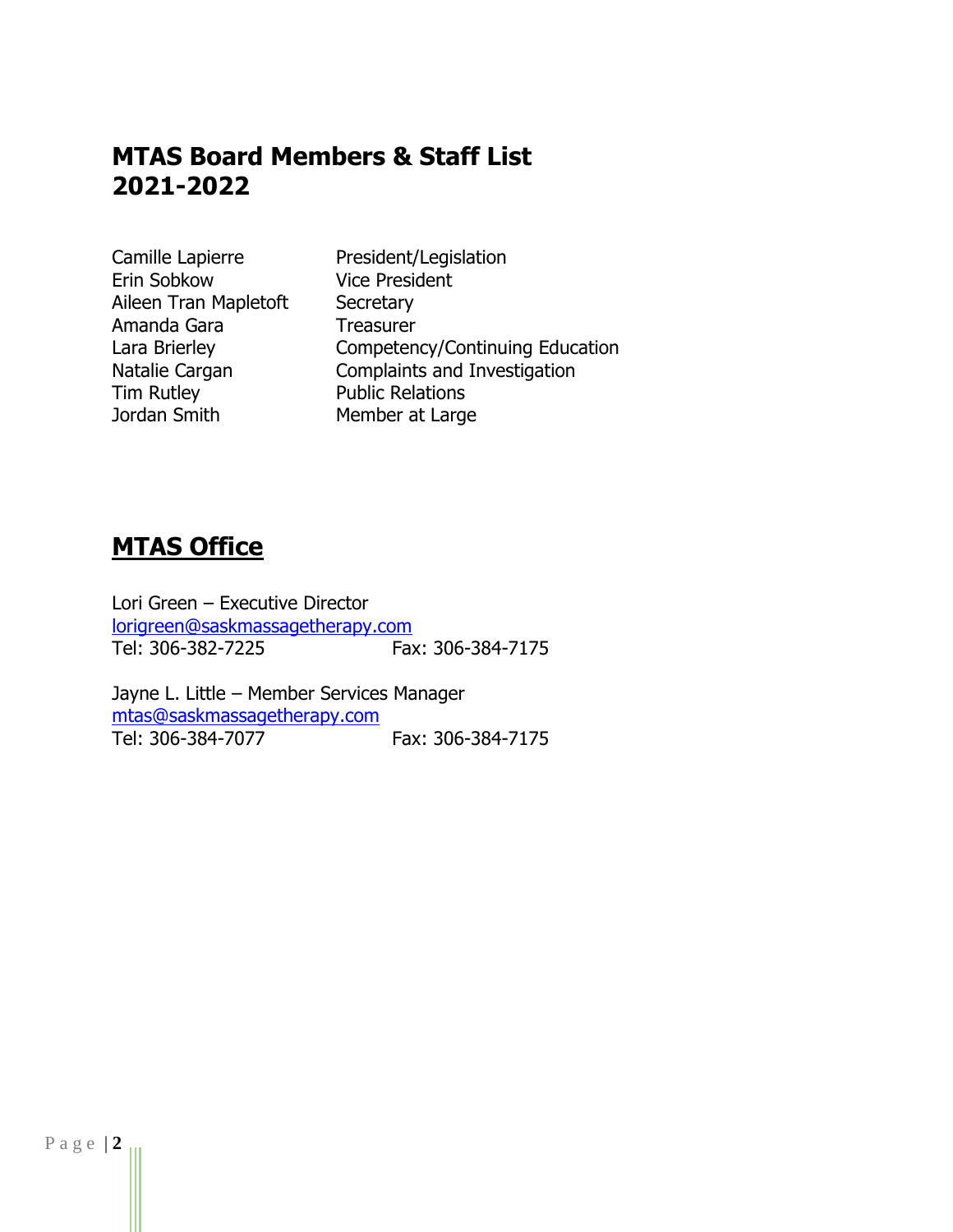# **Table of Contents:**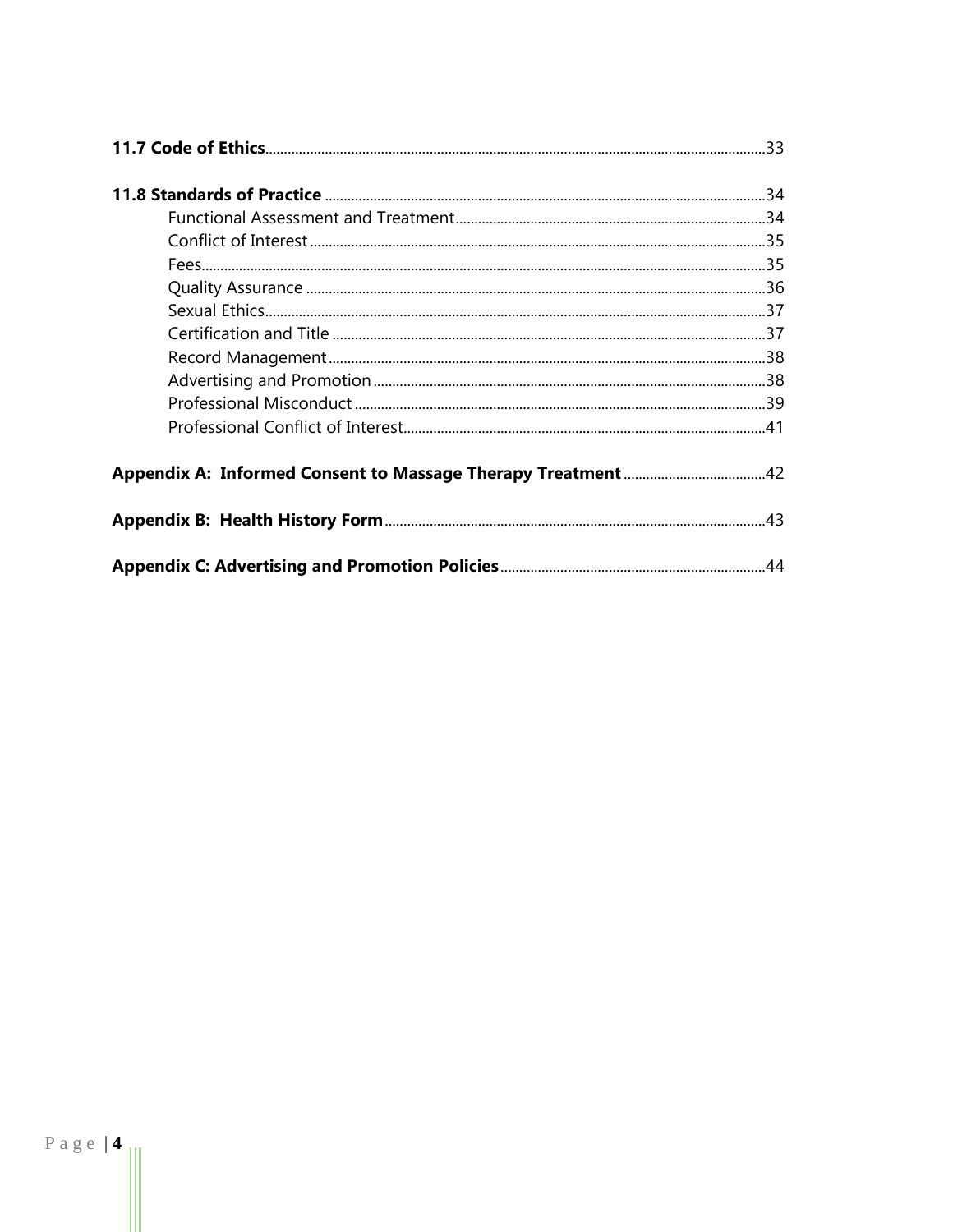

# **BYLAWS**

#### **1.1 Definitions**

In this Bylaw, unless the context otherwise requires, expressions defined in The Non-Profit Corporations Act, or any statutory amendment or modification of that Act, shall have the meaning so defined, and:

"Act" means The Non-Profit Corporations Act, (Saskatchewan);

"Articles" mean the Articles of the Association from time to time;

"Board", "Directors" and "Board of Directors" mean the Board Members of the Association for the time being;

"Board Member" has the meaning set forth in Section 3.1;

"Bylaws" means these Bylaws and all other Bylaws of the Association from time to time in force and effect;

"Code of Ethics" means the code of ethics adopted by the Association and included in the bylaws, as may be amended from time to time;

"Association" means the Massage Therapist Association of Saskatchewan Inc.;

"License number" means the MTAS number (the registration number issued by the Association to Practicing and non-resident Practicing members)."

"Massage therapy" implies that the Member has been trained and has qualified to the satisfaction of the Board in the therapeutic application of massage, which training must involve an understanding of the use of massage as an aid to the assessment and treatment of certain conditions, and of those conditions where massage is contraindicated;

"Member" means a Member of the Association and "Members" and "Membership" means all the Members of the Association;

"Membership Year" means November  $1<sup>st</sup>$  of a calendar year to October 31 $<sup>st</sup>$  of the</sup> following calendar year;

"MTAS" means the Massage Therapist Association of Saskatchewan Inc.;

"Person" includes an individual, a partnership, and Association;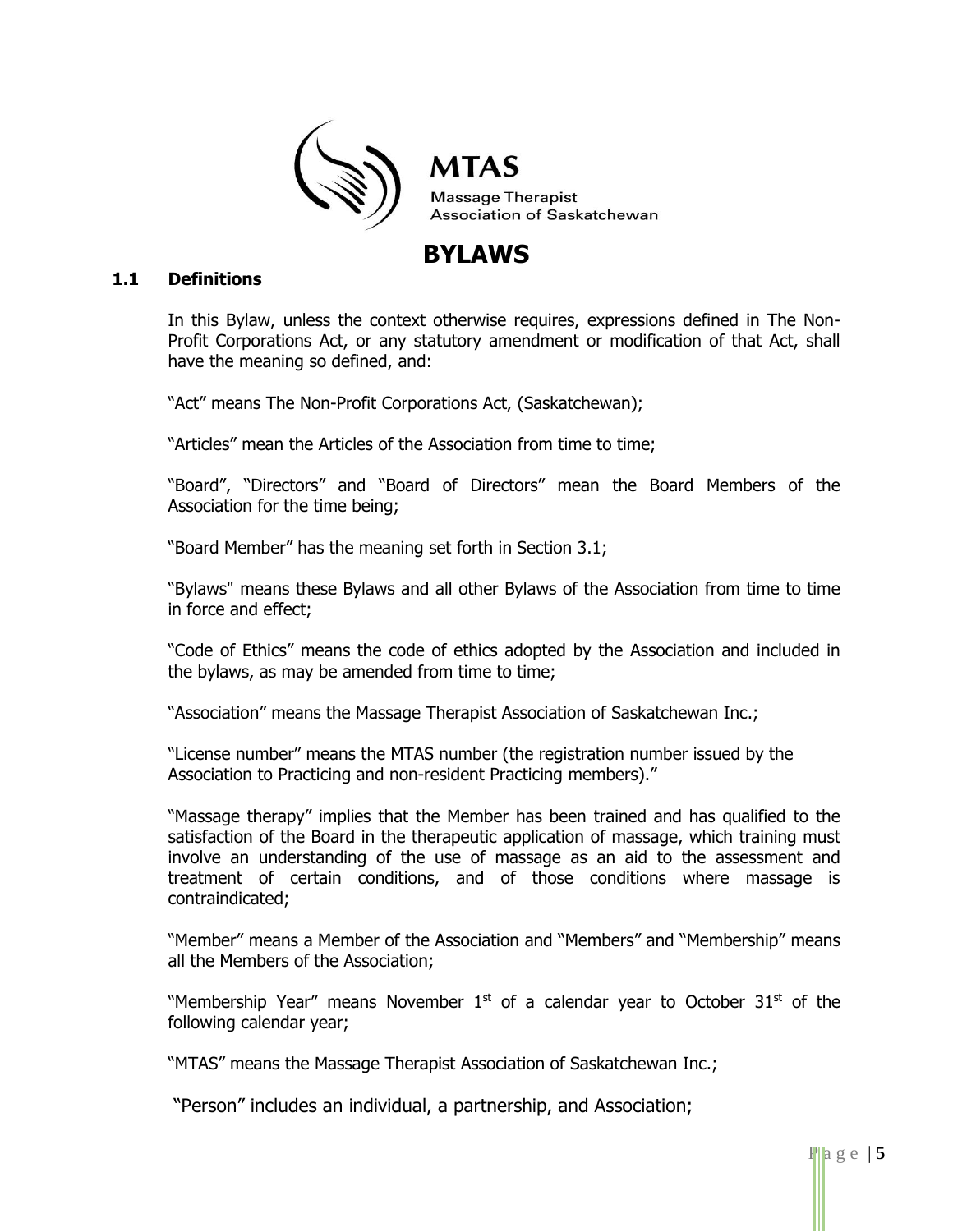"Registrar" means the Executive Director or the designate appointed by the board to be responsible for the registration of members. (Added April 2005).

"Standards of Practice" means the standards of practice adopted by the Association and included in the bylaws, as may be amended from time to time.

Words importing the neuter gender shall include the feminine and the masculine and words importing persons shall include Associations and bodies corporate. Words importing the singular number shall include the plural number and vice versa.

# **1.2 Inconsistency with Act and Articles**

If there is any inconsistency between this Bylaw and the Articles or any Unanimous Member Agreement in effect respecting the Association (the "UMA"), the Articles or the UMA shall govern. If this Bylaw grants a right or a procedure for the exercise of a right where the Articles or the UMA provide a substantially similar right or a procedure for the exercise of a right, the right or the procedure, as the case may be, shall be exercisable only under the Articles or the UMA, as the case may be, and not under this Bylaw.

#### **1.3 Purposes of the Association**

The purposes of the Association are to:

- a) Protect the public by ensuring standardized qualification for members of the Association;
- b) Promote the science, art and philosophy of massage therapy in Saskatchewan;
- c) Establish standards and qualifications of the Members to a level befitting the professional standards of the Association;
- d) Promote professional ethical conduct established by the Code of Ethics thereby safeguarding the public and the Membership;
- e) Uphold the professional integrity of the Members as necessary and as may be determined from time to time; and
- f) Represent the Members before all other professional bodies.

# **BUSINESS OF THE ASSOCIATION**

#### **2.1 Registered Office**

The registered office of the Association shall be in a municipality located in the province of Saskatchewan as determined by the Board from time to time.

#### **2.2 Corporate Seal**

The Board may adopt a common seal on which the name of the Association shall be engraved that may be affixed to documents or class of documents of the Association.

# **2.3 Corporate Logo**

In consultation with the Membership, the Board may, from time to time, adopt or change any logo or trademark to be used in Association with the Association and its services.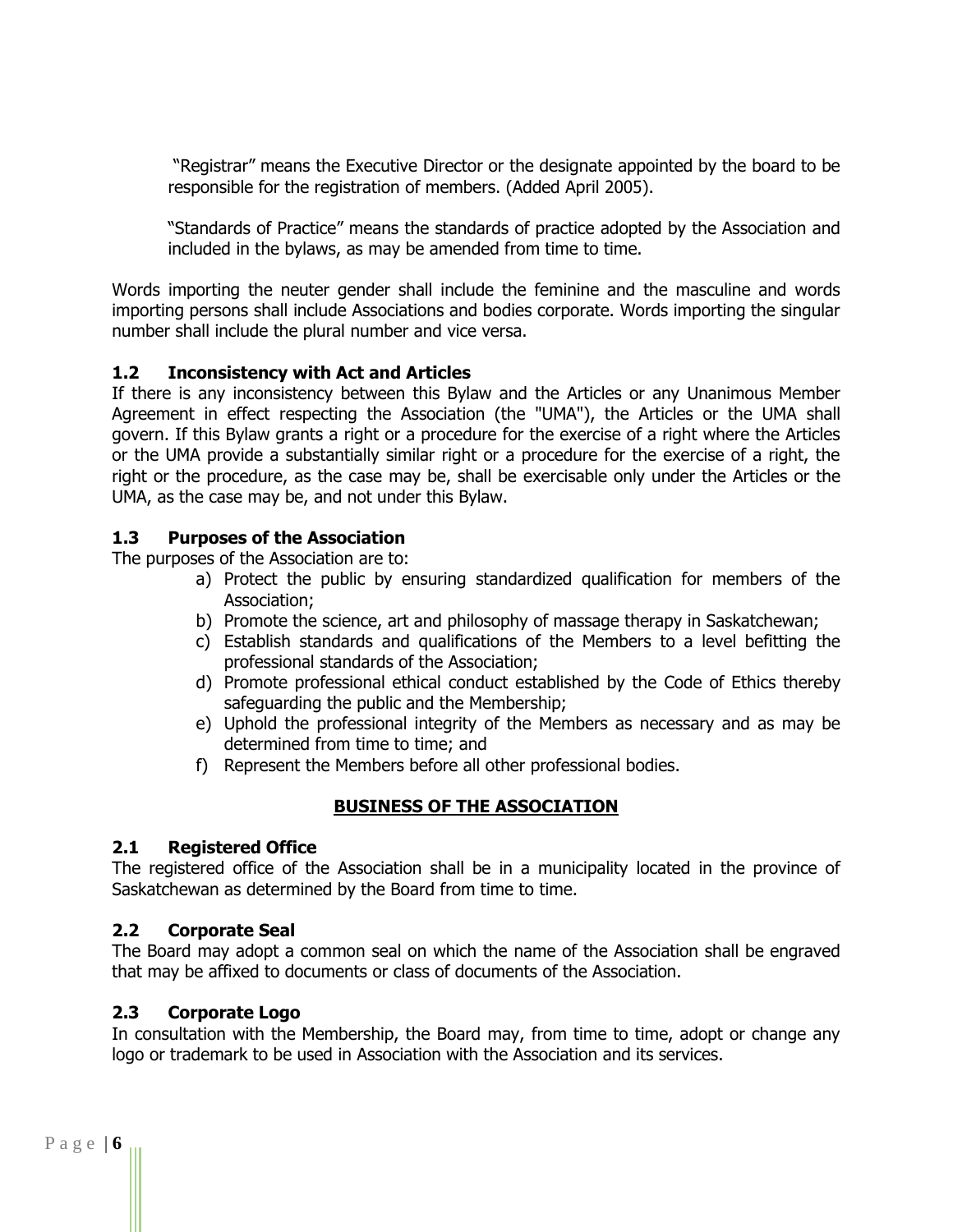# **2.4 Reporting and Publication**

The Board shall publicize, either written and/or transmitted electronically, the reports of the Board no less than twice a year; one of which shall be with the notice for the annual meeting.

# **2.5 Financial Year**

Unless otherwise determined by the Board, the financial year of the Association shall end on the  $31<sup>st</sup>$  day of October in each year.

#### **2.6 Execution of Instruments**

Unless the Board directs otherwise, deeds, transfers, assignments, contracts, obligations, any Signing Board Member may sign certificates and other instruments on behalf of the Association. In addition, the Board may from time to time direct the manner in which the person or persons by whom any particular instrument or class of instruments may or shall be signed. Any person authorized to sign a document may affix the corporate seal to that document.

#### **2.7 Banking Arrangements**

The banking business of the Association, including, without limitation, the borrowing of money and the giving of security therefore, shall be transacted with such banks, trust companies, credit unions or other bodies corporate or organizations as may, from time to time, be designated by or under the authority of the Board. Subject to Section 2.9, the Association's banking business, or any part thereof, shall be transacted under such agreements, instructions and delegations of powers as the Board may, from time to time, prescribe or authorize. Unless the Board directs otherwise, all cheques issued from the Association shall have the signatures of two authorized signatories.

# **2.8 Keeping of Accounts**

The Board shall cause true accounts to be kept of the sums of money received and disbursed by the Association, the matters in respect of which receipts and disbursements take place, all sales and purchases by the Association, the assets and liabilities of the Association and all other transactions affecting the financial position of the Association.

The books of account shall be kept at the registered office of the Association or at such other place as the Board thinks fit, and, subject to the Act, shall be open to inspection by the Board Members.

#### **2.9 Borrowing Power**

Subject to approval by the Membership, but without limiting the borrowing powers of the Association as set forth in the Act, the Board may, from time to time, cause the Association to:

- (a) Borrow money upon the credit of the Association; and
- (b) Charge, mortgage, hypothecate, pledge or otherwise create a security interest in all or any currently owned or after-acquired real or personal property of the Association, including book debts, powers and undertakings, to secure any evidences of indebtedness or guarantees or any other present or future indebtedness or liability of the Association.

Nothing in this Section 2.9 limits or restricts the borrowing of money by the Association pursuant to bills of exchange or promissory notes made, drawn, accepted or endorsed by or on behalf of the Association.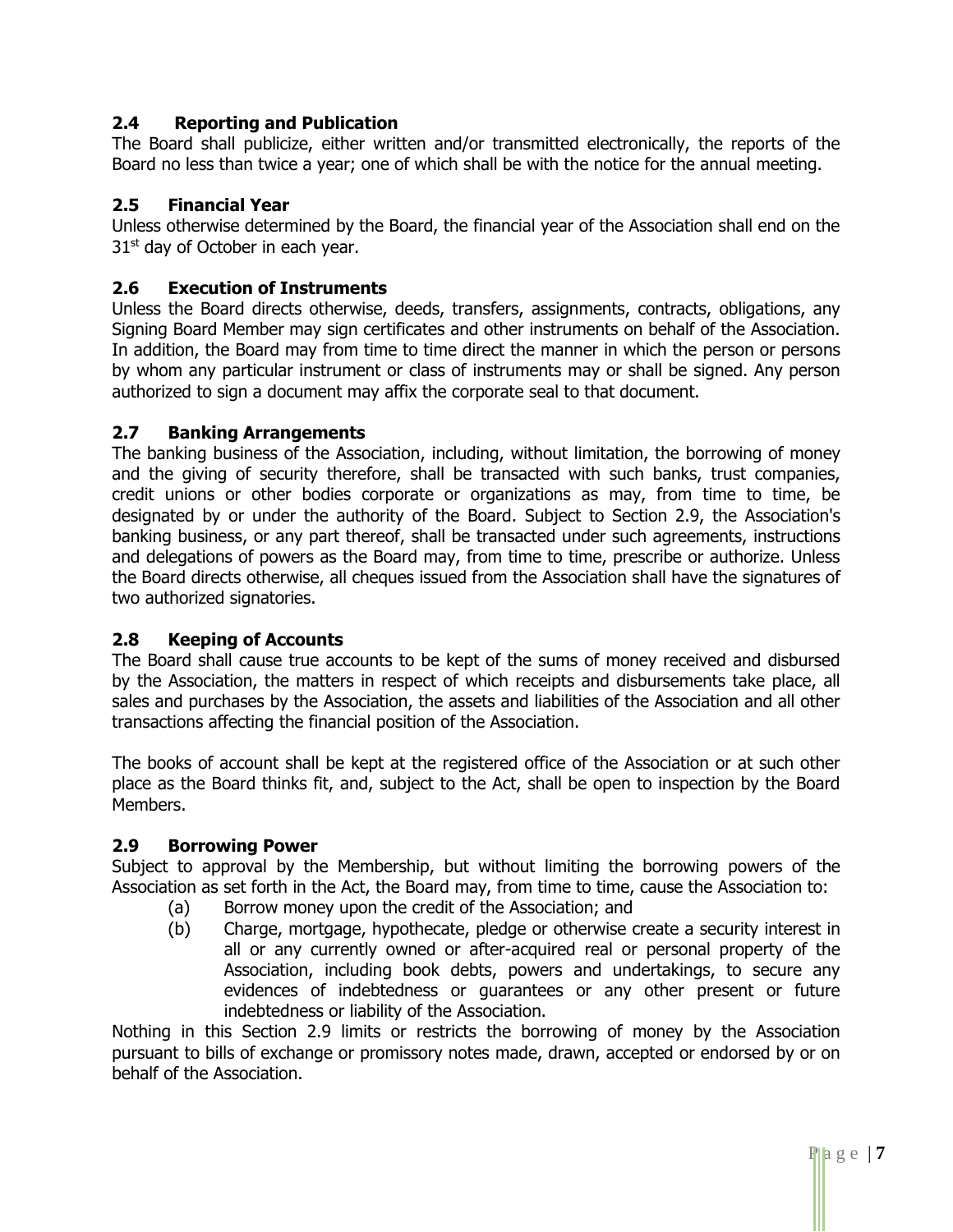#### **2.10 Financial Disclosure**

At the annual general meeting next following a fiscal year end of the Association, the Board shall place before the Members the audited financial statements of the Association for that fiscal year.

#### **2.11 Remuneration of Officers/Committee Members**

- (a) All reasonable expenses incurred by any Member of the Board or its Committees, while conducting the affairs of the Association shall be reimbursed by the Treasurer upon receipt of an itemized statement of such expenses by the Member claiming compensation.
- (b) The Board Members may review any expense claim submitted to the Treasurer and upon review either allow or disallow the claim.
- (c) The Board Members may be entitled to an honorarium for each Board meeting attended.

#### **2.12 Establishing and Governing Scholarships, Bursaries and Prizes**

The Board may adopt and manage the establishing and governing of scholarships, bursaries and prizes.

#### **BOARD MEMBERS**

#### **3.1 Number and Term of Board Members**

The Board shall consist of not less than five (5) Board members, four (4) of whom shall also be the officers of the Association and no more than ten (10) Board members.

Subject to the Act and the Articles, the Members may, by ordinary resolution passed at an annual general meeting, increase the number of Board members. Each Board Member or Officer (herein collectively referred to as "Board Members") shall hold office for a term of two (2) years commencing on the date of election. The offices of the Association shall be President, Vice-President, Secretary, Treasurer and Past-President. The Board of Board members at the first meeting of the Board shall choose the President, Vice-President, Secretary and Treasurer. The first board meeting will occur after the Annual General Meeting.

Notwithstanding Section 3.3, the Member who held the office of President of the Association for the term of office immediately prior to an annual general meeting at which a new President is elected shall, if willing to do so, continue to act as a Director/Officer of the Association, without election by the Members, for the next ensuing term of office and shall hold the office of Past-President.

# **3.2 Eligibility for Election**

Any practicing Member or Non-resident Practicing Member with voting rights, in good standing, with the exception of an owner or operator of a massage therapy training school, or director of another massage therapy association, who is qualified to act as a director pursuant to the Act shall be eligible for election to the Board. A retiring Board Member shall be eligible for re-election.

All interested applicants who are eligible for election or re-election to the Board of Directors must have the MTAS application form submitted a minimum of twenty-one days prior to the Annual General Meeting. All applicants' biographies will be provided in the Annual General Meeting reports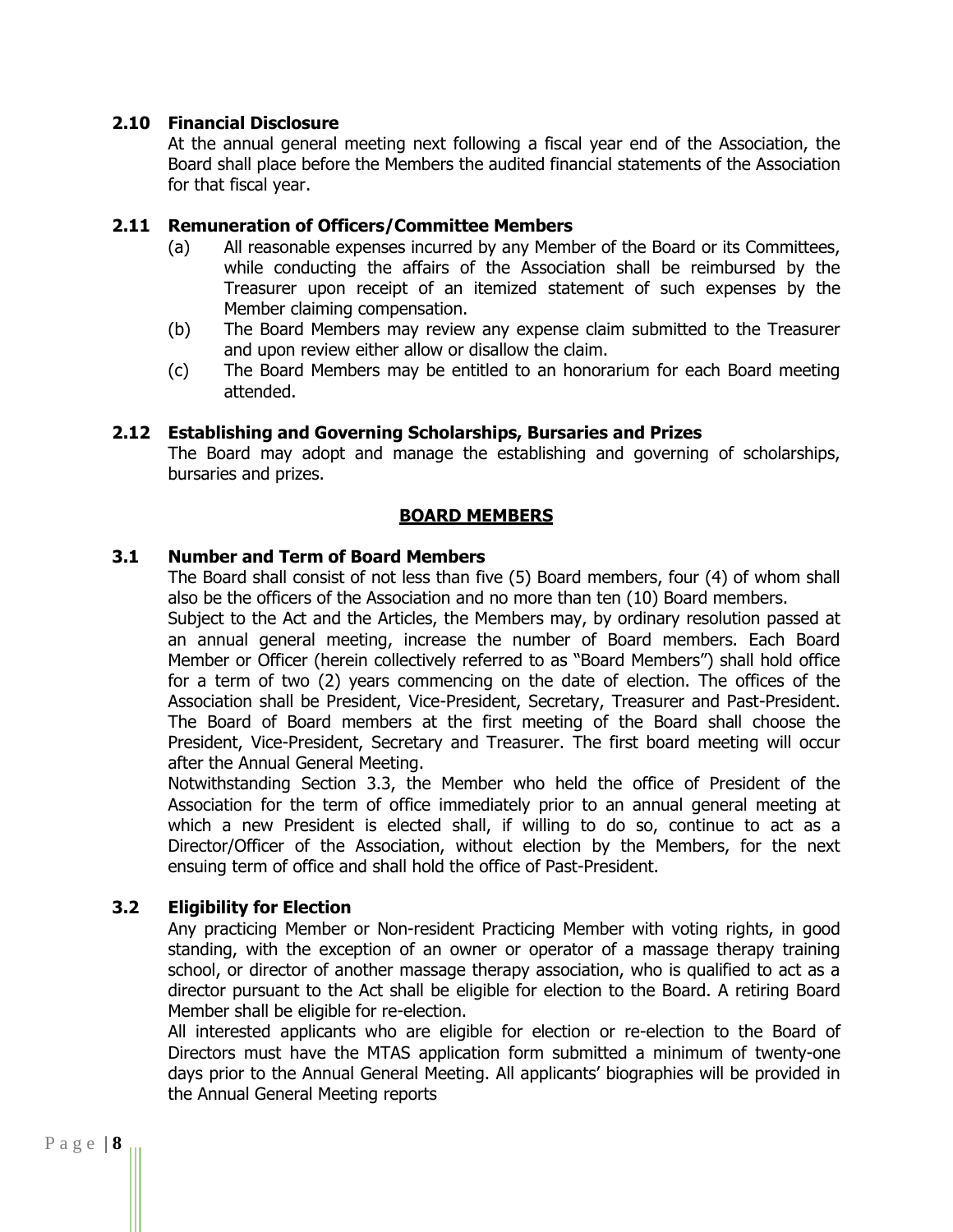#### **3.3 Election to the Board**

The Members entitled to vote thereat shall elect Board Members to replace retiring Board Members and fill the vacant Board positions.

i. Voting may be held at the Annual General Meeting or

ii. Through an online vote held prior to Annual General Meeting through a certified voting system.

The Member who held the position of President immediately prior to the election of a new Board at an annual general meeting shall be deemed to have been elected as a Board Member of the Association and shall hold the office of Past-President.

#### **3.4 Failure to Hold Annual General Meeting**

Notwithstanding Section 3.3, where the Association fails to hold an annual general meeting in accordance with the Act or this Bylaw, the Board Members then in office shall be deemed to have been elected or appointed as Board Members on the last day on which the annual general meeting could have been held pursuant to the Act and this Bylaw and such Board Members may hold office until other Board Members are appointed or elected or until the day on which the next general meeting is held.

#### **3.5 Vacant Positions of Retiring Board Members**

Notwithstanding Section 3.3, if at any annual general meeting at which there should be an election of Board Members, the places of any of the retiring Board Members are not filled by such election, such of the retiring Board Members who are not re-elected shall, if requested to do so by the Board and if such retiring Board Member is willing to do so, continue in office to complete the number of Board Members for the time being fixed pursuant to the Articles and this Bylaw until further new Board Members are elected at a general meeting convened for that purpose. If any such election or continuance of Board Members does not result in the election or continuance of the number of Board Members for the time being fixed pursuant to this Bylaw, the number of Board Members shall be fixed at the number of Board Members actually elected or continued in office.

#### **3.6 Casual Vacancies**

The Board shall have power, exercisable by special resolution, to appoint a Member (who is eligible for election and willing to accept such appointment) to fill any casual vacancy on the Board. Any Board Member so appointed shall hold office only until the next annual general meeting.

#### **3.7 Vacancy in Office of President**

A vacancy in the office of President shall be filled by the Vice-President until the expiry of the term of office of the Member who held the office of President immediately prior to such vacancy and the office of Vice-President shall be elected from the remaining Board Members by majority vote of the Board. If the offices of President and Vice-President are both vacant, then the Board may fill such vacancies by appointment in the manner set forth in Section 3.6.

#### **3.8 Removal of Director or Director/Officer**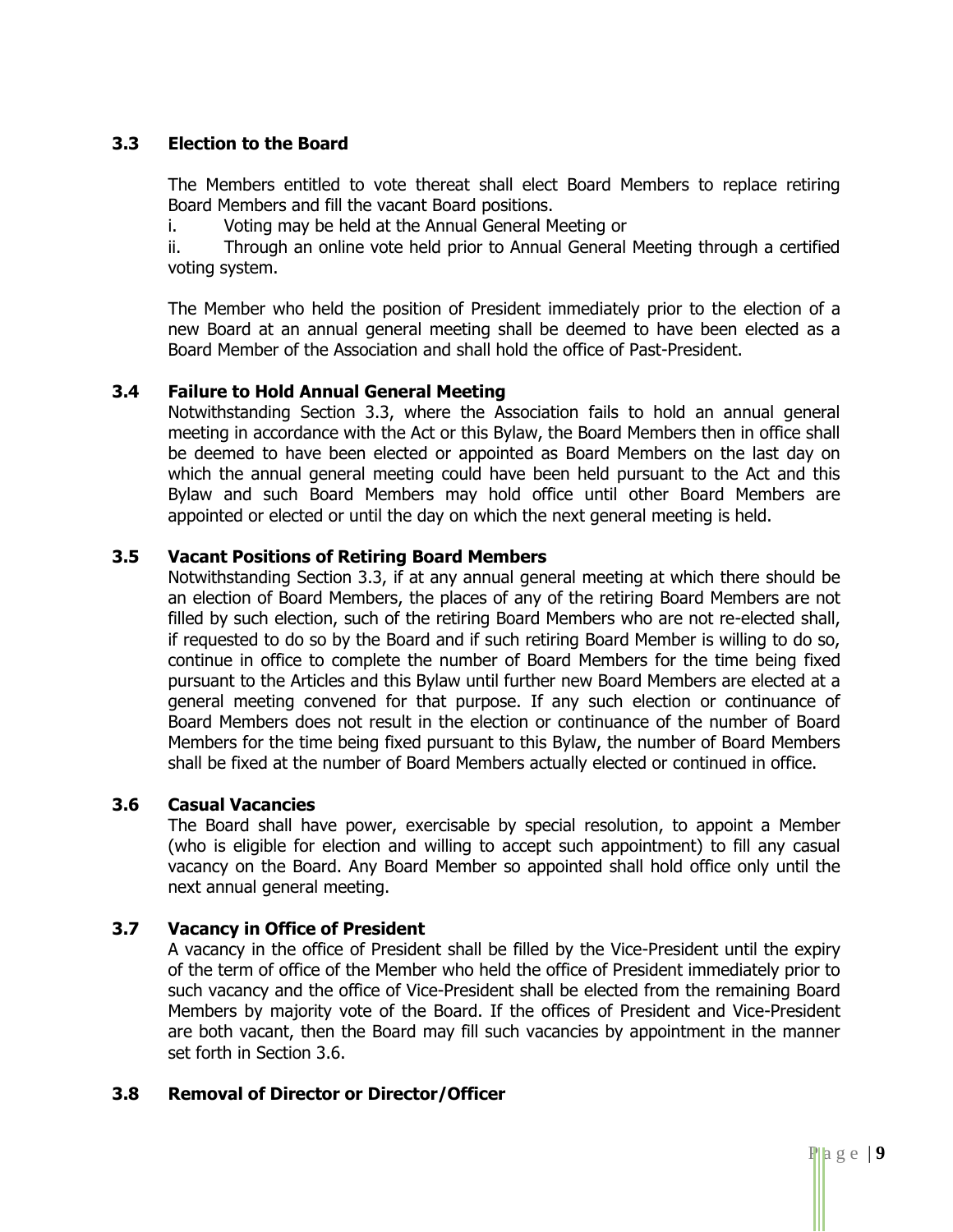The office of a Board Member shall be deemed to be vacated if the Board Member

- (a) Resigns the office by notice in writing delivered to the registered office of the Association;
- (b) Is convicted of an indictable offence and the Board shall have resolved to remove such Board Member;
- (c) Is not, or ceases to be, qualified to act as a Board Member pursuant to the Act or the Bylaws, the Code of Ethics, or the Standards of Practice; or
- (d) Is suspended by the Disciplinary Committee appointed pursuant to Section 10.1 or is found guilty of a disciplinary offence by the Disciplinary Committee and the Board shall have resolved to remove such Board Member.

Subject to the Act, the Members may by resolution passed at a special meeting convened for that purpose, remove any Board Member from office before the expiration of such Board Member's term of office and may by ordinary resolution appoint another Member eligible for election to fill such vacancy until the next annual general meeting.

#### **3.9 Retirement**

A Board Member may retire from office upon giving notice in writing to the Association of the Board Member's intention to do so. The resignation shall take effect upon delivery of the notice or upon such later date as may be specified in the resignation.

# **POWERS AND DUTIES OF BOARD MEMBERS**

#### **4.1 Powers of Management**

The Board shall manage, or supervise the management of, the property, affairs and business of the Association and shall have the authority to exercise all such powers of the Association as are not, by the Act or this Bylaw, required to be exercised by the Association at a general meeting.

The Board shall approve educational programs and prescribe initial entry-to practice qualifications for the purpose of registration, as well as prescribe the continuing competency requirements for registration renewal.

#### **4.2 Duties of Officers**

The duties of the Director/Officers of the Association shall be as follows:

- (a) **President.** The President shall be the chief operating officer, and subject to the authority of the Board, shall have general supervision of the business of the Association. The President shall also have the other powers and duties specified by the Board, from time to time, and shall exercise such authority as is usually associated with the office of President and as is more particularly set forth in Robert's Rules of Order. The President shall also serve as an ex officio member of all Committees, except the Discipline Committee, appointed by the Board.
- (b) **Vice-President.** The Vice-President shall be responsible for routine duties, which would otherwise be the responsibility of the President and shall, in the absence or disability of the President, assume the duties and exercise the authority of the President.
- (c) **Secretary.** The Secretary shall attend and be the secretary of all meetings of the Board and Members. The Secretary shall enter or cause to be entered in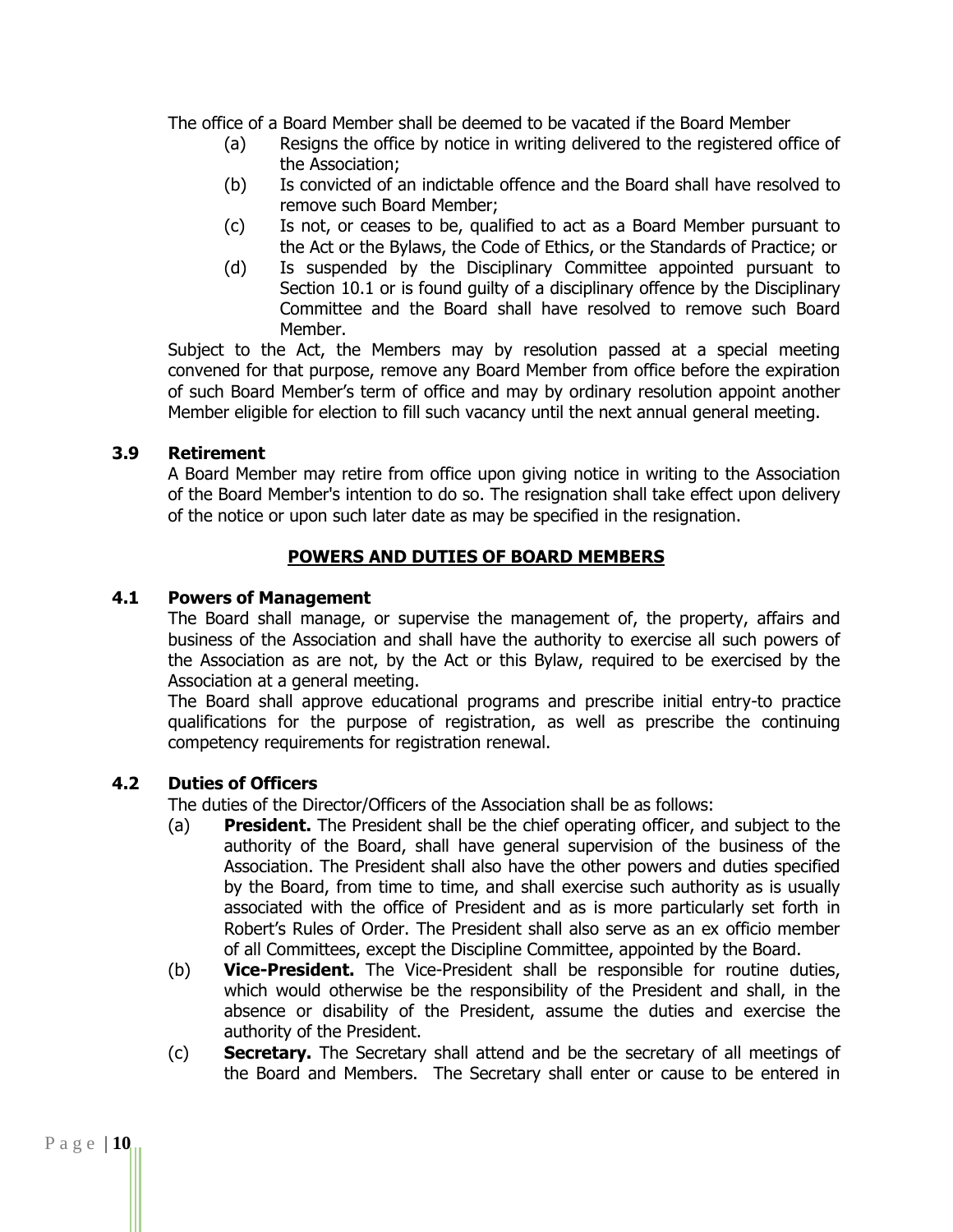records kept for that purpose, minutes of all proceedings at those meetings and committee meetings. The Secretary shall:

- (i) Give, or cause to be given, as and when instructed, all notices to Members, Board Members, auditors and Committee Members;
- (ii) Be the custodian of the stamp or mechanical device generally used for affixing the corporate seal of the Association, and of all books, papers, records, documents and instruments belonging to the Association, except when some other Board Member or agent has been appointed for that purpose; and
- (iii) Have such other powers and duties specified by the Board or the President.
- (iv) The Secretary shall also perform such duties as pertain to the office as more particularly set forth in Robert's Rules of Order. The Secretary shall also maintain the record books of the Association as required by the Act and in which the Bylaws, special rules of order, standing rules and minutes are entered, with any amendments to these records properly recorded. The Secretary shall have the current record books on hand at every general meeting and meeting of the Board. The Secretary shall make the record books of the Association available to Members upon request and in accordance with the Act. The Secretary shall have conduct over the correspondence of the Association.
- (d) **Treasurer.** The Treasurer shall keep proper accounting records in compliance with the Act and shall be responsible for the deposit of money, the safekeeping of securities and the disbursement of the funds of the Association. The Treasurer shall render to the Board, whenever required, an account of all transactions by the Association and the financial position of the Association and shall have such other powers and duties as specified by the Board or the President. The Treasurer shall perform such other duties as pertain to the office as more particularly set out in Robert's Rules of Order. The Treasurer shall prepare (or assist in the preparation thereof) annually the financial statements of the Association and present such annual financial statements at the annual general meeting of the Association.

#### **4.3 Conflict of Interest**

(a) In accordance with the Act, a Board Member who is, in any way, directly or indirectly interested in an existing or proposed contract or transaction with the Association or who holds any office or possesses any property whereby, directly or indirectly, a duty or interest might be created to conflict with such Board Member's duty or interest as a Board Member of the Association that Board Member shall declare the nature and extent of such Board Member's interest in such contract or transaction or of the conflict or potential conflict with such Board Member's duty and interest as a Board Member of the Association, as the case may be.

(b) Any existing or proposed contract or transaction in which a Board Member of the Association is directly or indirectly interested shall be referred to the Board or, at the sole discretion of the Board, to the Members for approval, regardless of whether such contract or transaction is one that in the ordinary course of the Association's business would not require approval by the Board or the Members.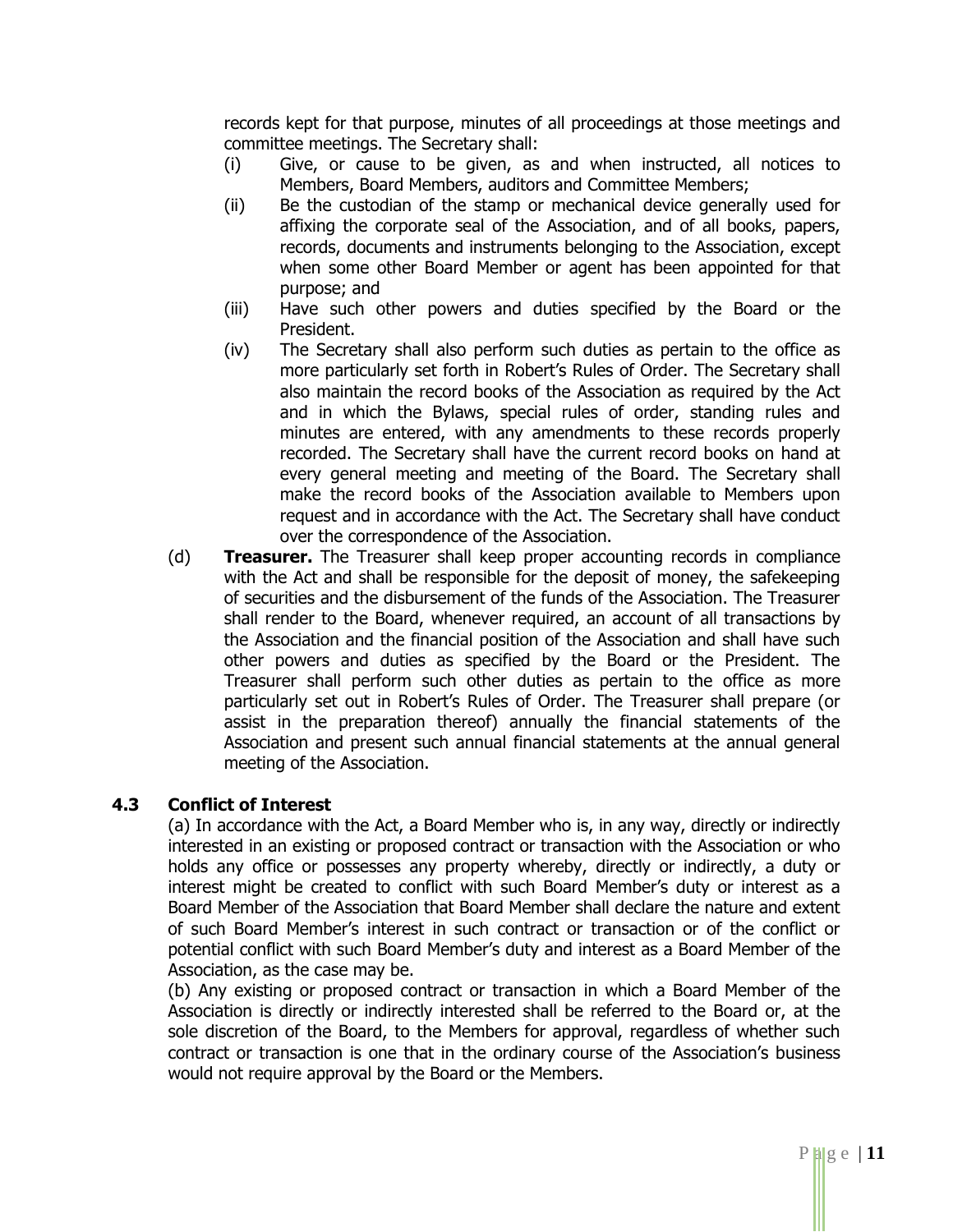(c) The Board shall review any matter brought to the Board's attention by any Board Member or Member of the Association, which alleges or asserts that a conflict of interest, as described above, exists between any Board Member and the Association. The determination of the Board as to whether a conflict of interest exists shall be the final and binding determination of the matter.

#### **4.4 Restrictions on Voting by Reason of Interest**

A Board Member shall not vote in respect of any contract or other transaction with the Association in which such Board Member is interested, but such Board Member may attend and shall be counted in the quorum present at the meeting of the Board at which such vote is taken. If a Board Member votes in respect of such contract or transaction, then such Board Member's vote shall not be counted.

#### **4.5 Meetings of Board**

Any two Board Members may, and the Secretary of the Association upon request of two Board Members shall, call a meeting of the Board at any time and at a reasonable place in Saskatchewan. Reasonable notice of not less than ten (10) days of such meeting specifying the place, day and hour of such meeting shall be given to each Board Member. It shall not be necessary to give notice of a meeting of the Board to any Board Member if such meeting is to be held immediately following a general meeting at which such Board Member shall have been elected or is the meeting at which such Board Member is appointed. A notice of a meeting of the Board shall specify the purpose of or the business to be transacted at such meeting. The Board may conduct, adjourn and otherwise regulate its meetings as it thinks fit.

#### **4.6 Meetings by Conference Telephone**

A Board Member may participate in a meeting of the Board or of any Committee of the Board Members by means of conference telephones or other communication facilities by means of which all Board Members participating in the meeting can hear each other and provided that all such Board Members agree to such participation. A Board Member participating in a meeting in accordance with this Section 4.6 shall be deemed to be present at the meeting and shall be counted in the quorum therefore and be entitled to speak and vote thereat.

#### **4.7 Waiver of Notice of Meetings**

Any Board Member may file with the Secretary of the Association a document executed by such Board Member waiving notice of any past, present or future meeting or meetings of the Board being, or required to have been, sent to him and may at any time withdraw such waiver with respect to meetings held thereafter. After filing such waiver, no notice need be given to such Board Member, unless the Board Member otherwise requires in writing to the Secretary, of any meeting of the Board and all meetings of the Board so held shall be deemed not to be improperly called or constituted by reason of notice not having been given to such Board Member.

#### **4.8 Quorum**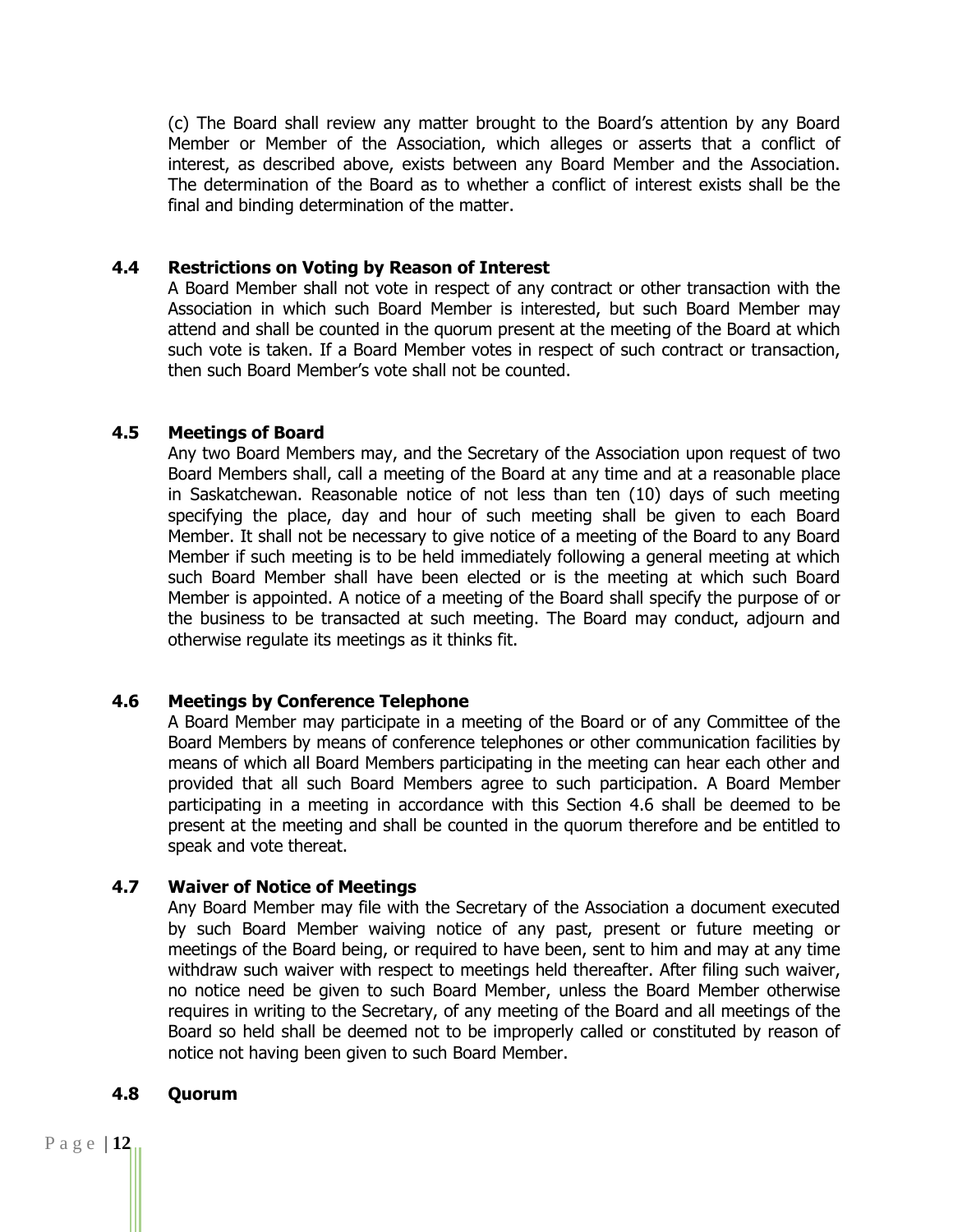The quorum necessary for the transaction of the business of the Board may be fixed by the Board at not less than a majority of the Board Members and, if not so fixed, shall be a majority of the Board Members.

#### **4.9 Voting at Meetings of the Board**

- (a) Questions arising at any meeting shall be decided by a majority of votes. In the case of an equality of votes, the question is lost.
- (b) Questions arising at any meeting to confirm, vary or revoke any Bylaw shall be decided by a two-thirds majority of votes.

#### **4.10 Consent Resolutions in Writing**

A resolution consented to in writing, whether by document, telegram, facsimile or any other method of transmitting legibly recorded messages, by all the Board Members shall be as valid and effectual as if it had been passed at a meeting of the Board duly called and held. Such resolution may be in one or more counterparts all of which together shall be deemed to constitute one and the same resolution. The Secretary shall file such resolution with the minutes of the proceedings of the Board and the resolution shall be effective on the date stated thereon or the latest date stated on any counterpart.

#### **4.11 Validity of Acts**

All acts done at any meeting of the Board, or of a Committee of Board Members, or by any person acting as a Board Member, shall be as valid as if every such person had been duly appointed and was qualified to be a Board Member, notwithstanding that it may be later discovered that there was some defect in the appointment of any Board Member or person acting As a Board Member or that any of them were disqualified.

#### **MEETINGS OF MEMBERS**

#### **5.1 General Meetings**

The Association shall hold its annual general meeting in the spring of each calendar year at such time and place as may be determined by the Board. Meetings of the Members, other than general meetings, are called special meetings.

#### **5.2 Special Meetings**

The Board may convene a special meeting of the Association at any time. The Board shall also convene a meeting of the Membership on the requisition by not less than 5% of the Members. If the Board does not convene a requisitioned meeting within 60 days after receiving the requisition, any Member who signed the requisition may convene the meeting.

#### **5.3 Place of Meetings**

Meetings of Members shall be held in the Province of Saskatchewan at a location determined by the Board.

#### **5.4 Notice of Meetings**

Notice of the time and place of each meeting of Members shall be given in the manner provided in Section 6.1 not less than 21 days or more than 50 days before the date of the meeting. Notice must be provided to each Board Member, to the auditor and to each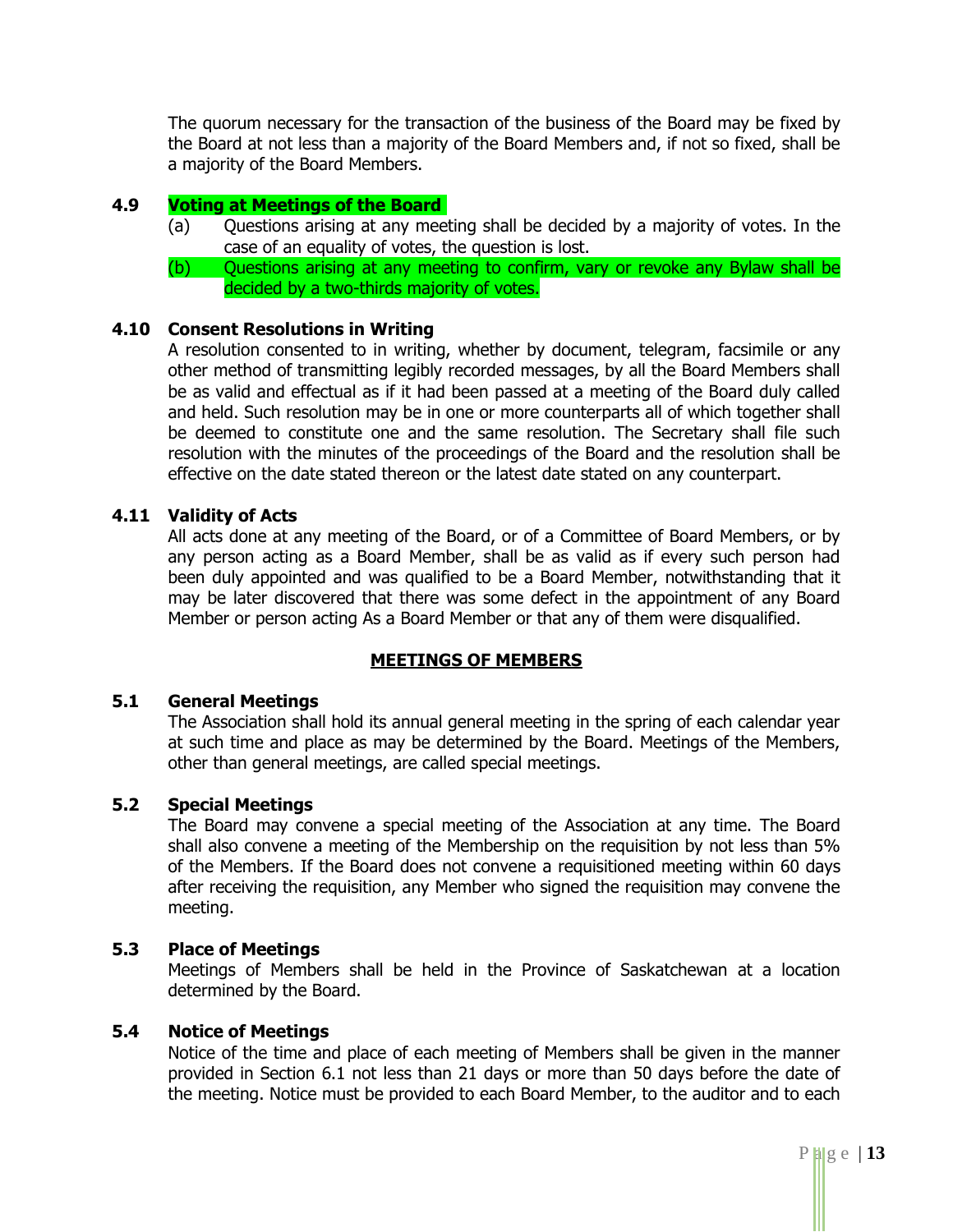Member who at the close of business on the record date is entered in the Membership register as the holder of one Membership interest in the Association.

The notice of a meeting of the Members shall state the nature of the business to be transacted at such meeting in sufficient detail to permit a Member to form a reasoned judgment thereon and shall state the text of any special resolution to be submitted to the Membership. Any person entitled to attend a meeting of the Members may in any manner waive notice of or otherwise consent to a meeting of the Members.

#### **5.5 List of Members Entitled to Notice**

For every meeting of the Members, the Association shall prepare a list of Members entitled to receive notice of the meeting, arranged in alphabetical order and showing the Members entitled to vote at the meeting. If a record date for a meeting is fixed pursuant to Section 6.6, the Members listed shall be those registered at the close of business on the record date. If no record date is fixed, the Members listed shall be those registered at the close of business on the date immediately preceding the day on which notice of the meeting is given. The list shall be available for examination by any Member during usual business hours at the registered office of the Association or at the place where the Membership register is kept and at the meeting for which the list was prepared.

#### **5.6 Record Date for Notice**

The Board may fix in advance a date, preceding the date of any meeting of the Members by not more than 50 days and not less than 21 days, as a record date for the determination of the Members entitled to notice of the meeting. Notice of any record date shall be given not less than seven (7) days before the record date, by newspaper advertisement in the manner provided in the Act. If no record date is fixed, the record date for the determination of the Members entitled to notice of the meeting shall be at the close of business on the day immediately preceding the day on which the notice is given or, if no notice is given, the day on which the meeting is held.

#### **5.7 Meetings without Notice**

A meeting of the Members may be held without notice at any time and place permitted by the Act:

- (a) If all the Members entitled to vote at the meeting are present in person or represented by proxy or those not present or represented by proxy waive notice of or otherwise consent to the meeting being held; and
- (b) If the auditors and the Board members are present or waive notice of or otherwise consent to the meeting being held;

As long as the Members, auditors or Board members present are not attending for the express purpose of objecting to the transaction of any business on the grounds that the meeting is not lawfully called; this meeting, any business may be transacted which the Association at a meeting of the Members may transact.

# **5.8 Irregularities Do Not Invalidate**

Subject to the express provisions of the Act:

- (a) Accidental omissions to give notice of a meeting;
- (b) Irregularities in the notice of any meeting; or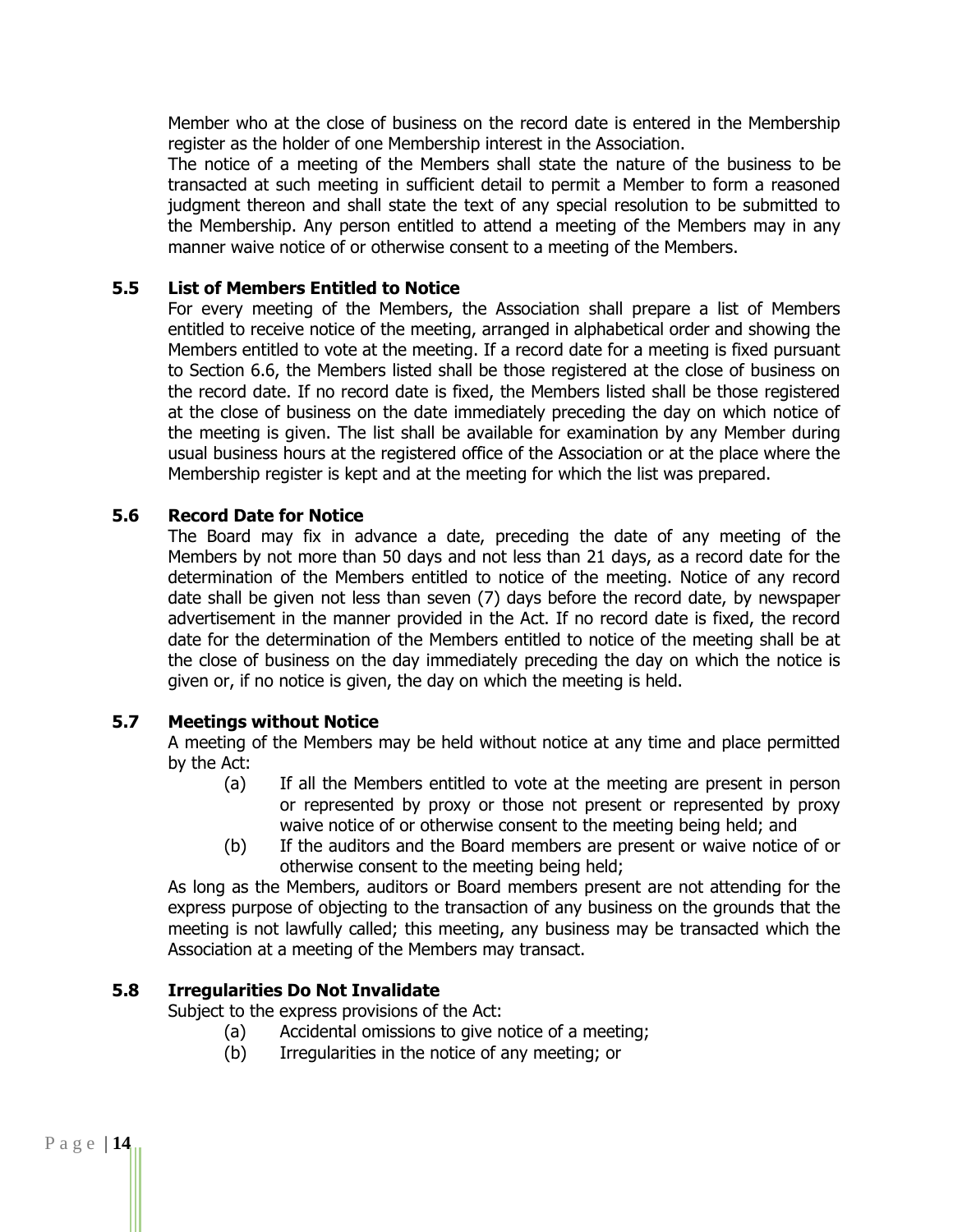(c) The non-receipt of notice by a Member; shall not invalidate any resolution passed or any proceedings taken at any meeting and shall not prevent the holding of the meeting.

# **5.9 Proceedings at Members' Meetings**

All business shall be deemed special that is transacted:

- (a) At a special meeting; or
- (b) At a general meeting, except for the consideration and approval of the financial statements and the ordinary reports of Board members, auditors and other officers, the election of Board members and the reappointment of the incumbent auditor.

Special business may be transacted, or a special or extraordinary resolution may be passed, at a general meeting if the requisite notice has been given.

#### **5.10 Chair at Members' Meetings**

The President shall have the first right to chair each meeting of the Members, or, if the President is absent or declines, the Vice-President is entitled to chair the meeting. If the President and Vice-President are both absent or decline, or, if at any meeting such officer is not present within 15 minutes after the time appointed for holding the meeting, the Members present shall choose a Board Member to chair the meeting. If no Board Member is present, or if all the Board members present decline to chair the meeting, then the Members present shall choose one (1) of their number to chair the meeting.

#### **5.11 Secretary and Scrutineers at Members' Meetings**

**The Secretary shall act as secretary of all meetings, but if absent at any meeting, the chairperson at any meeting may appoint one (1) individual (who need not be a Member) to act as the secretary of that meeting.** The Board may also appoint an individual (who need not be a Member) to record minutes at any meeting. The chairperson at any meeting of the Members may appoint one (1) or more individuals (who need not be Members) to act as scrutinizers.

# **5.12 Persons Entitled to be Present**

The only persons entitled to be present at a meeting of Members shall be:

- (a) The Members, whether or not they are entitled to vote thereat;
- (b) The Board members;
- (c) The auditors; and
- (d) Those persons who, although not entitled to vote thereat, are entitled or required under the Act, the Articles or these Bylaws to be present at the meeting.

Any other person may be admitted only on the invitation of the chairperson of the meeting or with the consent of the meeting.

#### **5.13 Voting**

Every motion submitted to a meeting of the Members shall be decided in the first instance by a show of hands. In the case of an equality of votes on any motion the chairperson shall not have a casting vote in addition to the vote or votes to which that person may be entitled as a Member, and the motion shall be declared lost.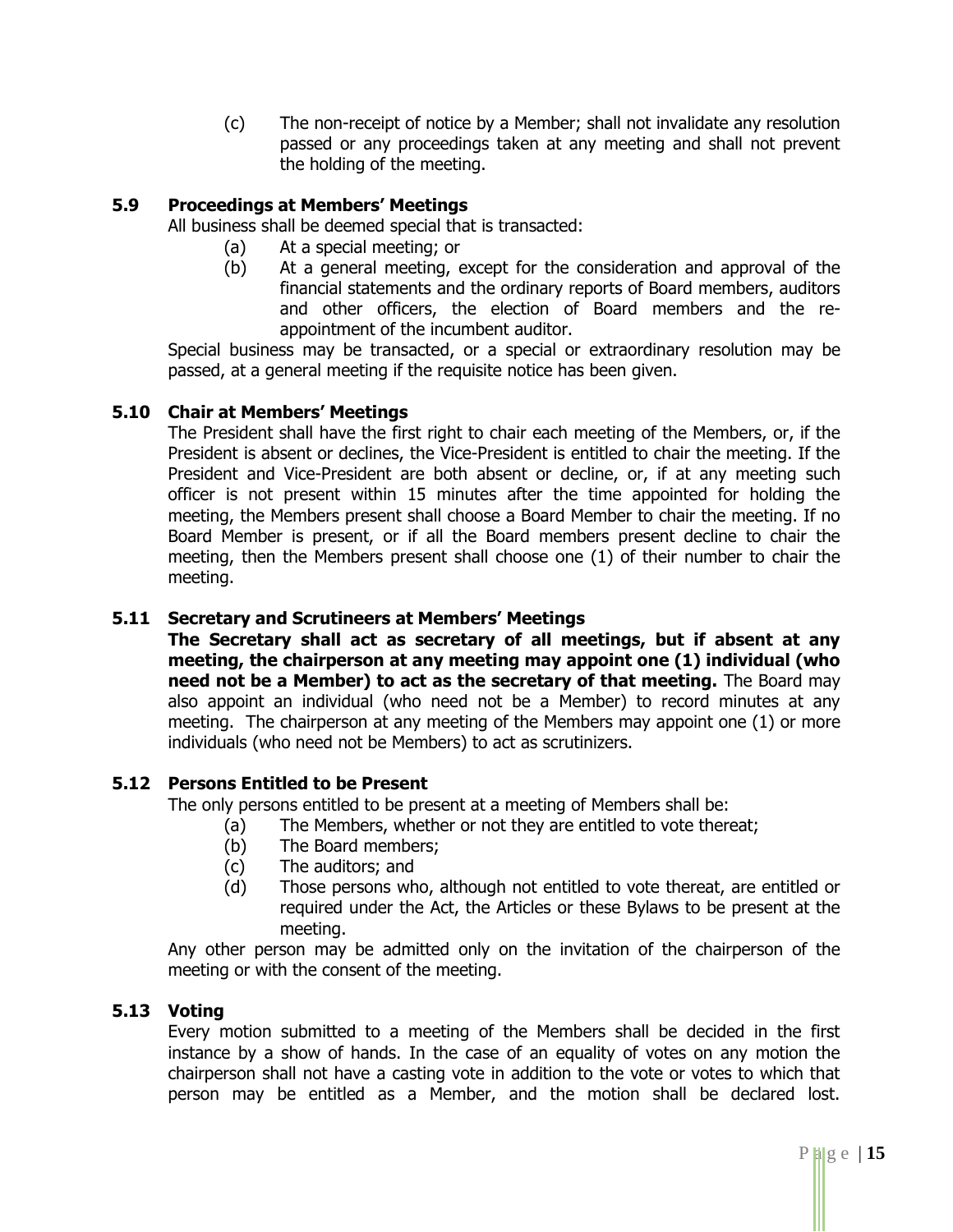Notwithstanding anything in this Bylaw, any Member or proxy-holder may demand a ballot either before or after any vote by show of hands.

Subject to the Act and the Articles, any Member listed as a "Practicing Member", Non-Resident Practicing Member, or an "Honorary Member with voting rights" on the list prepared pursuant to Section 5.5 shall be entitled to vote at the meeting in respect of which the list was prepared. If no such list was prepared, every Practicing Member or Honorary Member with voting rights registered at the close of business on the date immediately preceding the day on which notice of the meeting is given shall be entitled to vote at the meeting in respect of which the notice was given. All other classes of Members may be heard, but not vote, at a meeting of the Members.

#### **5.14 Manner of Voting**

Votes may be given either personally or by a nominee appointed by proxy or, in the case of a body corporate, by a duly authorized representative.

#### **5.15 Votes of Members**

On a show of hands every Member entitled to vote on a resolution that is present in person, including any Member present by proxy shall have one (1) vote. On a ballot every Member entitled to vote on a resolution shall have one (1) vote for each Membership interest held by the Member, whether personally or by proxy, unless the Articles otherwise provide.

#### **5.16 Resolution in Writing**

Any resolution consented to in writing by all the Members who would have been entitled to vote on the resolution at a meeting shall be as valid and effectual as if it had been passed at a meeting of the Members duly called and constituted and shall relate back or ahead to any date stated in the resolution to be its effective date.

#### **5.17 Objections to Vote**

No objection shall be raised as to the qualification of any voter except at the meeting or adjourned meeting at which the vote objected to is given or tendered. Every vote not disallowed at that meeting shall be valid for all purposes. Any objection made in due time shall be referred to the chairperson of the meeting, whose decision shall be final and conclusive.

#### **5.18 Votes to Govern**

- (a) At any meeting of the Members every question shall, unless otherwise required by the Act, the Articles or these Bylaws, be determined by the majority of the votes cast on the question.
- (b) At any meeting of the Members where Bylaws are to be confirmed, varied or revoked a majority of two-thirds of the votes cast on the question.

#### **5.19 Ballots**

If a ballot is demanded, the ballot shall be taken in the manner and at the time and place as the chairperson of the meeting directs and may be taken at once or after an interval or adjournment, except as provided in Section 5.13. The result of the ballot shall be deemed to be the vote on the resolution in respect of which the ballot was demanded. The demand for a ballot may be withdrawn. The chairperson shall decide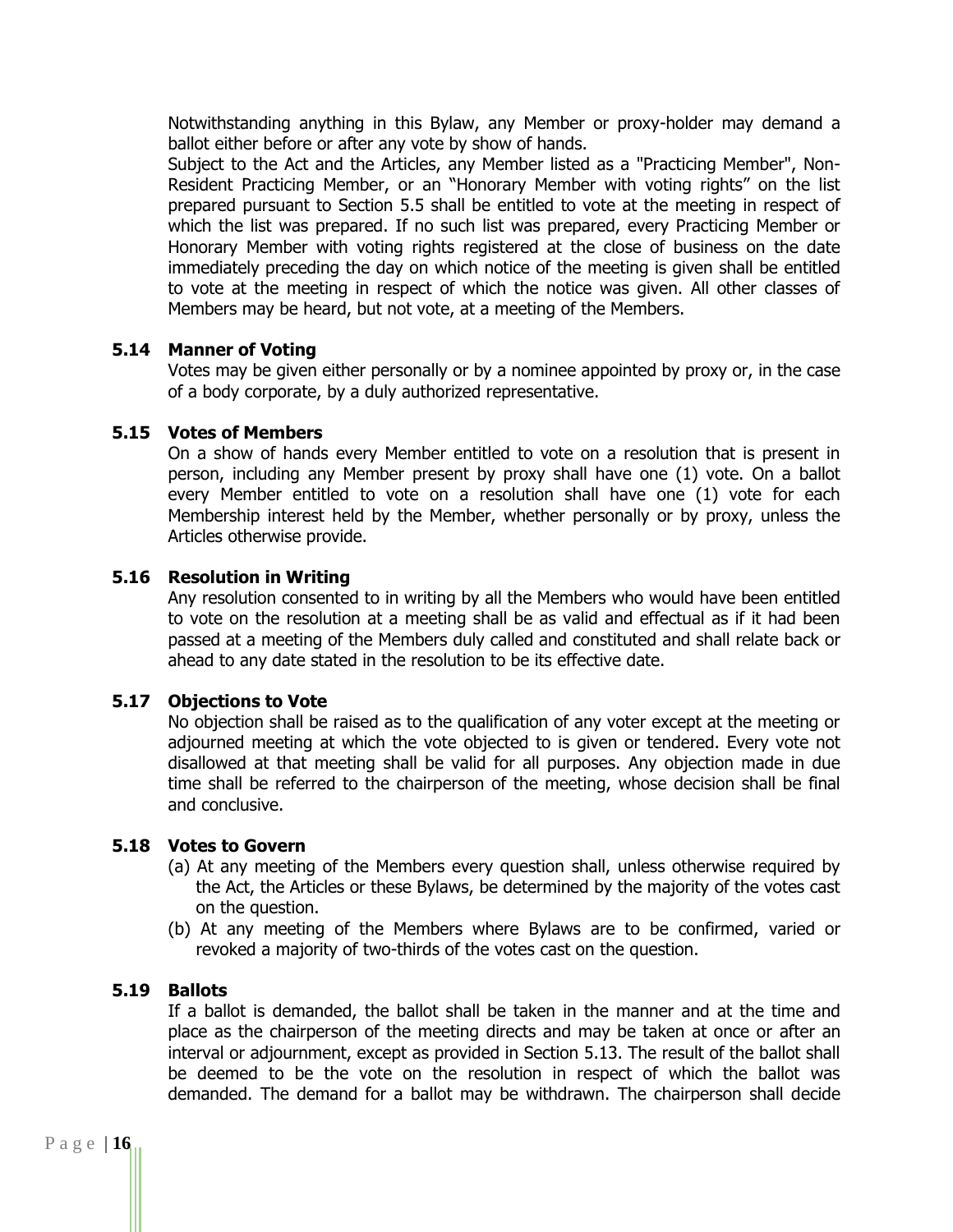any dispute as to the admission or rejection of a vote, and that determination, if made in good faith, shall be final and conclusive.

#### **5.20 Proxies**

A proxy shall be in writing in any effectual form under the hand of the appointer or of that person's attorney duly authorized in writing and does not need to be attested. Any member in good standing may be appointed as a nominee by proxy. Proxies must conform to the requirements of the Act. No Member shall hold more than one proxy for any meeting of the Members.

#### **5.21 Validity of Proxy**

A proxy shall be valid at the meeting for which it is given and any adjournment of that meeting.

#### **5.22 Deposit of Proxy**

The proxy shall be deposited at the registered office of the Association or any other place specified in the notice of meeting not less than 24 hours before the time for holding the meeting at which the person named in the instrument proposes to vote. The proxy is invalid if that deposit is not made, unless otherwise declared by the meeting.

#### **5.23 Revocation of Proxy**

A Member may revoke a proxy by depositing an instrument in writing:

- (a) At the registered office of the Association at any time up to and including the last business day before the day of the meeting or at any adjournment of the meeting at which the proxy is to be used; or
- (b) With the chairperson of the meeting on the day of the meeting or at an adjournment of the meeting.

#### **5.24 Validity of Proxy Votes**

A vote given in accordance with the terms of a proxy is valid notwithstanding the previous death of the Member, or revocation of the proxy with respect to which the vote is given, as long as no written notice of the death or revocation was received by the chairperson before the meeting at the place where the proxies are to be deposited.

#### **5.25 Quorum**

Quorum shall consist of the practicing members who are present at a duly called meeting of the Members.

#### **5.26 No Quorum Present**

If within one-half an hour after the time appointed for the meeting a quorum is not present:

- (a) If the meeting was convened upon the requisition of Members or upon the call of any Member who signed a requisition upon which the Board members failed or neglected to act, it shall be dissolved; and
- (b) In any other case, the meeting shall stand adjourned to a day within thirty (30) days and if at that adjourned meeting a quorum is not present, the Members present shall be a quorum.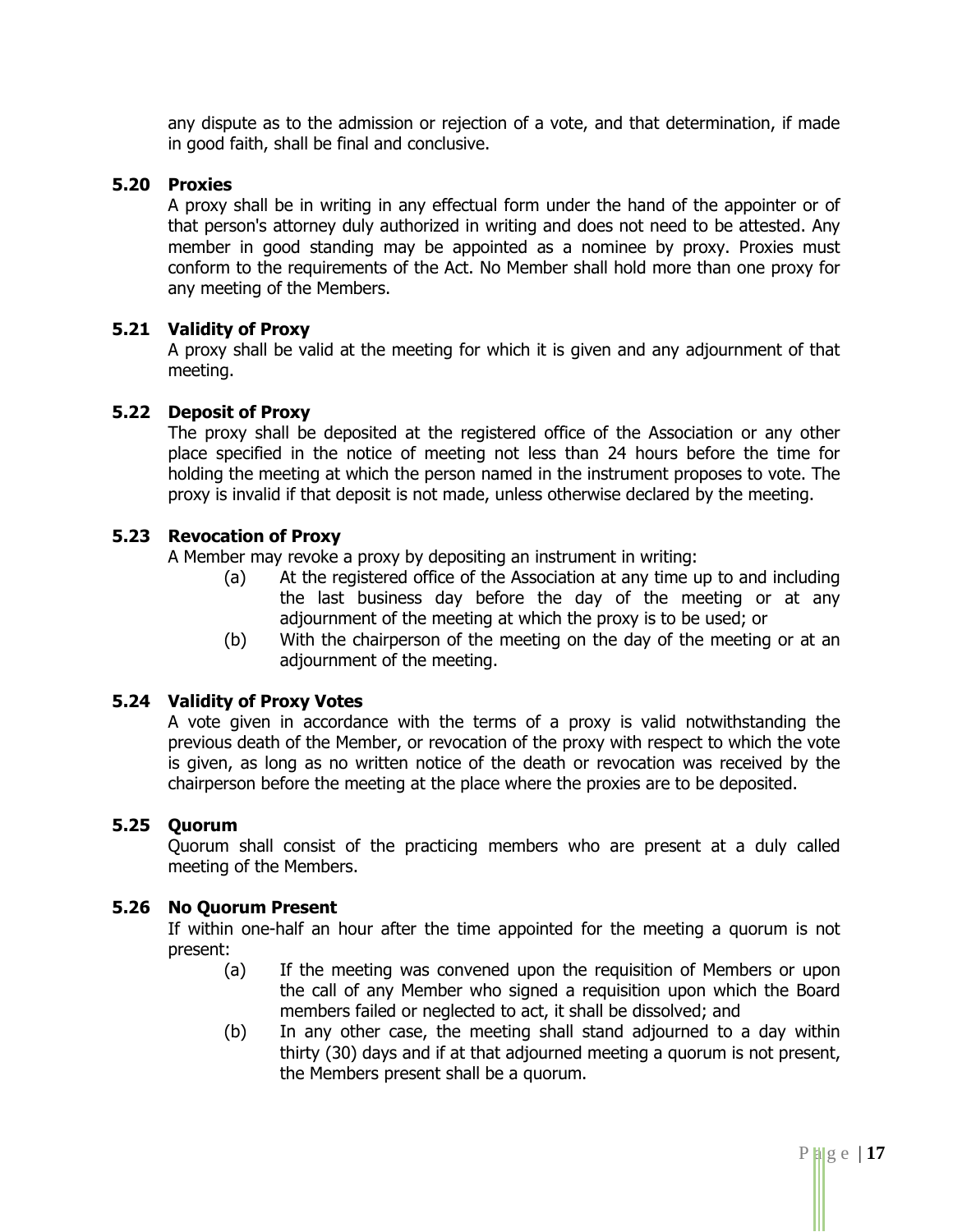#### **5.27 Chair's Declaration**

At any general meeting, unless a ballot is demanded by a Member or proxy-holder, a declaration of the chairperson that a resolution has been carried, or carried by a particular majority, or lost, or not carried by a particular majority, and an entry to that effect in the book of proceedings of the Association, shall be conclusive evidence of that fact without proof of the number or proportion of the votes recorded in favour of or against the resolution.

#### **5.28 Adjournment**

The chairperson of a meeting of the Members may, with the consent of the meeting, adjourn the meeting from time to time or from place to place, but no business shall be transacted at any adjourned meeting other than the business left unfinished at the meeting from which the adjournment took place.

#### **5.29 Ballot regarding Chair or Adjournment**

Any ballot duly demanded on the election of a chairperson of a meeting or on any question of adjournment shall be taken at the meeting and without adjournment.

#### **5.30 Other Business Pending Ballot**

The demand for a ballot shall not prevent the continuance at a meeting of the transaction of any business other than the question on which a ballot has been demanded.

#### **5.31 Robert's Rules of Order**

All meetings of the Members shall be governed by the rules procedure set forth in the latest revised edition of Robert's Rules of Order.

#### **NOTICES**

#### **6.1 Method of Giving Notices**

Any notice required or permitted to be given under the Act, the Articles or this Bylaw shall be in writing and may be given by personal delivery or by delivering, sending by electronic facsimile transmission or other means of electronic communication capable of producing a printed copy, or sending by regular or prepaid registered mail posted in Canada, the notice to the particular Member, Board Member, or auditor at such person's address as it appears on the books of the Association, or to the Association at its registered office.

Any notice delivered or sent by electronic facsimile transmission or other means of electronic communication capable of producing a printed copy on a business day shall be deemed conclusively to have been effectively given on the day the notice was delivered, or the transmission was sent successfully.

Any notice sent by regular or prepaid registered mail shall be deemed conclusively to have been effectively given on the third business day after posting; but if at the time of posting or between the time of posting and the third business day thereafter there is a strike, lockout, or other labour disturbance affecting postal service, then the notice shall not be effectively given until actually delivered.

The Secretary may change the recorded address of any Member, Board Member, or auditor in accordance with any information believed by the Secretary to be reliable.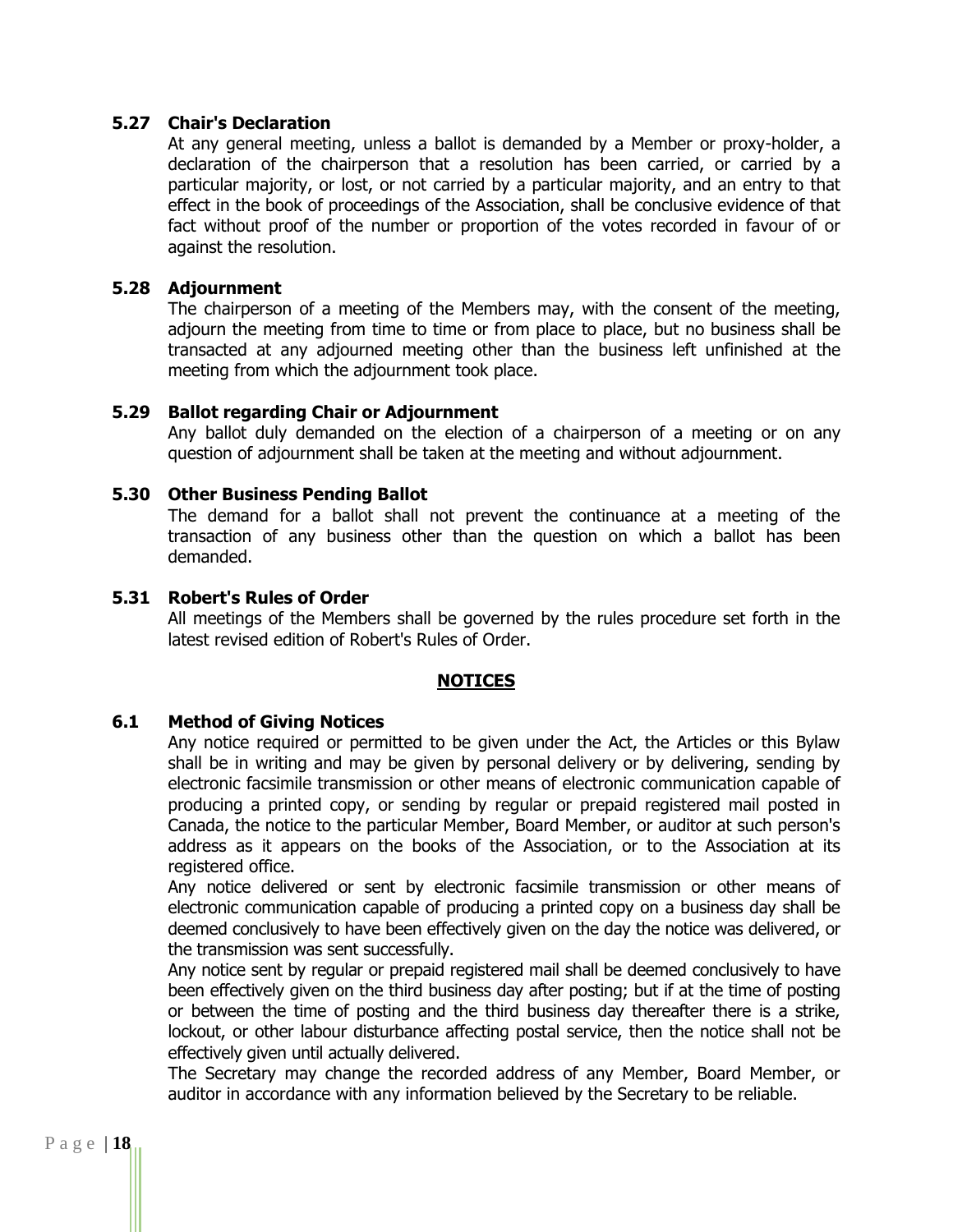#### **6.2 Undelivered Notices**

If any notice given to a person pursuant to Section 6.1 is returned on three consecutive occasions because such person cannot be found, the Association shall not be required to give any further notices to such person until such person informs the Association in writing of such person's new address.

#### **6.3 Omissions and Errors**

The accidental omission to give any notice to any Member, Board Member or auditor or the non-receipt of any notice not affecting the substance thereof shall not invalidate any action taken at any meeting held pursuant to such notice or otherwise founded thereon.

#### **6.4 Waiver of Notice**

Any Member (or a duly appointed proxy-holder), Board Member, or auditor may at any time waive any notice, or waive or abridge the time for any notice, required to be given to such person under any provision of the Act, the Articles or this Bylaw.

#### **6.5 Mechanical Signature**

The signature on any notice to be given by the Association may be written, stamped, typewritten or printed or partly written, stamped, typewritten or printed.

#### **6.6 Calculation of Days**

Where a given number of days' notice or a notice extending over any period is required to be given, the day of service of the notice and the day for which notice is given shall, unless otherwise provided, be excluded in counting the number of days or other period.

#### **6.7 Certificate regarding Notice**

A certificate of the Secretary or other duly authorized Board Member in office at the time of the making of the certificate as to the personal delivery, mailing, telegraphing, delivery, faxing or posting of any notice to any Member, Director, or Director/Officer, or publication of any notice, shall be prima facie evidence of that action.

# **PROTECTION OF BOARD MEMBERS**

# **7.1 Limitation of Liability**

No Board Member shall be liable for the acts, receipts, neglects or defaults of any other Board Member or employee or for joining in any receipt or other act for conformity, or for any loss, damage or expense happening to the Association through the insufficiency of or the deficiency of title to any property acquired for or on behalf of the Association, or for the insufficiency or deficiency of any security in or upon which any of the monies of the Association shall be invested, or for any loss or damage arising from the bankruptcy, insolvency or tortuous acts of any persons with whom any of the monies, securities, or events of the Association shall be deposited, or for any loss occasioned by error of judgment or oversight on such person's part, or for any other loss, damage or misfortune whatever which shall happen in the execution of the duties of such person's office or in relation thereto, unless the same are occasioned by such person's own willful neglect or default; provided that nothing herein shall relieve any Board Member from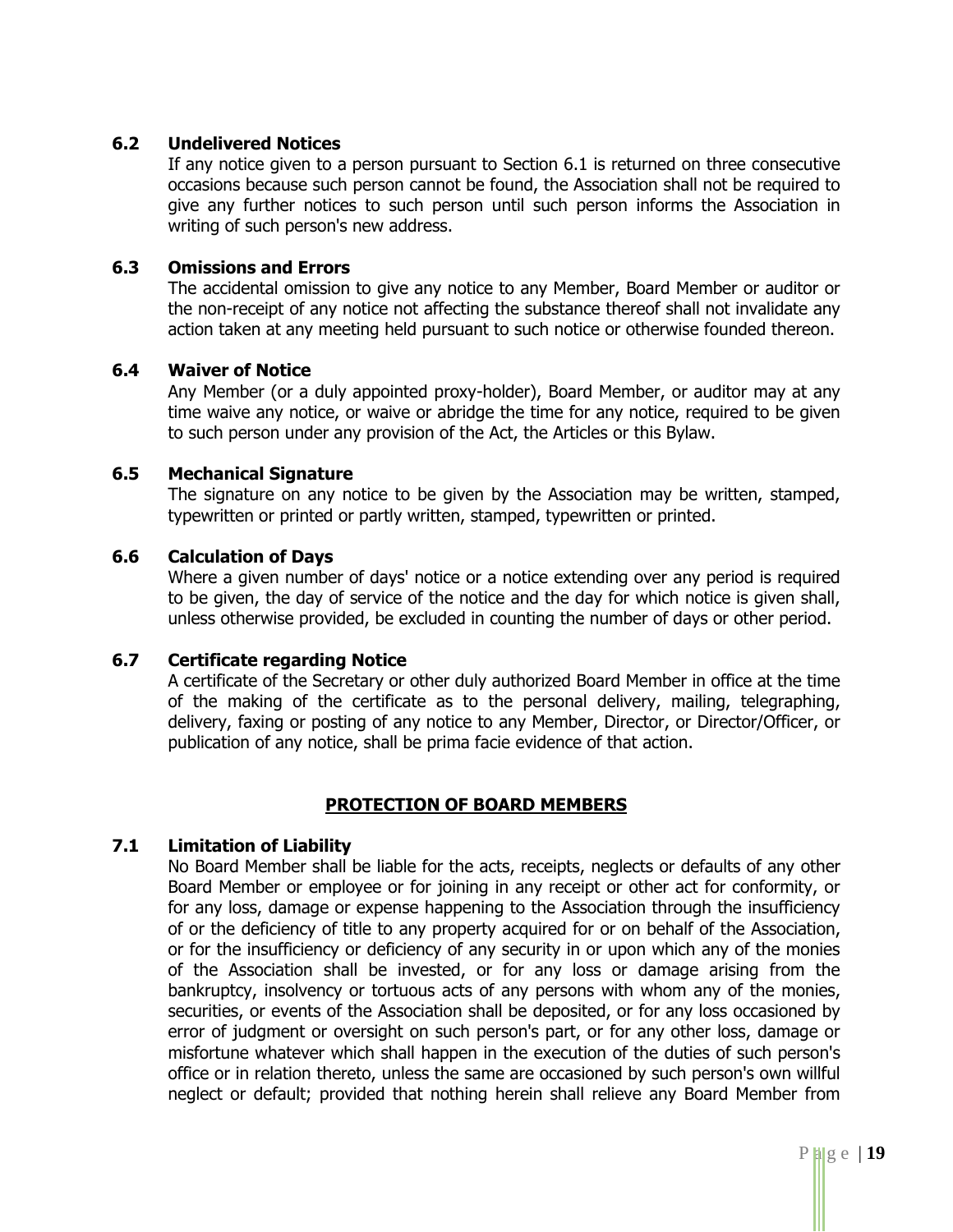any duty to act in accordance with the Act and the regulations there under or from liability for any breach thereof.

#### **7.2 Indemnity**

Subject to the limitations contained in the Act, the Association shall indemnify a Board member, a former Board member, a person who acts or acted at the Association's request as a Board member of a body corporate for which the Association is or was a shareholder or creditor (or a person who undertakes or has undertaken any liability on behalf of the Association or any such body corporate) and such Board member's heirs and legal representatives, against all costs, charges and expenses, including an amount paid to settle an action or satisfy a judgment, reasonably incurred by such Board member in respect of any civil, criminal or administrative action or proceeding to which such Board member is made a party by reason of being or having been a Board member of the Association or such body corporate, if:

- (a) The Board member acted honestly and in good faith with a view to the best interests of the Association; and
- (b) In the case of a criminal or administrative action or proceeding that is enforced by a monetary penalty, such Board member had reasonable grounds for believing that the conduct was lawful.

#### **7.3 Insurance**

Subject to the limitations contained in the Act, the Association may purchase and maintain Board members' and officers' liability insurance for the benefit of its Board members, as the Board may from time to time determine.

# **POWERS OF DELEGATION AND HIRING**

#### **8.1 Delegation**

The Board may, from time to time, delegate to one or more designated Board Members all or any of the powers conferred on the Board by Section 4.1 or by the Act to such extent and in such manner as the Board shall determine at the time of each such delegation.

#### **8.2 Appointment of Attorney**

The Board may from time to time, by power of attorney or other instrument, appoint any person to be the attorney of the Association for such purposes, and with such powers, authorities and discretions (not exceeding those vested or exercisable by the Board under the Act and this Bylaw and excepting the powers of the Board relating to the constitution of the Board and of any of its Committees and the appointment of Board Members) and for such period, and with such remuneration and subject to such conditions as the Board may think fit, and any such appointment may be made in favour of any Association, firm or person or body of persons, and any such power of attorney may contain such provisions for the protection or convenience of such persons dealing with such attorney as the Board think fit. Any such attorney may be authorized by the Board to sub-delegate all or any of the powers, authorities and discretions for the time being vested in such attorney.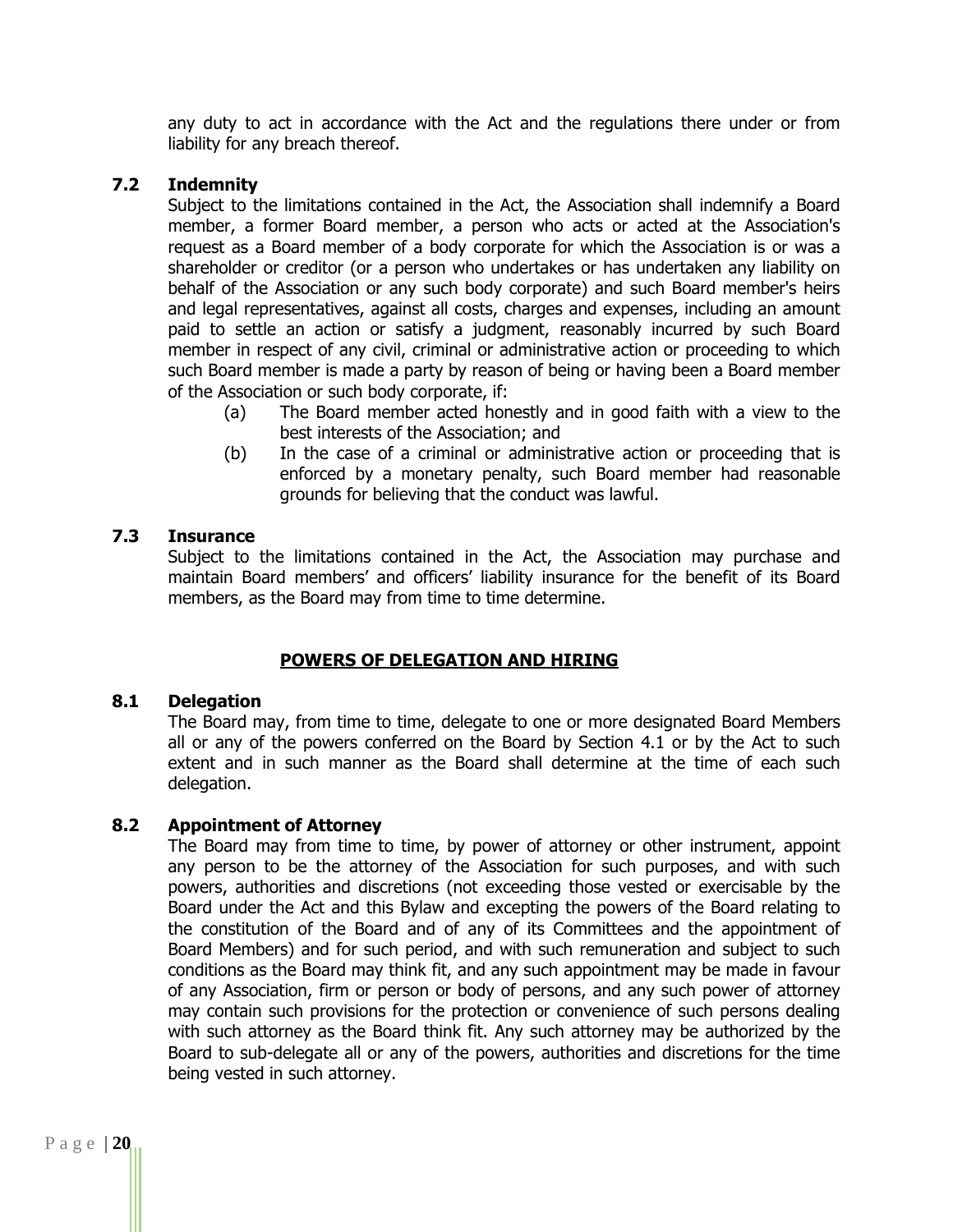#### **8.3 Salaried Employees**

The Board may engage any salaried or contract employees deemed necessary to carry out duties prescribed under the Act, these Bylaws or Association business.

#### **COMMITTEES**

#### **9.1 Delegation to Committees**

The Board may delegate any of its powers to Committees consisting of one or more Board Members and may, from time to time, revoke any delegation. In the exercise of delegated powers, a Committee shall conform to any regulations that, from time to time, may be imposed upon it by the Board. The President shall sit as an ex officio Member of all Committees of the Association, except the Discipline Committee. The Board may, from time to time, remove a Board Member from a Committee.

#### **9.2 Committee Meetings**

The meetings and proceedings of any Committee consisting of more than one Board Member shall be governed by the provisions of this Bylaw regulating the meetings and proceedings of the Board, including quorum, so far as they are applicable and are not superceded by any regulations made by the Board under Section 9.1.

#### **9.3 Report of Committees**

The chairperson designated by a Committee shall submit minutes of that Committee's meetings and report to the Board, upon request, and to the Membership, at each general meeting of the Membership.

# **INVESTIGATION AND DISCIPLINE**

#### **10.1 Investigation and Discipline Committees**

The Board shall appoint Investigation and Disciplinary Committees to deal with any breaches of the Codes of Ethics, the Standards of Practice or the Bylaws of the Association and to enforce same. The Disciplinary Committee will continue after resignation or election, if an ongoing investigation is taking place. A new committee member will not be added to an ongoing case.

# **10.2 Resolution Procedure**

- (1) Informal Resolution
	- (a) The Executive Director shall verify that the complaint involves a MTAS Member.
	- (b) The Executive Director shall forward verbal complaints to the Executive Director and the designated Investigation Chairperson.
	- (c) For reference purposes, Staff shall maintain a log of verbal complaints resolved informally.
	- (d) If the issue or concern does not lend itself to informal resolution or is not resolved to the satisfaction of the Complainant, the Complainant will be asked to submit the complaint in writing.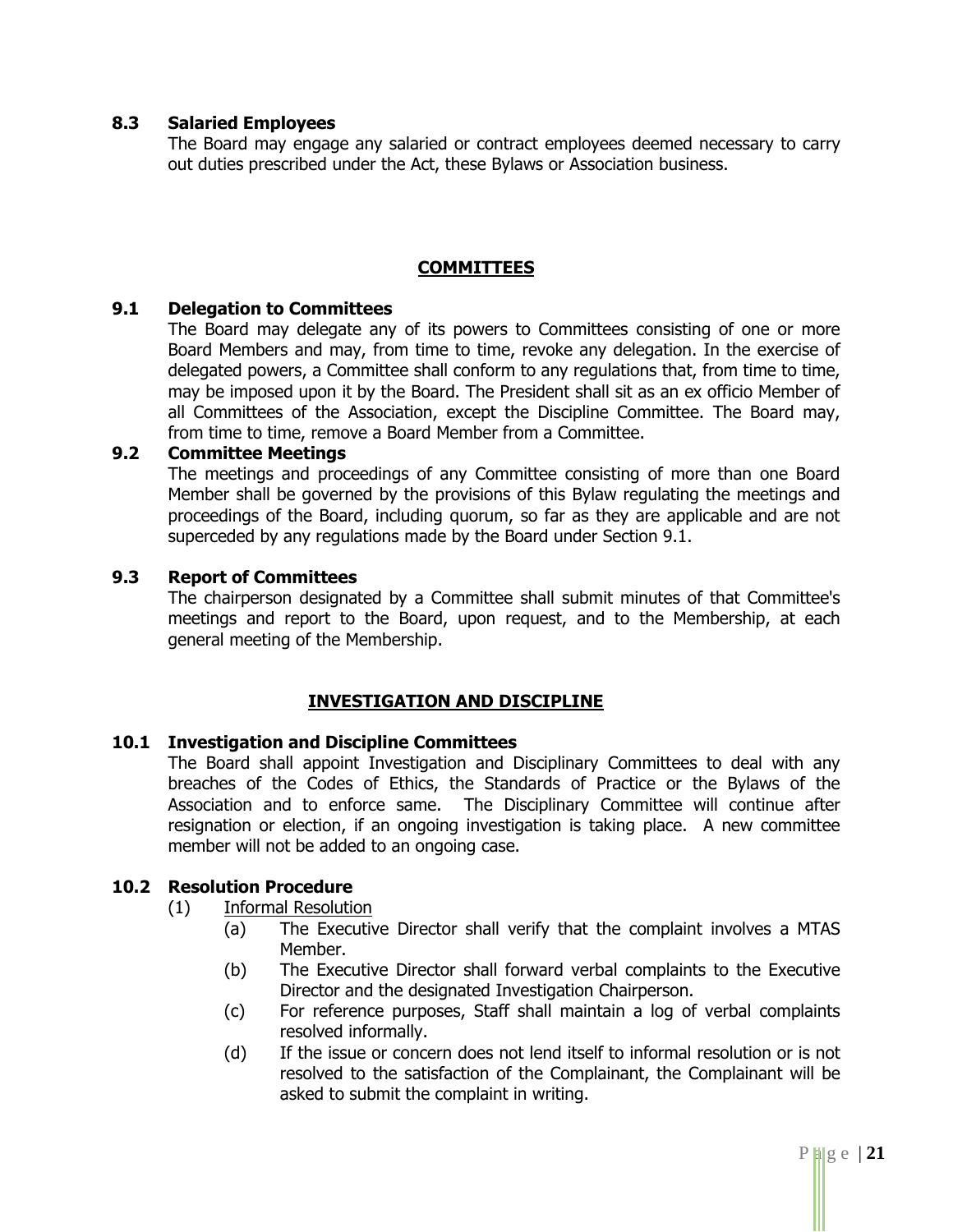- (2) Formal Resolution
	- (a) No complaint will be investigated, nor Discipline imposed if the complaints not made in writing within 24 months of the occurrence.
	- (b) To initiate a formal resolution, the Staff shall mail to the Complainant:
		- i. A Complaint Investigations form;
		- ii. A written explanation of the options available for addressing the complaint and the implications of these options;
		- iii. A consent document, which seeks authorization from the Complainant to proceed with Investigation/adjudication of the complaint within 10 days of the request by the Complainant.
	- (c) Upon receiving a written complaint, the Executive Director shall:
		- i. Provide written notice to the Member who is the subject of the complaint, requesting a written response from the Member within 30 days; and
		- ii. Notify the Complainant, in writing, that the allegations contained within the written complaint will be reviewed.
	- (d) Refer the file to the Investigation Committee Chairperson.
	- (e) In the case where the Executive Director or Board is the complainant, the written form will be signed by the President and Executive Director.

#### **10.3 Investigation Procedures**

The Investigation Committee may take the following action, as appropriate:

- (a) Find resolution of the matter with the consent of the Complainant and the Member who is the subject of the investigation;
- (b) Refer the matter to the Executive Director and/or appointed facilitator to mediate between the Complainant and the Member;
- (c) Refer the matter to the Discipline Committee for handling;
- (d) Request any person to answer any questions and to produce any records, notes, books, papers, or any other documents or items in the person's possession or under their control that the Investigation Committee believes may be relevant to the complaint being investigated;
- (e) With the written consent of the person producing them, produce and keep copies of any documents or items that are produced under clause (d); and
- (f) Recommend the complaint not be pursued.

# **10.4 Mediation**

- (a) Where the Investigation Committee believes that a complaint can be resolved through mediation and the Member and Complainant agree to participate in such a process, the Executive Director or an approved facilitator may meet with the Complainant and Member and attempt to resolve the dispute to the satisfaction of both parties.
- (b) The Executive Director or an approved facilitator may not engage in any subsequent proceedings or serve on the Disciplinary Committee or Appeal Committee if he/she participates in mediation for that file.
- (c) All communications during the mediation are privileged and shall not be admitted as evidence at any subsequent proceedings.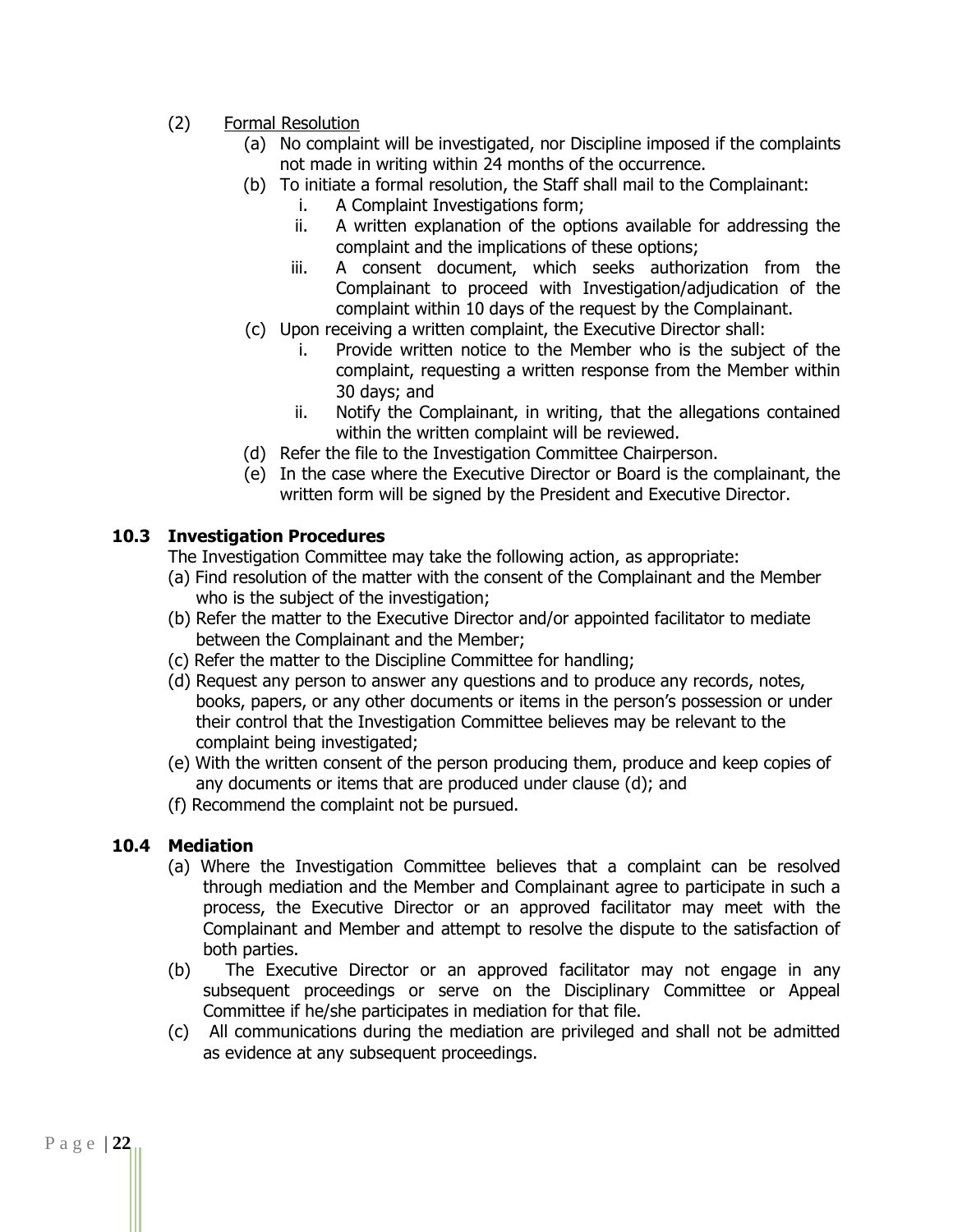(d) If the dispute between the Member and the Complainant is not resolved by mediation, the Investigation Committee may exercise any of the decision-making powers set out below.

#### **10.5 Investigation Committee Authority**

The Investigation Committee may recommend to the Board any one or more of the following actions:

- (1) Take no action with respect to the complaint. The Committee shall give the Complainant and the Member notice that it intends to take no action with respect to the complaint if:
	- (a) The Committee considers a complaint to be frivolous, vexatious, made in bad faith or otherwise an abuse of process;
	- (b) The Committee believes the Member's conduct meets acceptable standards of practice, code of ethics and scope of practice;
	- (c) If the Investigation Committee decides to take no action, the Complainant has the right to make written submissions to the Discipline Committee Appealing the decision, within 30 days after receiving the notice.
- (2) Refer a specified allegation of the Member's professional misconduct or incompetence to the Discipline Committee.
- (3) Where there is danger to the public or to the reputation of the profession or the Association, which cannot await a Disciplinary hearing, refer the Member to the Executive Committee for immediate disciplinary measures.
- (4) Recommend that the Board (or Executive Committee) make an interim order suspending or imposing terms, conditions or limitations on a Member's practice if:
	- (a) The file is referred to the Discipline Committee, and;
	- (b) The Investigation Committee believes the alleged conduct of the Member exposes or is likely to expose his or her client to harm or injury. Such an order continues to stay in force until the Disciplinary Committee disposes of the matter.

#### **10.6 Recommendation Process**

- (1) All Investigation Committee recommendations must be presented to the Board in a written report, at the first normally scheduled Board Members meeting subsequent to the completion of the Investigation Committee Investigation.
- (2) The Investigation Committee recommendation(s) must be documented in Board minutes, as must the Board's decision to accept or reject the recommendation(s).
- (3) Upon the Board's acceptance or rejection of recommendation(s) from the Investigation Committee, the Investigation Committee shall provide the Member and the Complainant with a copy of the Board's decision.
- (4) Failure of the Member to comply with the Board approved recommendation(s), as per Section 10.5 (3) and 10.5 (4) in which the Board or Executive Committee does not suspend the Member will result in suspension of the Member pending decisions of the Disciplinary Committee, or until his/her co-operation is obtained.
- (5) Where the Board accepts the recommendation that the file be referred to the Disciplinary Committee, the Investigation Committee shall submit a statement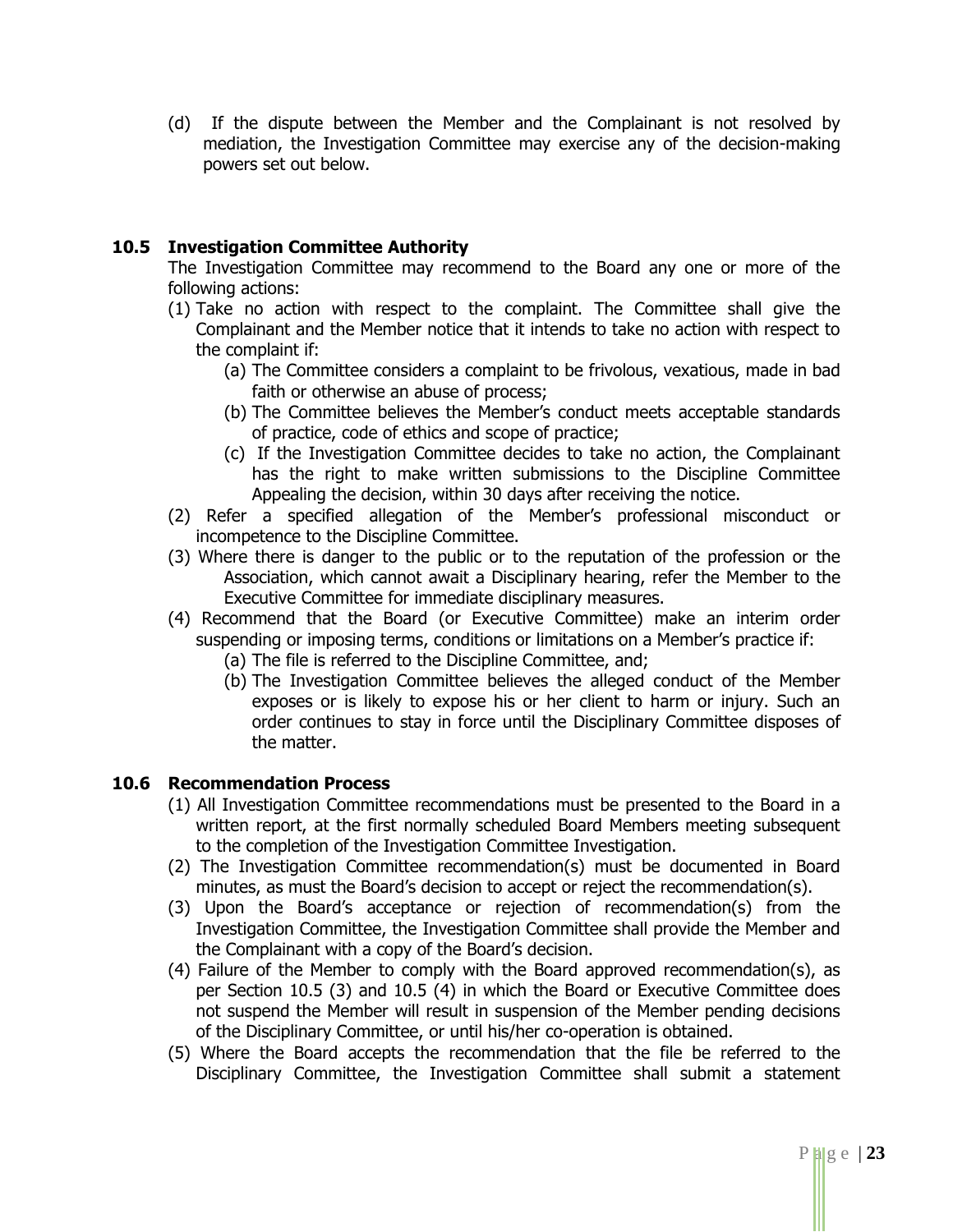informing of the charges or issues that will be dealt with, to both the Complainant and the Member.

- (6) The Investigation Committee Chair shall:
	- (a) Advise the Complainant and the Member of any rights to request an Appeal to the Disciplinary Committee.
	- (b) Advise the Complainant of the rights available to the Complainant to pursue other mechanisms for resolving the dispute. (Refer to section 10.11)

#### **10.7 Disciplinary Procedures**

- (1) The Disciplinary Committee shall give priority to the matter and process the file expeditiously.
- (2) With the Complainant's consent, the Committee may examine any confidential information and/or medical records of the complainant related to the alleged offence.
- (3) Upon a matter being appealed or referred to the Disciplinary Committee, the Committee shall consider the written submissions of the Member and Complainant and all records and documents it considers relevant to the complaint.
- (4) The Disciplinary Committee shall determine whether the matter can be adjudicated solely based on the written materials or whether the matter should proceed to a disciplinary hearing.
- (5) When the Disciplinary Committee believes that a file can be adjudicated solely based on the written materials, it may proceed to generate a written decision based upon the written records. The parties shall be:
	- (a) Informed that a Discipline Committee has been established;
	- (b) Informed of the charge(s) or dispute(s);
	- (c) Provided with a copy of the Investigation and Discipline Bylaws;
	- (d) Invited, within a time specified by the Committee, to make written submissions of any information or arguments relevant to the deliberations of the Committee; and
	- (e) Informed of the findings of the Discipline Committee.

# **10.8 Disciplinary Hearing Procedures**

- (1) When the Disciplinary Committee determines that a hearing is required, the Chairperson shall inform both the Complainant and the Member of the following by registered mail, no later than 28 days prior to the date of the hearing:
	- (a) A hearing has been deemed necessary;
	- (b) A list of the charge(s) or dispute(s) to be heard;
	- (c) That both parties have the right to be heard in person;
	- (d) That each party may be represented by legal counsel at their own expense;
	- (e) That each party may also be accompanied by any other person of the general public, or a MTAS Member in good standing;
	- (f) Provided with a copy of the Investigation and Discipline Bylaws;
	- (g) Invite, within a time specified by the Disciplinary Committee, written submissions of any additional information or arguments relevant to the deliberation of the Committee; and
	- (h) Request that both parties must confirm their attendance or non-attendance for the hearing, at least 7 days prior to the date of the hearing.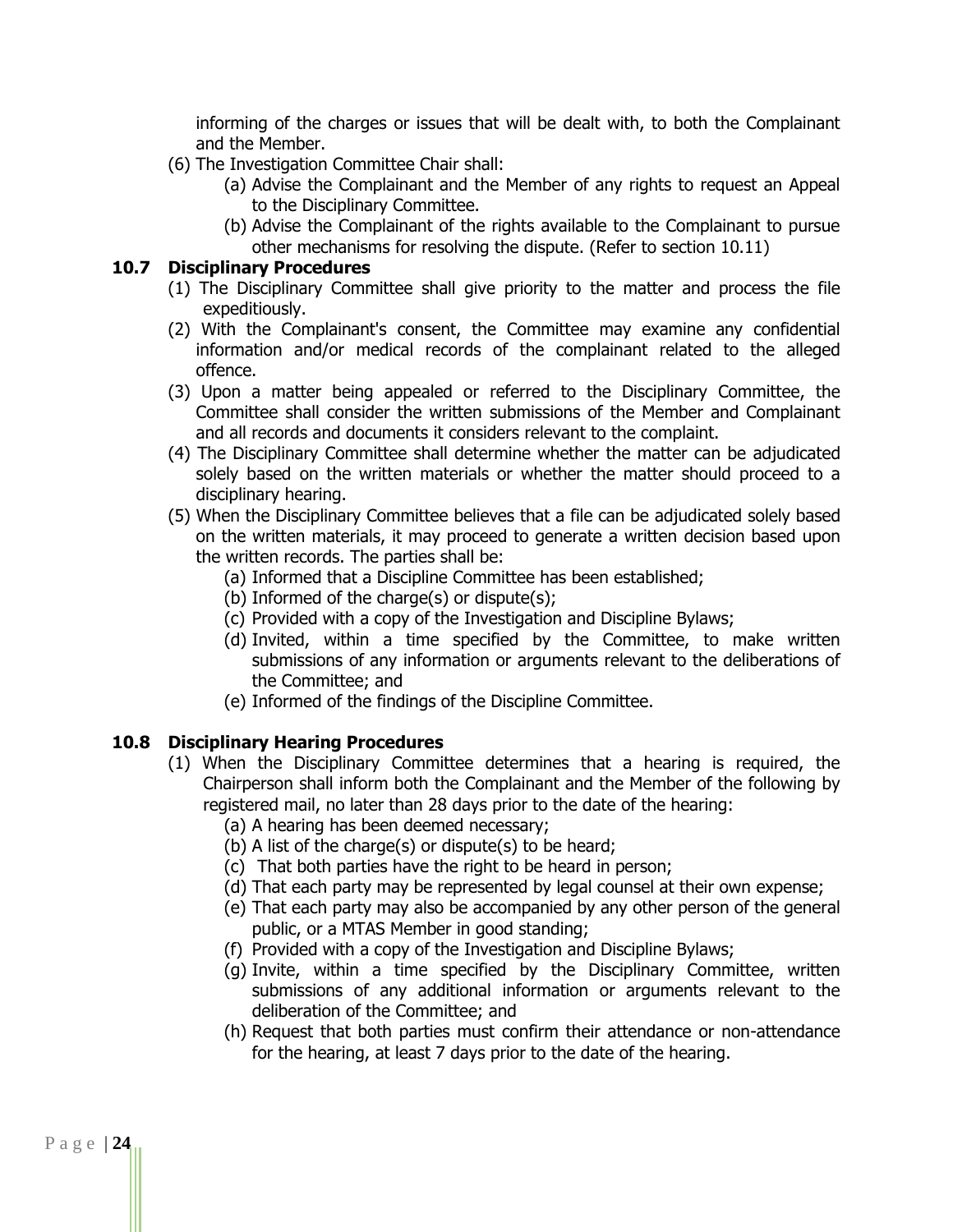- (2) On the day of the hearing, when necessary, the Disciplinary Committee, the Complainant or his/her legal representative and the Member or his/her legal representative, has full right to:
	- (a) To examine, cross-examine and re-examine all witness testimony in person. However, in cases where there is reasonable evidence that the witness would potentially suffer emotional or psychological stress from a face-to-face meeting with the Member at the hearing, the witness's testimony may be conducted by teleconference or as separate in-person interview; and (b) To present evidence in defense and reply.
- (3) When a Member fails to attend the hearing, the Discipline Committee may proceed in his or her absence.
- (4) When the Complainant fails to attend the hearing and does not provide a just reason, the Discipline Committee may interpret this as a lack of commitment and may have cause to dismiss the complaint.
- (5) If, during the course of a hearing, the evidence shows that the accused may be guilty of misconduct different from, or in addition to, any misconduct specified in the charge, the Discipline Committee shall adjourn the hearing for any period that the Committee considers sufficient. This is to give the Member an opportunity to prepare a defense to the amended charge(s), unless the Member consents to continue the hearing.
- (6) The Discipline Committee may accept any evidence that it considers appropriate and is not bound by rules of law concerning evidence, and testimony may be given unsworn.
- (7) The Discipline Committee may consider the written report of the Investigation Committee in whole or in part or may call the Investigating Committee as witness to present the report.
- (8) The Discipline Committee may conduct the hearing or any part of the hearing in private.
- (9) The deliberations of the Discipline Committee shall be conducted in private. No person who is not a Member of the Committee shall be present.
- (10) The Discipline Committee shall give the findings of the hearing and provide reasons for its decisions and for any sanction ordered. This hearing report shall be sent to the Board for execution.
- (11) Copies of the hearing report shall be provided to both the Complainant and the Member.
- (12) The Disciplinary Committee shall advise the Member of any rights to request an Appeal.

# **10.9 Disciplinary Committee Authority**

(1) The Disciplinary Committee may make any one or more of the following recommendations:

- (a) Dismiss the complaint;
- (b) Reprimand the Member, with warning as to his/her future conduct;
- (c) Suspend the Member for a defined period of time. If the Member is suspended, this shall be noted in the Membership register and Membership rights and privileges shall be removed during the period of suspension;
- (d) Expel the Member from the Association and so order the following: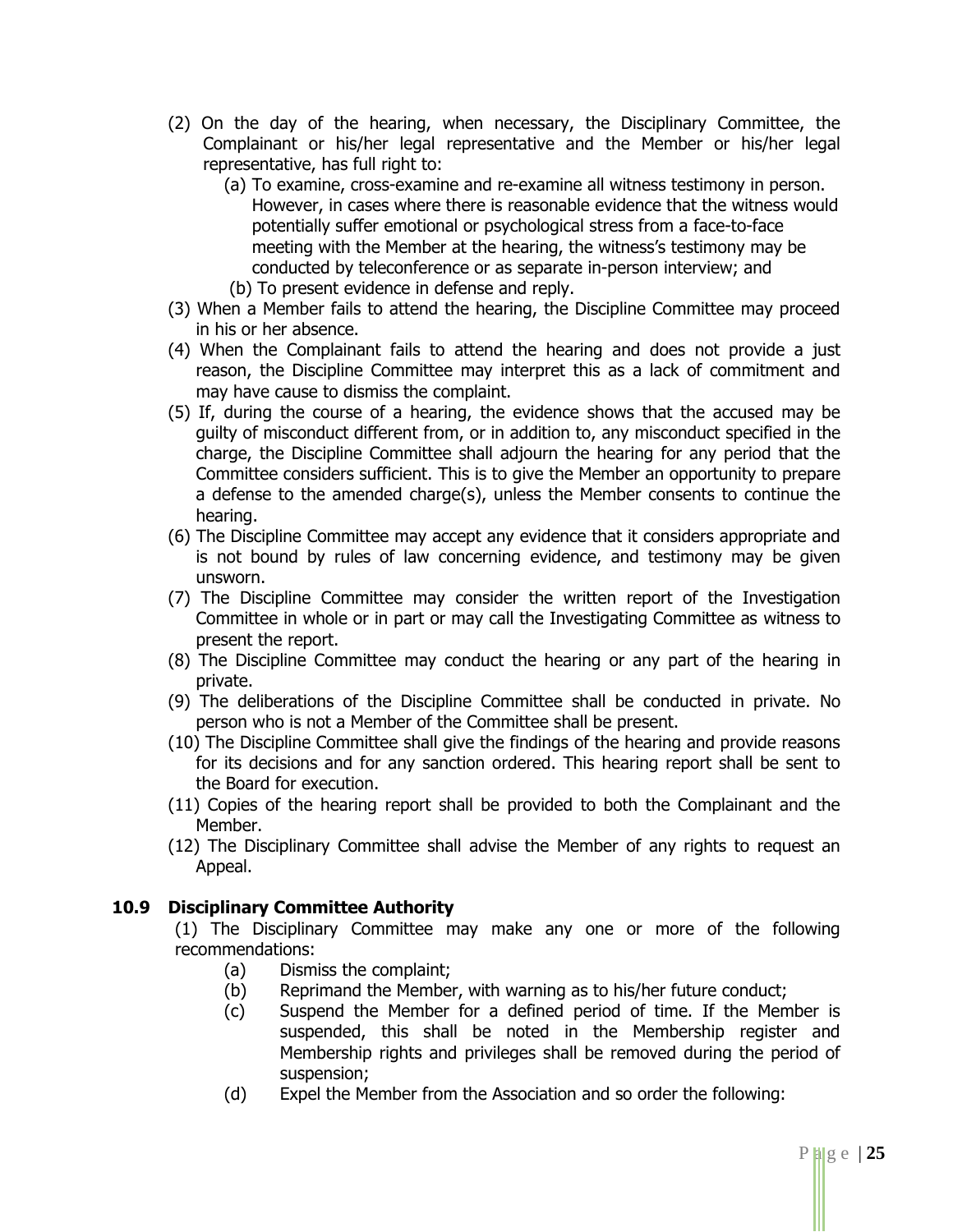- (i) Notice shall be sent to all Members of MTAS, insurance benefit providers, Massage Therapy Colleges and Associations, and relevant intergovernmental agencies.
- (ii) The Member's name and license number shall be removed from the Membership register and cancel his/her Membership rights and privileges;
- (iii) Ensure that Member is ineligible to serve in any function within the Association or attend any Association activity.
- (2) In cases where the Member has been found to have committed an act of professional misconduct or is found incompetent, he/she may be ordered to pay all, or part of the Association's costs incurred in investigating the matter and conducting the hearing.
- (3) Where there is evidence, which leads the Disciplinary Committee to the conclusion that there is danger to the public, or danger to the reputation of the profession or the Association, the Member shall be immediately suspended until the matter is resolved.
- (4) Specify conditions under which the Member may continue to practice, including some or all of the following:
	- (a) Discontinue use of specific treatment procedures or modalities;
	- (b) Successfully complete any upgrading, retraining or education that the Disciplinary Committee may specify, within any time period the Disciplinary Committee may specify;
	- (c) Obtain counselling, medical or other relevant treatment the Board Committee may specify, within any time period the Disciplinary Committee may specify;
	- (e) Any other reasonable condition the Disciplinary Committee considers fair.
- (5) The Disciplinary Committee may also order a second visit by Members of the Investigation Committee after a lapse of a specific period of time, to ensure that the Disciplinary Committee's requirements have been implemented.
- (6) Failure to comply with the requirements of the Disciplinary Committee will result in suspension of the Member until his/her compliance is obtained.
- (7) A written report documenting any amended orders or recommendations must be sent to the Board.

#### **10.10 Deference to Other Authorities**

Where the Chairperson of the Investigation Committee or the Chairperson of the Discipline Committee believes that the Member whose conduct is being investigated may be guilty of a criminal offence, that person shall refer the matter to an appropriate authority.

#### **10.11 Dispersal of Evidence**

All original documents and items put into evidence at the hearing shall be returned by the Disciplinary Committee to the person who produced them, on request, within a reasonable time after the hearing has concluded.

#### **10.12 Appeal Process**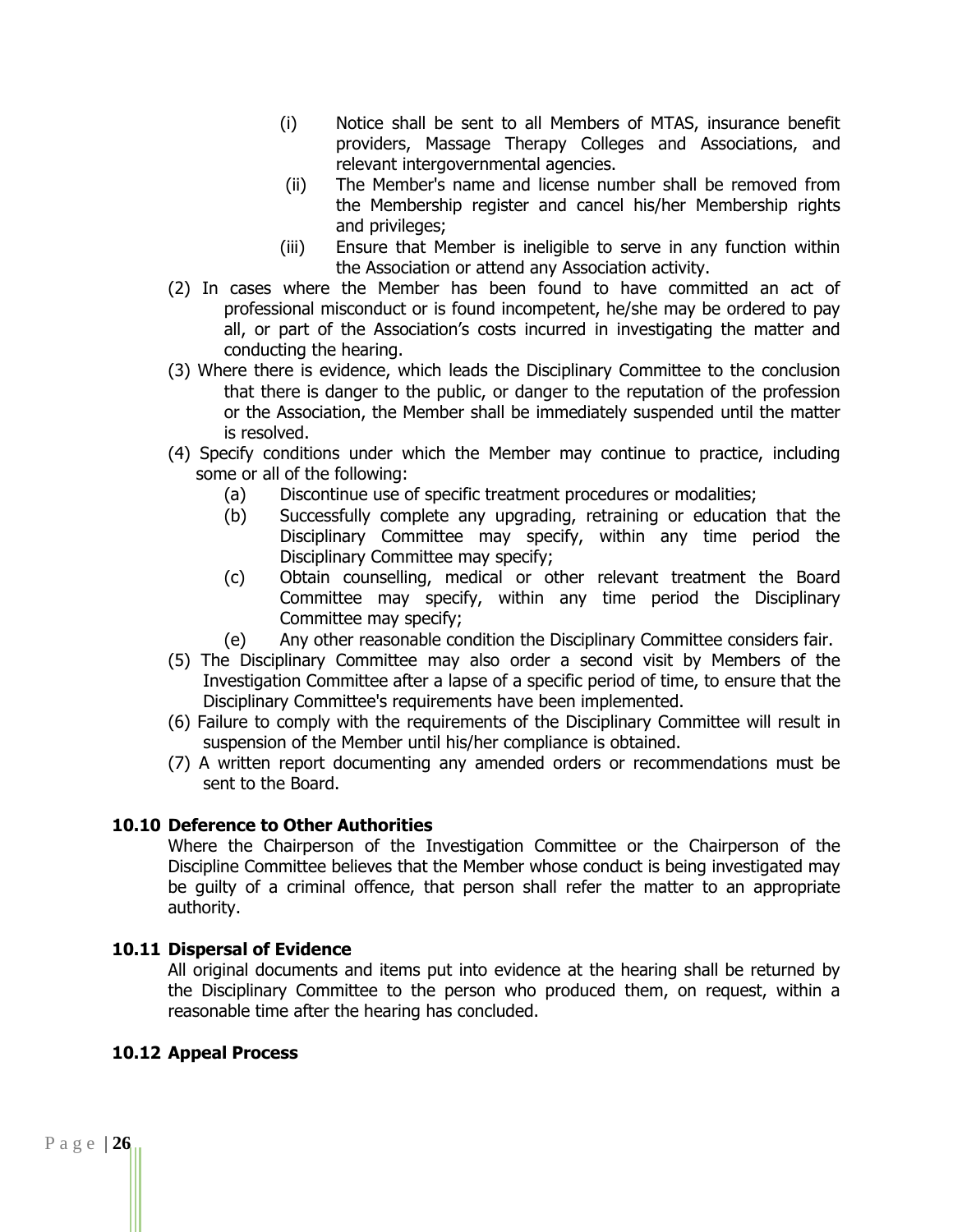- (1) The Member and the Board have the right to Appeal decisions or any order of the Discipline Committee, by serving a written notice of Appeal to the Appeal Committee within 14 days of receipt of the decision or order where:
	- (a) The Discipline Committee has found the Member guilty of misconduct;
	- (b) The Member is subject to an order imposed by the Discipline Committee or the Executive Committee;
	- (c) The Complainant can demonstrate just cause for Appeal, provided that an Appeal can only be filed if the Appeal involves a question of jurisdiction, or if it is alleged that the Disciplinary Committee erred in its interpretation of the charges, the policies or Bylaws of the Association; or the application of the imposed Discipline. The Member or the Complainant has the right to Appeal the nature of the Discipline.
- (2) The written notice shall state the grounds of Appeal. An administration fee as determined by the Board, must accompany any formal request for an Appeal.
- (3) The Appeal Committee shall review all aspects of the file.
- (4) On hearing an appeal, the Appeal Committee may:
	- (a) Dismiss the Appeal;
	- (b) Quash the finding of guilt;
	- (c) Direct further inquiries by the Investigation Committee or appoint a new Investigation Committee to reinvestigate the file;
	- (d) Direct a new hearing or further inquiries by the Discipline Committee or appoint a new Discipline Committee to re-examine the file;
	- (e) Increase or decrease any penalty imposed by the Disciplinary or Executive Committees.
- (5) The costs associated with an unsuccessful Appeal shall be the responsibility of the Appellant.

# **10.13 Review by the Board**

- (1) A Member may Appeal the decision or any order of the Discipline Committee by serving the Executive Director with a notice of Appeal within 30 days after the decision of order where;
	- (a) The Member has been found guilty of professional misconduct or professional incompetence by the Discipline Committee; or
	- (b) The Member is subject to an order made pursuant to a criminal conviction.
- (2) The Appeal process shall be conducted in accordance to the Bylaws.

An appellant shall set out the grounds of Appeal in the notice of Appeal mentioned in subsection 1.

On receipt of a notice of Appeal, the Executive Director shall file with the Board a true copy of:

- (a) The formal complaint sent, and notice served or the report of the Investigation Committee;
- (b) The transcript of the evidence presented to the Discipline Committee; and the decision and order of the Discipline Committee.

The appellant or the appellant's solicitor or agent may obtain from the Executive Director a copy of the documents filed pursuant to subsection (3) on payment of the cost of producing them.

(3) On hearing the Appeal, the Board of Directors may: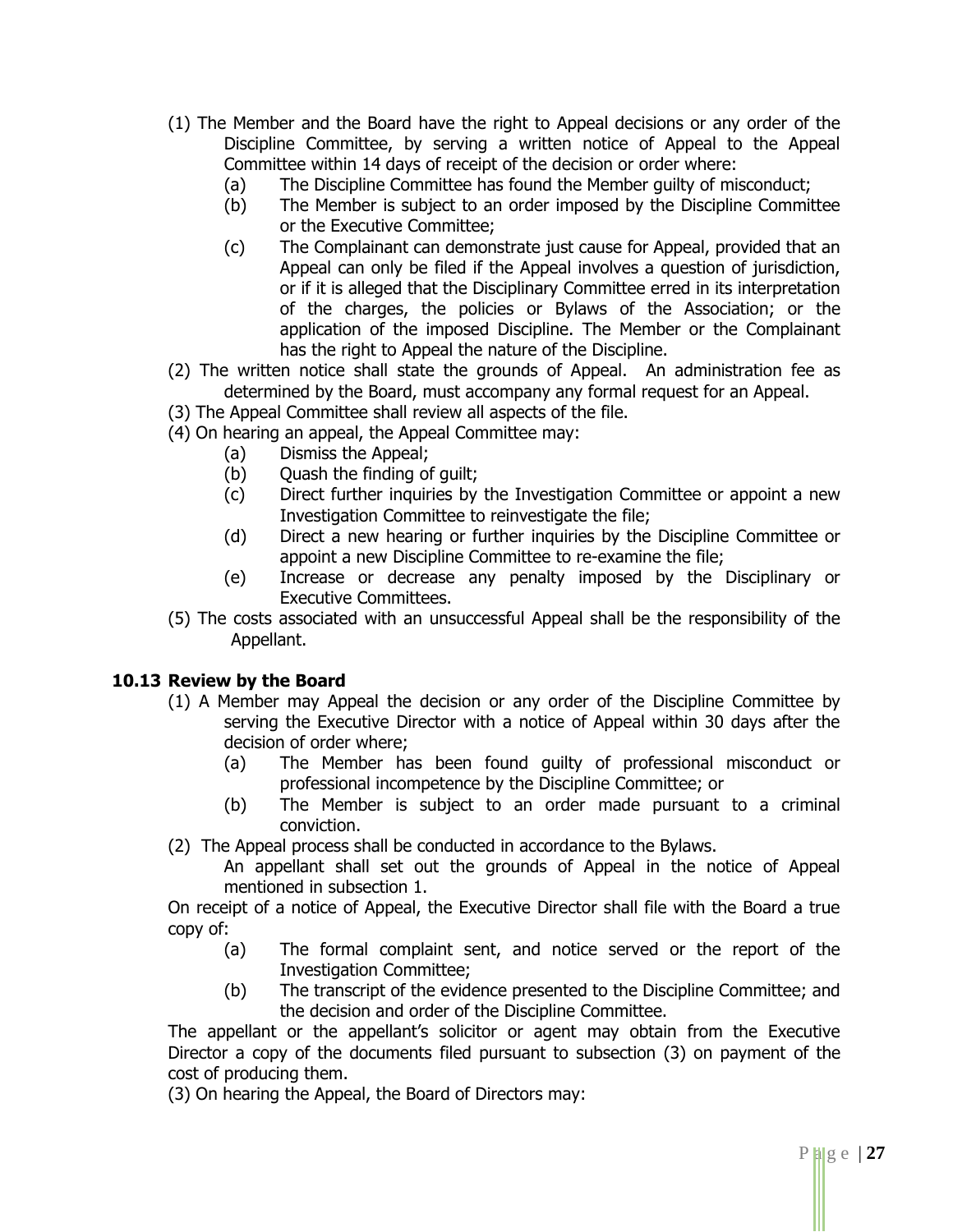- (a) Dismiss the Appeal;
- (b) Ouash the finding of quilt;
- (c) Direct a new hearing or further inquiries by the Discipline Committee;
- (d) Vary the order of the Discipline Committee
- (4) The Board may make any order as to costs that it considers appropriate.
- (5) The Member of the Board appointed pursuant to section 9.1 who is a Member of the Investigation or Discipline Committees or has received a report from these Committees or has a conflict of interest shall not participate in the hearing of an Appeal pursuant to this section.

#### **10.14 Reinstatement**

- (1) Subject to the Bylaws, on receipt of an appeal application, the Board shall:
	- (a) Review the application; and
	- (b) Investigate the application by taking steps it considers necessary.
- (2) On completion of its investigation, the Board may:
	- (a) Where it is satisfied that the person subsequent conduct and any other facts warrant reinstatement, order that the person be reinstated as a Member on any terms and conditions that the Board considers appropriate; or
	- (b) By order, refuse to reinstate the person.
- (3) Where, on an appeal application the Board refuses to reinstate a person as a Member, the person, within 30 days after the date of the order, may appeal the order of the Court, and the Court may allow or disallow the Appeal.
- (4) A person who has been expelled may apply to the Board for reinstatement. Such an application must state reasons for reinstatement and any information that justifies reasons for reinstatement.
- (5) Subject to the Bylaws, on receipt of a reinstatement request, the Board shall review the application and, if in the opinion of the Board the application disclosed information, which may justify reinstatement, the Board may investigate the application by taking any steps it considers necessary
- (6) A person whose application for reinstatement is refused may make a second applicant for reinstatement, based on new information not presented in the first request, any time 30 days after the completion of the initial reinstatement review.

# **10.15 Conflict of Interest or Bias**

- (1) In the event that any Member of an Investigation, Discipline or Appeal Committee has a conflict of interest or is biased, that person shall declare the conflict or bias and the Chairperson of that Committee shall appoint, upon Board approval, a replacement.
- (2) In the event of a conflict of interest on the part of a Board Member, that Director shall not participate in any discussion or action of the Board related to this file.
- (3) No Board Member shall participate in the hearing of an Appeal if the Board Member has, or appears to have, a conflict of interest or bias as described in the MTAS code of ethics.

#### **10.16 Records and Use of Decisions**

The Association shall maintain a record of all decisions of the Investigation and Discipline Committees, and of all decisions of the Board and Appeal Committee.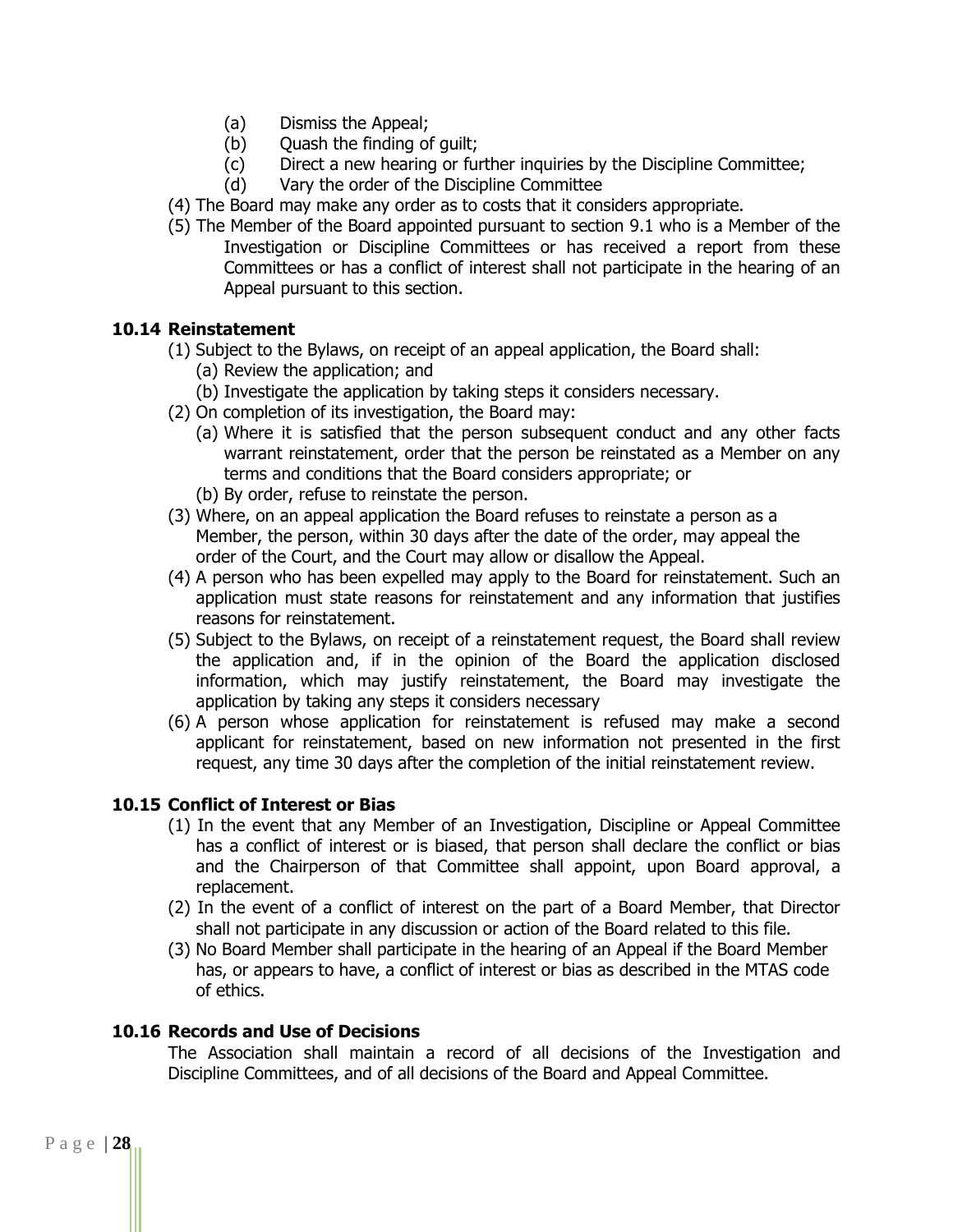The Discipline Committee and Board may consider the decisions of previous Discipline Committees and Boards but are not bound by the precedent.

Decisions of Discipline Committee and decisions of the Appeal Committee are matters of public interest and shall be publicly available.

If the Discipline Committee or Board decides that making the decision publicly available will unduly violate the privacy of any person, the Committee or Board may direct that the decision or part of the decision should be kept confidential.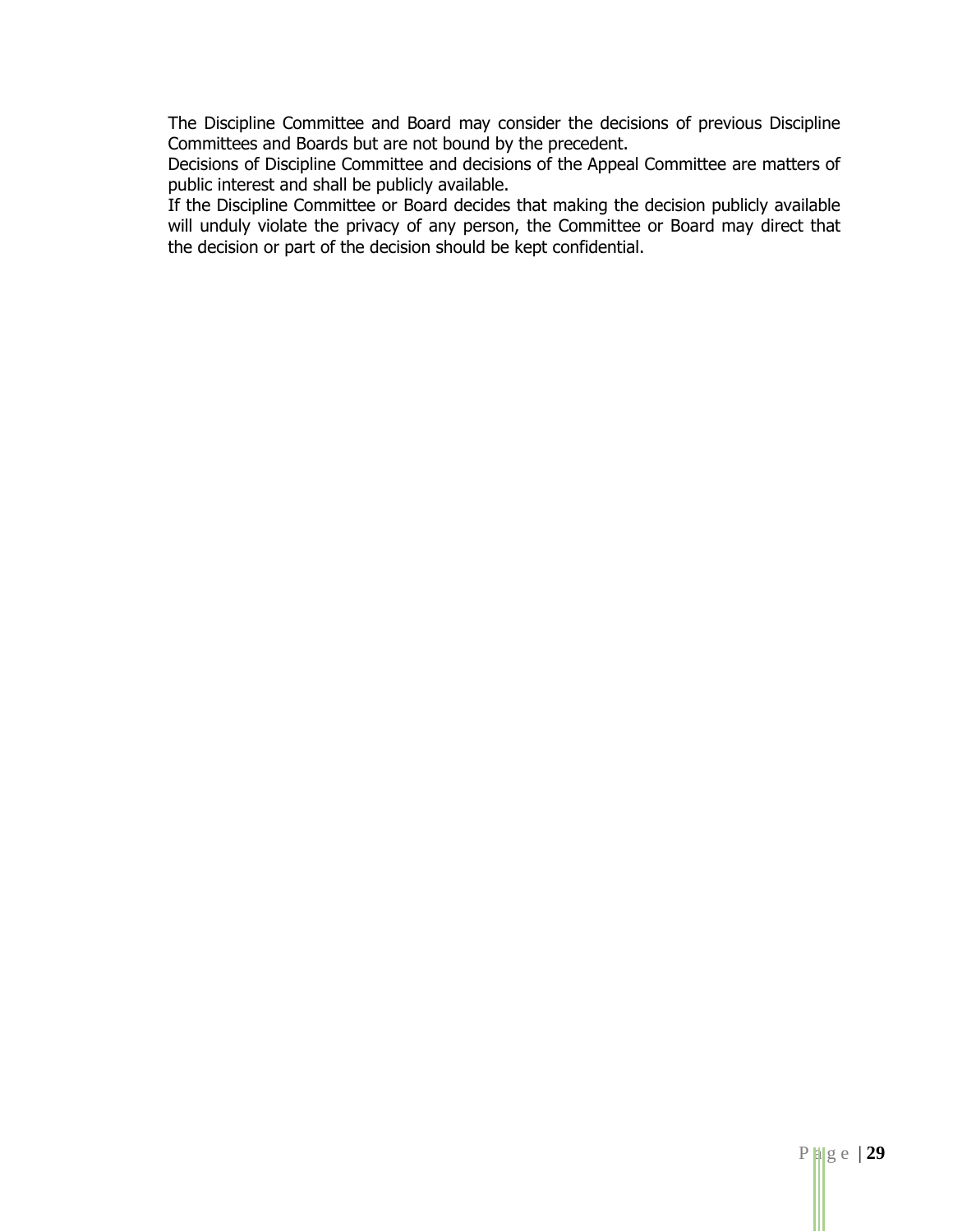#### **MEMBERSHIP**

#### **11.1 Eligibility for Membership**

- (a) Candidates must have successfully completed a 2,200-hour curriculum-based massage therapy training program from a recognized education program.
- (b) Candidates who have successfully completed a course in massage therapy at an educational institute outside of Saskatchewan that the Education Committee, in accordance with the MTAS bylaws, considers to be the equivalent to the core curriculum currently advised for Saskatchewan schools.
- (c) Possess a current CPR Level "C" and Standard First Aid Certification.
- (d) Proof of successful completion of the MTAS Membership Qualifying Examination both practical and written.
- (e) Proof of registration as a Registered Massage Therapist in good standing from a legislated Canadian province or a Canadian Massage Therapy Alliance Association.
- (f) A criminal record check including the vulnerable sector search.
- (g) English language fluency.
- (h) Obtain and maintain a minimal \$2,000,000 liability and malpractice insurance.
- (i) Completing prescribed forms and submission of fees.

To remain in good standing and for renewal of membership, a Member must remit all prescribes forms/fees and maintain all continuing competency requirements as determined by the Board.

#### **11.2 Competency of Members**

- (a) All practicing members must obtain a minimum of forty (40) competency credits over a three-year period to maintain registration and/or license with the corporation. Required competency credits may be obtained as 40 primary credits OR a combination of 33 primary credits and 7 business credits totalling the required 40 competency credits
- (b) Competency credits will be granted to courses or professional development activities, according to the policies set by the Continuing Education Committee and approved by the Board.
- (c) Members are responsible to provide evidence to the satisfaction of the Board that the Member has obtained the required educational credits. This evidence must be filed with the Registrar.
- (d) Members shall review the Association's Code of Ethics, Standards of Practice and Bylaws on an annual basis.
- (e) All practicing members must have up to date CPR level C and Standard First Aid certification

# **11.3 Classification of Memberships**

- (a) **Practicing Membership:** Subject to the Act and the Articles, a Registered Massage Therapist (R.M.T.) Practicing Member shall be entitled to all benefits and privileges of the Association and shall share equally its responsibilities and may hold office and vote at meetings of the Members. A candidate for Practicing Membership must:
	- (i) Display in a prominent place in the Member's place of business the annual certificate of Membership;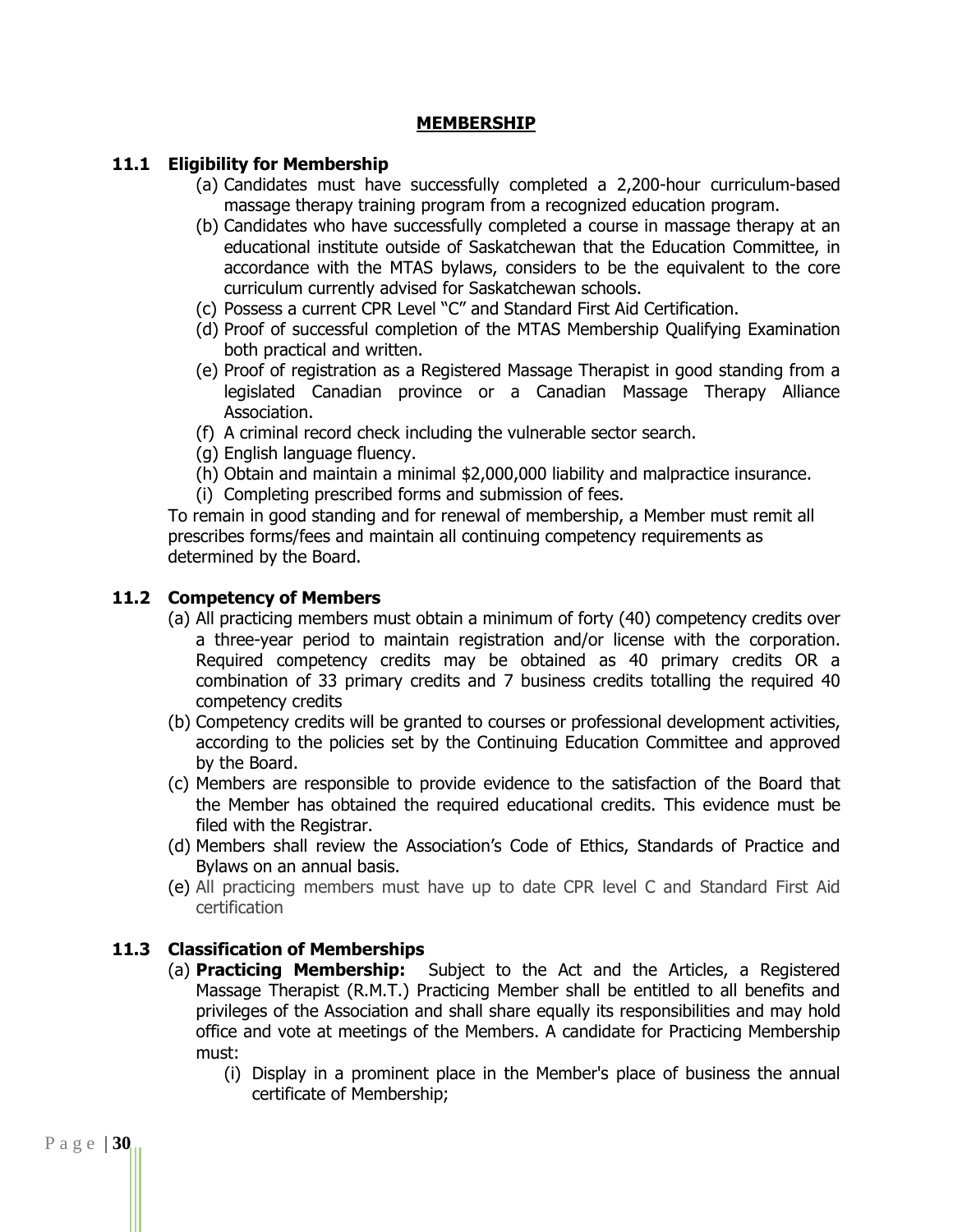- (ii) Be eligible to practice massage therapy in accordance with Section 11.1;
- (iii) Pay the prescribed membership fee and other annual dues pursuant to Section 11.5 and the insurance premiums required pursuant to Section 11.3(a)(vi);
- (iv) Complete the prescribed membership form;
- (v) Upon request by the Board or the Registrar, provide of hours worked as massage therapist; and
- (vi)Obtain and maintain a minimal \$2,000,000 liability and malpractice insurance.

The Association shall issue a license number to each Practicing Member who satisfies the above criteria.

- (b) **Non-resident Practicing Membership**: Subject to the Act and the Articles, a Non-resident Practicing Member shall be entitled to all benefits and privileges of the Association and shall share equally its responsibilities and may hold office and vote at meetings of the Members. A candidate for Non-resident Practicing Membership must:
	- (i) Be eligible to practice massage therapy in accordance with Section 11.1;
	- (ii) Not be currently practicing in Saskatchewan or practicing in another jurisdiction where membership in a massage therapy Association affiliated with the Canadian Massage Therapist Alliance (CMTA) is available. Where such affiliation is not accessible, the member may apply for non-resident practicing status by written membership to the Board. (revised April 2005)
	- (iii) Pay the prescribed membership fee and other annual dues pursuant to Section 11.5 and the insurance premiums required pursuant to Section 11.3(a)(vi);
	- (iv)Complete the prescribed membership request form; and
	- (v) Upon request by the Board or the Registrar, provide of hours worked as massage therapist.

The Association shall issue a license number to each Non-resident Practicing Member who satisfies the above criteria.

- (c) **Non-practicing Membership:** Subject to the Act and the Articles, a Non-practicing Member shall be entitled to all benefits and privileges of the Association except the right to hold office and to vote at meetings of the Members. Non-practicing Members may serve on Committees of the Board. A candidate for Non-practicing Membership must:
	- (i) Be eligible to practice massage therapy in accordance with Section 11.1 prior to upgrading their membership;
	- (ii) Not be currently practicing or, if practicing in another province or territory, must be a full member of a massage therapy Association affiliated with the Canadian Massage Therapy Alliance (CMTA) in that province or territory. (Revised April 2005);
	- (iii) Pay the prescribed membership fees and other dues as per Section 11.5;
	- (iv)Complete the prescribed membership request forms;
	- (v) Comply with Section 11.3(a) to be eligible to transfer to a Practicing Membership; and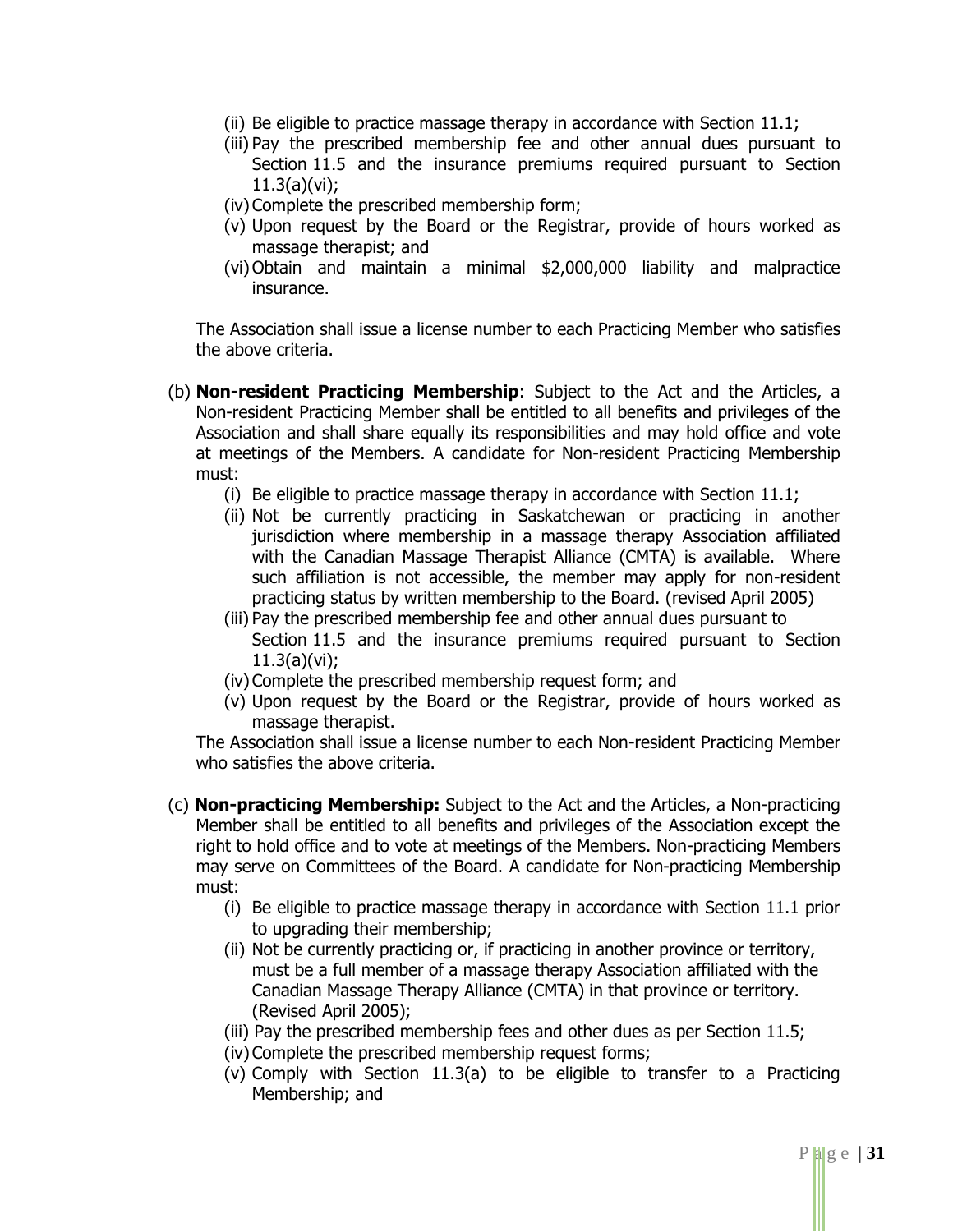(vi)After five consecutive years as a Non-practicing Member, write and pass a member qualifying examination to become a Practicing Member.

The Association shall not issue a license number to a Non-practicing Member.

- (d) **Student Membership:** Subject to the Act and the Articles, a Student Member shall be entitled to attend and be heard at meetings of the Members, but shall not be entitled to vote thereat, may not hold an office in the Association, but may serve on Committees of the Board. A candidate for Student Membership in the Association must:
	- (i) Be enrolled in an approved training body for massage therapy; and

(ii) Pay the student membership fee pursuant to Section 11.5.

The Association shall not issue a license number to Student Members.

(e) **Auxiliary Membership:** Subject to the Act and the Articles, an Auxiliary Member shall be entitled to attend and be heard at meetings of the Members, but shall not be entitled to vote thereat, may not hold office in the Association, but may assist on Committees of the Board. Educators, health-care professionals (outside the massage profession), retired Association members and other interested individuals may obtain Auxiliary Membership in the Association. A corporation, partnership or other business vehicle may obtain an Auxiliary Membership in the Association. A candidate for Auxiliary Membership in the Association must:

(i) Pay the Auxiliary Membership fee and other annual dues pursuant to Section 11.5; and

(ii) Complete the prescribed membership request form.

The Association shall not issue a license number to Auxiliary Members. Auxiliary Members shall not practice massage therapy or use the Association's logo or emblem.

(f) **Honourary Practicing Life Membership:** Subject to the Act, any two individuals, one who is a practicing member of the Association, may recommend to the Membership sub-committee a nominee upon whom to bestow an MTAS Honourary Life Membership in the Association, for his or her exemplary contribution to the betterment of the massage therapy profession and as such warrants special recognition.

The sub-committee will be chaired by a board member of the Association and a minimum of 3 members at large. The committee will determine the selection of a candidate and further development of the policy.

- (a) Nominees must be current members in good standing with the Association and have practised for a minimum of twenty (20) years;
- (b) Nominees must show examples of the following:
	- i. contribution to and/or promotion of the profession of massage therapy, Association and/or other members; and/or
	- ii. exemplary contribution to volunteerism in the community; and/or
	- iii. outstanding educational accomplishments and/or contributions to massage therapy education.

Successful candidates for honourary membership shall be exempt from payment of membership fees. Practising honourees must comply with all other requirements as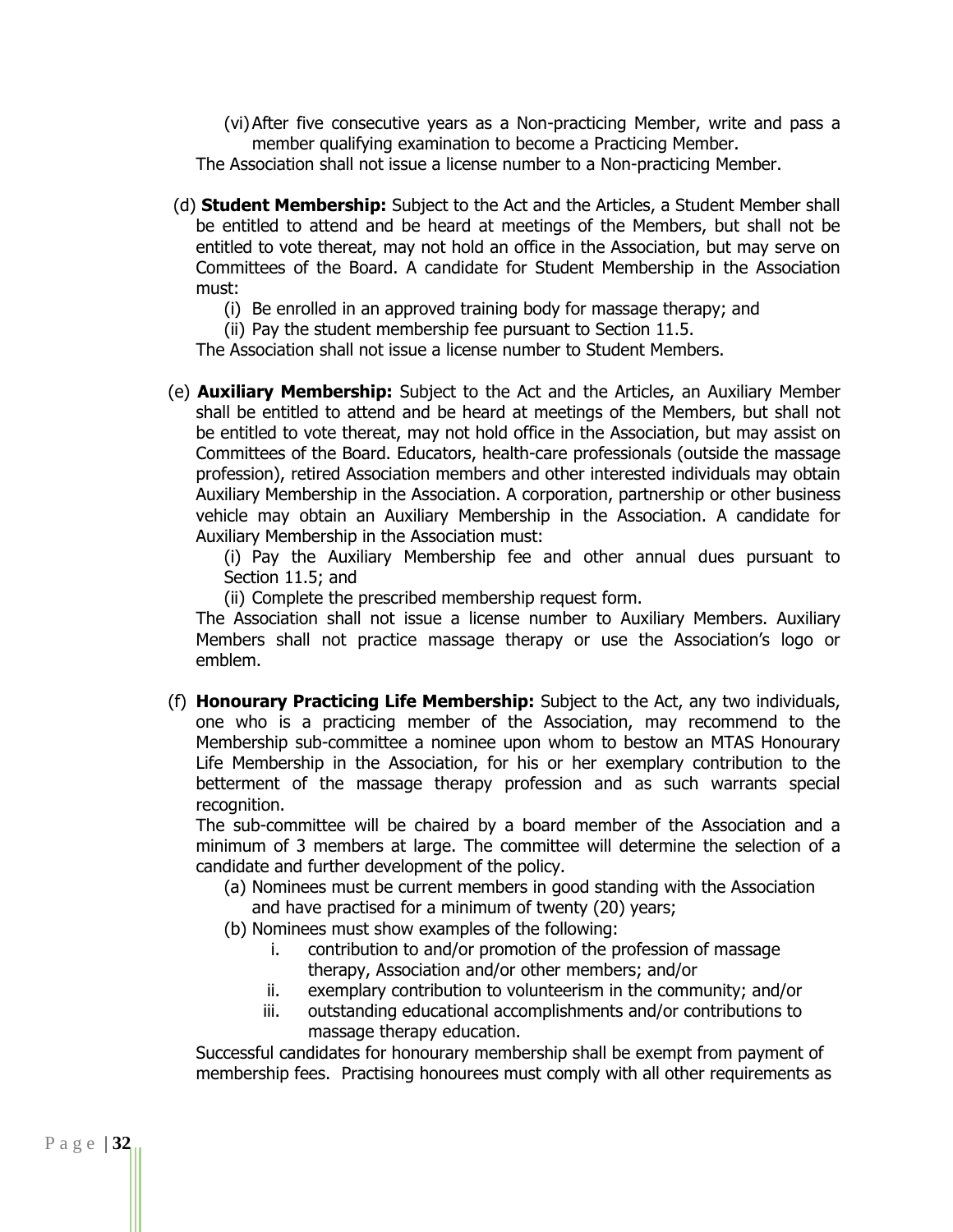outlined in section 11.1. Honourees shall be entitled to vote at any meeting of the membership and may serve on any committee of the Board but may not hold office.

#### **11.4 Member Responsibilities**

The responsibilities of all classes of Members include:

- (a) The duty to support and promote the purpose of the Association;
- (b) To notify the Association, in writing, of any change of address or telephone number of the Member, within 30 days of such change; and
- (c) To maintain the confidentiality of the Membership list of the Association.

#### **11.5 Membership Fees and Annual Dues**

(a) The Membership fee for a Practicing Member shall be recommended by the Board and approved by the Members at the annual general meeting. The Membership fees and annual dues of all other classes of Membership shall be based on the Practicing Member Membership fee and annual dues and shall be determined annually as follows:

| <b>Class of Membership</b> | <b>Fees and Annual Dues</b> |
|----------------------------|-----------------------------|
| Non-resident Practicing    | 100% of Practicing          |
| Non-practicing             | 50% of Practicing           |
| <b>Student Year One</b>    | No charge                   |
| <b>Student Year Two</b>    | 10% of Practicing           |
| Auxiliary                  | 25% of Practicing           |
| Honourary                  | No charge                   |

- (b) In addition, each Member shall pay any additional fees, if applicable. Each Member shall pay all annual dues to the Association as follows:
	- (i) At the time of registration or by October  $31<sup>st</sup>$  in any year for the succeeding calendar year; or
	- (ii) By means of a two-payment plan, under which the Member shall pay onehalf of such Member's annual dues (plus the full CMTA fee and an administration fee as determined by the Board) on or before October  $31<sup>st</sup>$  of each year and the remainder of the Member's annual dues on or before December  $31<sup>st</sup>$  the same year.
	- (iii) Year two Student membership fees will be deducted from year one Practicing membership fee.

Members who have not paid the annual fee by December  $31<sup>st</sup>$  will be stricken from the Register and cease to be Members of the Association.

- (c) The reinstatement fee to have the Board review the status of a Member shall be one half of such Member's annual fee.
- (d) The membership fee and annual dues of an applicant accepted as a Practicing Member after April  $15<sup>th</sup>$  of a Membership Year shall be pro-rated to the number of days remaining in the Membership Year for which such fees and dues apply.
- (e) All new applicants for Practicing Membership, except Student Members, may be charged an administration fee as determined by the Board. The Association shall not refund any part of the membership fees or annual dues once paid, regardless of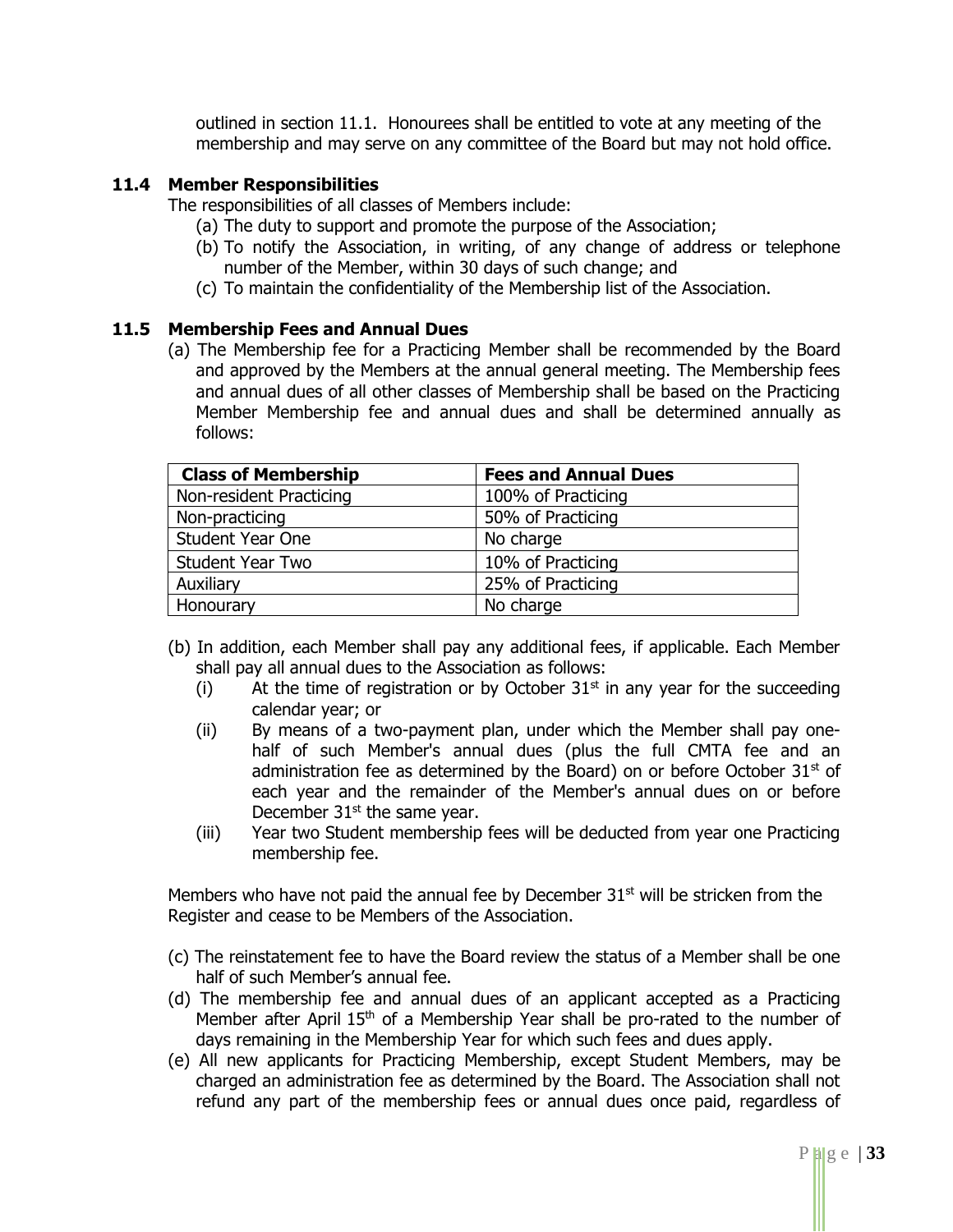whether the Member has withdrawn or been suspended or terminated. In the event of a Member's death, membership fees, upon request, will be refunded relative to the number of days Membership was held.

#### **11.6 Membership Interests**

Subject to the Act and the Articles, the Association shall only issue Practicing memberships to individuals. All membership interests are non-transferable. A membership interest is terminated when:

- (a) The Member dies;
- (b) The Member resigns by written notice to the Association;
- (c) The Member is expelled by special resolution of the Members entitled to vote thereon at a properly constituted meeting of the Members;
- (d) The Member's term of Membership expires, and the Member has failed to pay all fees, annual dues or assessments levied by the Association;
- (e) The Association is liquidated and dissolved pursuant to the Act; or
- (f) The Member's Membership is otherwise terminated in accordance with the Articles or this Bylaw by resolution of the Board.

# **11.7 Code of Ethics**

The purpose of this Code is to define professional integrity. All persons entering Membership with the Association shall formally agree to be bound under the following principles:

- (a) The welfare of the client shall be the primary concern of the Member.
- (b) A Member shall undertake to abide by all the laws in the Province of Saskatchewan.
- (c) A member shall provide services to their clients in a caring and respectful manner. The member will provide services fairly and without discrimination in recognition of the fundamental human rights.
- (d) A Member shall recognize that the interest and welfare of the client are paramount.
- (e) Member shall be responsible and accountable to society and shall conduct him/herself in a manner that maintains high standards.
- (f) A Member shall seek assistance from a colleague or refer a client to another qualified health professional in any situation where the therapist may feel that he/she lacks the necessary knowledge or competence to administer treatment. The Member recognizes the value and responsibility of working in cooperation with other healthcare professionals to ensure the best outcome for the patient.
- (g) A Member shall honour the confidentiality of the relationship between massage therapist and client.
- (h) A Member shall act in a professional manner in all dealings with clients, colleagues, other health professions and the public.
- (i) A Member shall refrain from making any statements or claims misrepresenting the therapeutic benefits of their treatment.
- (j) A Member shall refrain from enticing clients from the care of a colleague and to abstain from any action or statement that might bring a colleague, organization or the Association into disrepute.
- (k) Where a Member is aware and has proof of misconduct, breach of trust, violation or transgression of this Code of Ethics or Standards of Practice, it is his/her duty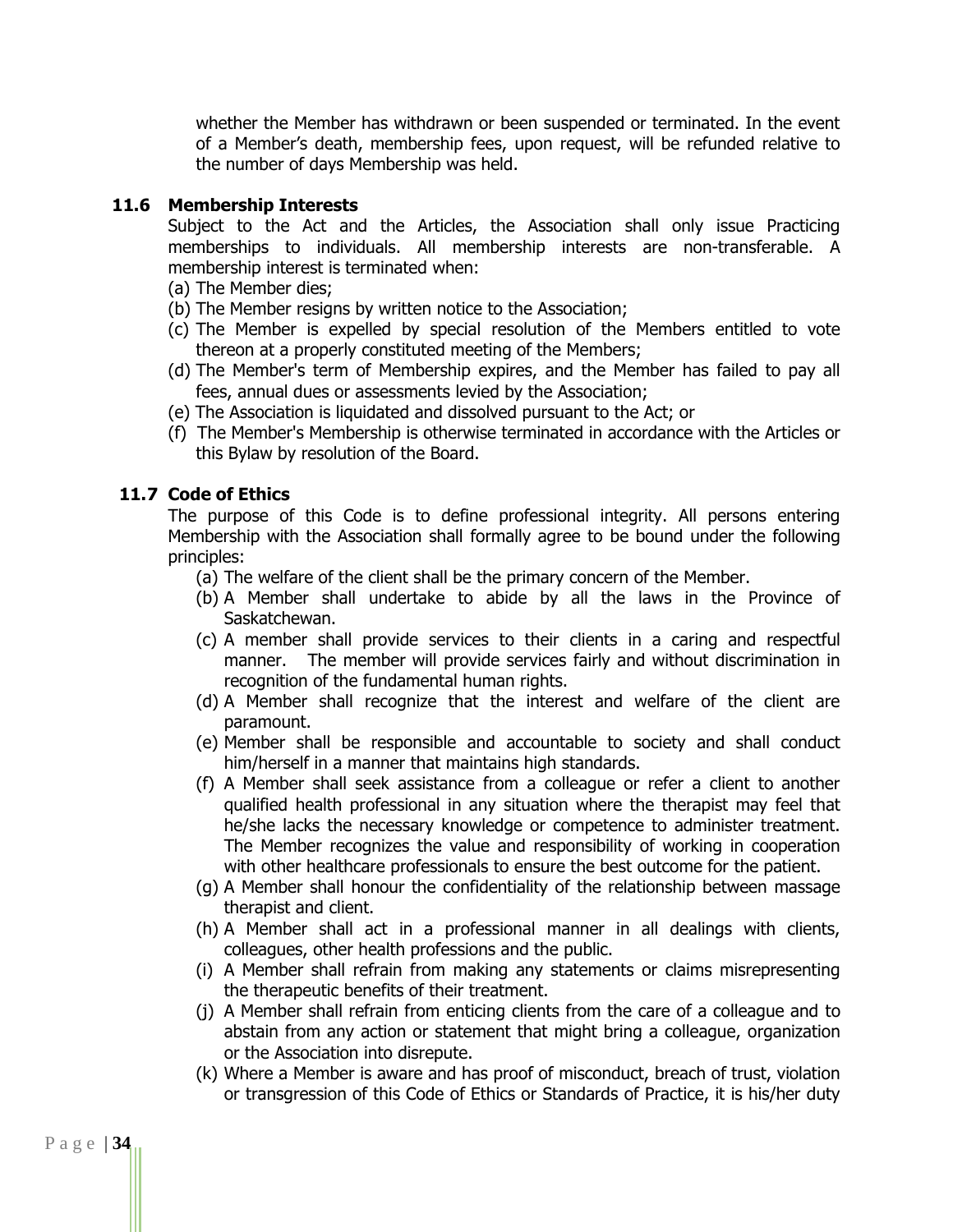to bring such knowledge and written proof to the attention of the Board of the Association.

- (l) All Members shall abide by the Membership requirements and Standards of Practice to remain in good standing with the Association.
- (m)A member shall refrain from carrying out any consultation, assessment or treatment of a child under the age of 18 years except in the presence or with the consent of a parent or guardian or other responsible adult approved by the parent or guardian.
- (n) All Members advertising must be in good taste and adhere to the MTAS advertising and marketing guidelines.

# **11.8 Standards of Practice**

# **(1) Client Consultation and Consent**

All decisions regarding the initiation of a treatment program will be made jointly with the client, or when necessary, with the client's advocate.

- (a) Client consent is based on informed consent. The mandatory Informed Consent Form, as approved August 1, 2003 (see Appendix 'A'), must be completed and stored in the client's file;
- (b) Client consultation will include a health history form (see Appendix 'B' for minimal requirements);
- (c) Confidentiality is a trust. It is imperative that all written and verbal information collected and/or shared from/with the client is kept private;
- (d) The Client has the right to stop or refuse treatment at anytime. When this request is made during treatment, the Member must comply despite prior consent. Written record of removal of consent must be noted in client's file.
- (e) Members must have on file at the MTAS office or the College of Massage Therapy of Saskatchewan a succession plan for client files. This plan shall contain: An agreement with another healthcare professional or fellow RMT in good standing with MTAS, member or any other person acceptable to the MTAS office as guardian of the files. Including an outline as to how the client files will be destroyed according to the legal requirement of medical health records in the Province of Saskatchewan.

# **(2) Functional Assessment and Treatment Plan**

(a) A functional orthopedic assessment must be conducted, and a treatment plan proposed prior to the treatment of the client. The treatment plan may be altered if relevant findings dictate so.

Functional assessment includes, but is not limited to:

- i. Client's stated chief complaint or condition;
- ii. History as relevant to chief complaint;
- iii. Past medical history;
- iv. Medications;
- v. Objective (physical) findings (e.g. range of motion, posture, gait, palpation, functional tests, etc.);
- vi. Review of referral or authorized report(s) from the client's additional health care providers, if available.
- (b) On completion of the client's assessment, the Member will determine a treatment plan that includes, but is not limited to: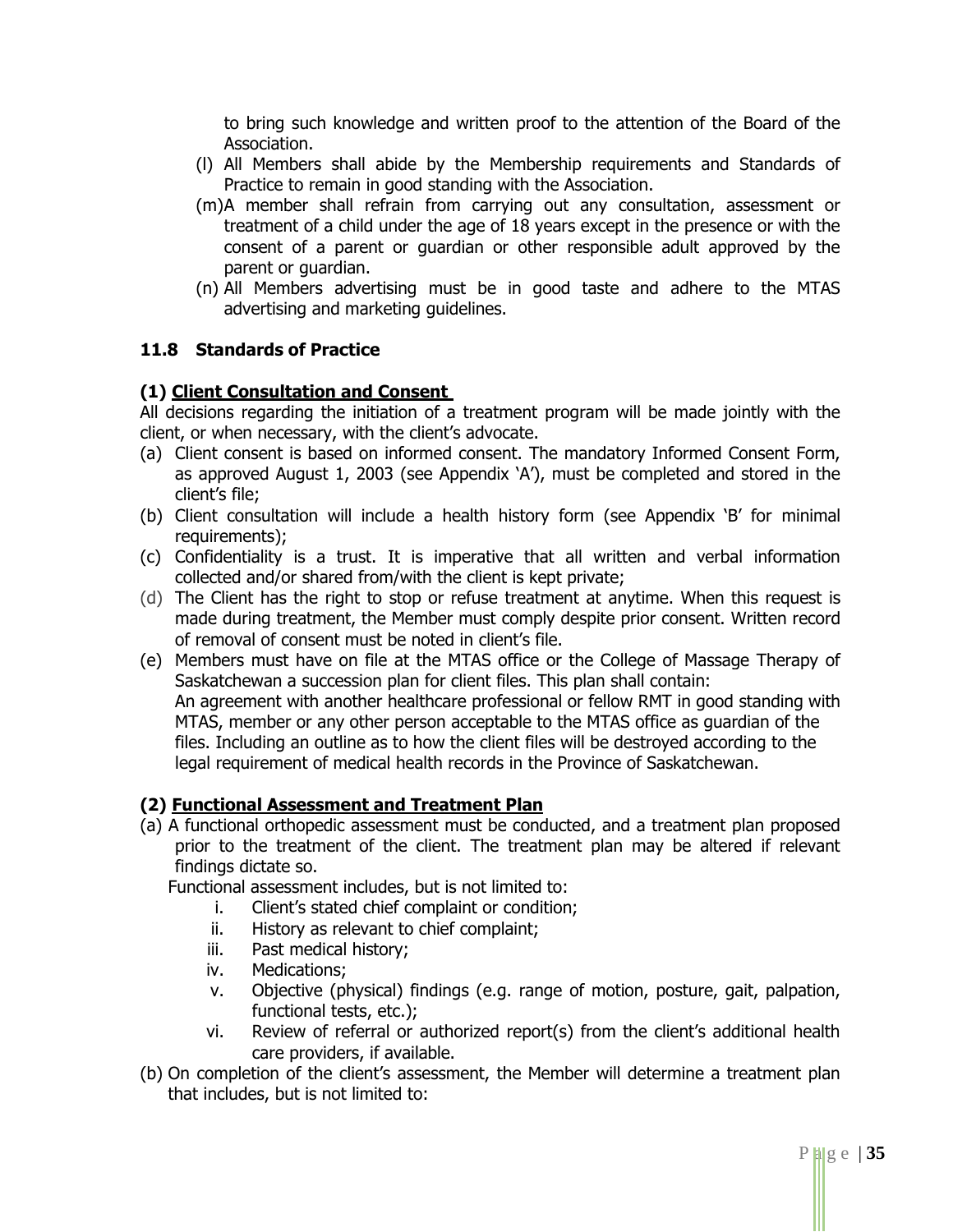- i. Desired health outcome;
- ii. Type of treatment;
- iii. Frequency of treatment;
- iv. Client self-care;
- v. Review of treatment results;
- vi. Evaluation of current treatment.
- (c) The Member will acknowledge the limitations of his/her personal skills when a client's health history or assessment determines:
	- i. The client requires diagnosis and opinion beyond the Member's
	- ii. capabilities;
	- iii. The client's condition is beyond massage therapy's scope of practice;
	- iv. A combined health care team is required to treat the client's condition.

In all cases, relevant clinical information, with the consent of the client, will be provided to other health care practitioner(s) upon request.

- (d) The Member may refuse to treat any individual or treat any area of the client's body or to terminate the professional relationship if:
	- i. The client refuses to complete a health history form or does not disclose relevant medical history that could make the Member liable;
	- ii. The client refuses to provide written consent despite being informed;
	- iii. The client is sexualizing the relationship;
	- iv. The client deliberately threatens the Member's emotional or physical boundaries;
	- v. The Member is discriminated based on age, gender, race, national origin, sexual orientation, religion, socio-economic status or body type;
	- vi. The client presents inappropriate behaviour or language;
	- vii. The client refuses or ignores the Member's recommendation to consult a Health Professional Practitioner for a condition where massage therapy is limited or contraindicated;
	- viii. The client demands treatment that is not included in the Scope of Practice;
	- ix. Engaging in a treatment presents conflict of interest.

# **(3)Conflict of Interest**

All Members shall conduct themselves so that their actions and conduct may not be interpreted as protecting self-interest. The interests of the public must always come first. A conflict of interest may be defined as, but is not limited to the following:

- (a) Where the Member has a direct material interest;
- (b) Any situation that a reasonable person would believe that a conflict of interest could occur.

# **(4) Fees**

The fee structure and method of payment will be explained prior to treatment.

- (a) Fees for service will be appropriate and reasonable.
- (b) The Member's policy regarding cancellation of appointments and late arrival for appointments will also be explained.
- (c) Receipts:
	- (i) The client must receive an official receipt for each payment provided for massage therapy;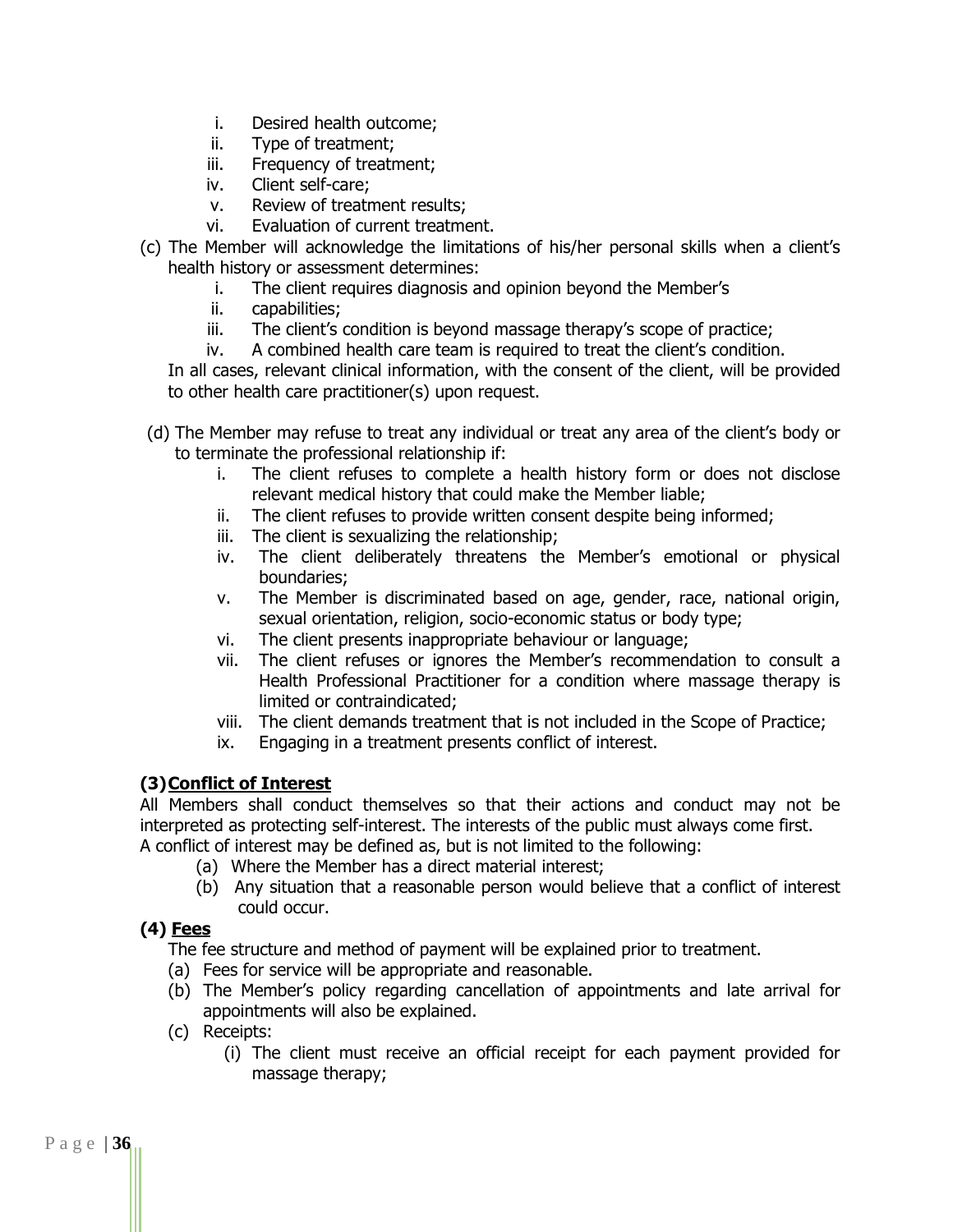- (ii) The receipt must state the client's name; date; treatment given; fee received; Member's name; designation; license number; signature and location of practice;
- (iii) All treatments provided through modalities not included in the Association's scope and standards of practice must be billed, recorded and receipted separately from massage therapy.

# **(5) Quality Assurance**

- (a) The Member will maintain competency and enhance their practical and theoretical knowledge through the professional development of his or her practice:
	- (i) The Member must display his/her current massage therapy license;
	- (ii)The Member will display or make available their current certification in Standard First Aid and Cardiopulmonary Resuscitation (CPR), Level 'C';
	- (iii)The Member will display or make available any certificates for attendance, training and successful completion of professional development courses when the subject matter is included in their practice.
- (b) Hygiene:
	- (i) The Member will maintain personal hygiene;
	- (ii) The Member will maintain their clinic and equipment in a sanitary manner;
	- (iii) Clean linens must be provided for each treatment;
	- (iv) The Member must wash his/her hands prior to each treatment;
	- (v) Latex or vinyl medical gloves must be used for oral treatment and in the case of possible transmission of infection.
- (c) Draping the Client:
	- (i) The Member will assure the privacy and respect of the client and to ascertain that the client feels comfortable, safe and secure with the draping provided throughout the treatment;
	- (ii) The Member will communicate any changes in draping procedures throughout the treatment;
	- (iii) The client may choose to be fully draped or fully clothed throughout the treatment;
	- (iv) Female clients must provide clear verbal consent before the Member undrapes the breast;
	- (iv)The nipple, areola, genitals, perineum and anus must not be undraped. Only when Manual Lymphatic Drainage treatment is done to the breast area may the Member only uncover the nipple and areola with the client's prior written consent;
	- (vi) The Member will drape the gluteal as follows: moving the drape bilaterally and caudally, no lower than the coccyx; or, unilaterally in a manner that does not expose the greater gluteal crease.
- (d) Joint mobilization within the profession of massage therapy is generally accepted as that which does not exceed the normal range of motion of the joint and does not employ a high velocity maneuver or manipulation. Any high velocity maneuver is unacceptable practice.
- (e) A Member will maintain client files as outlined in Records Management (item 8).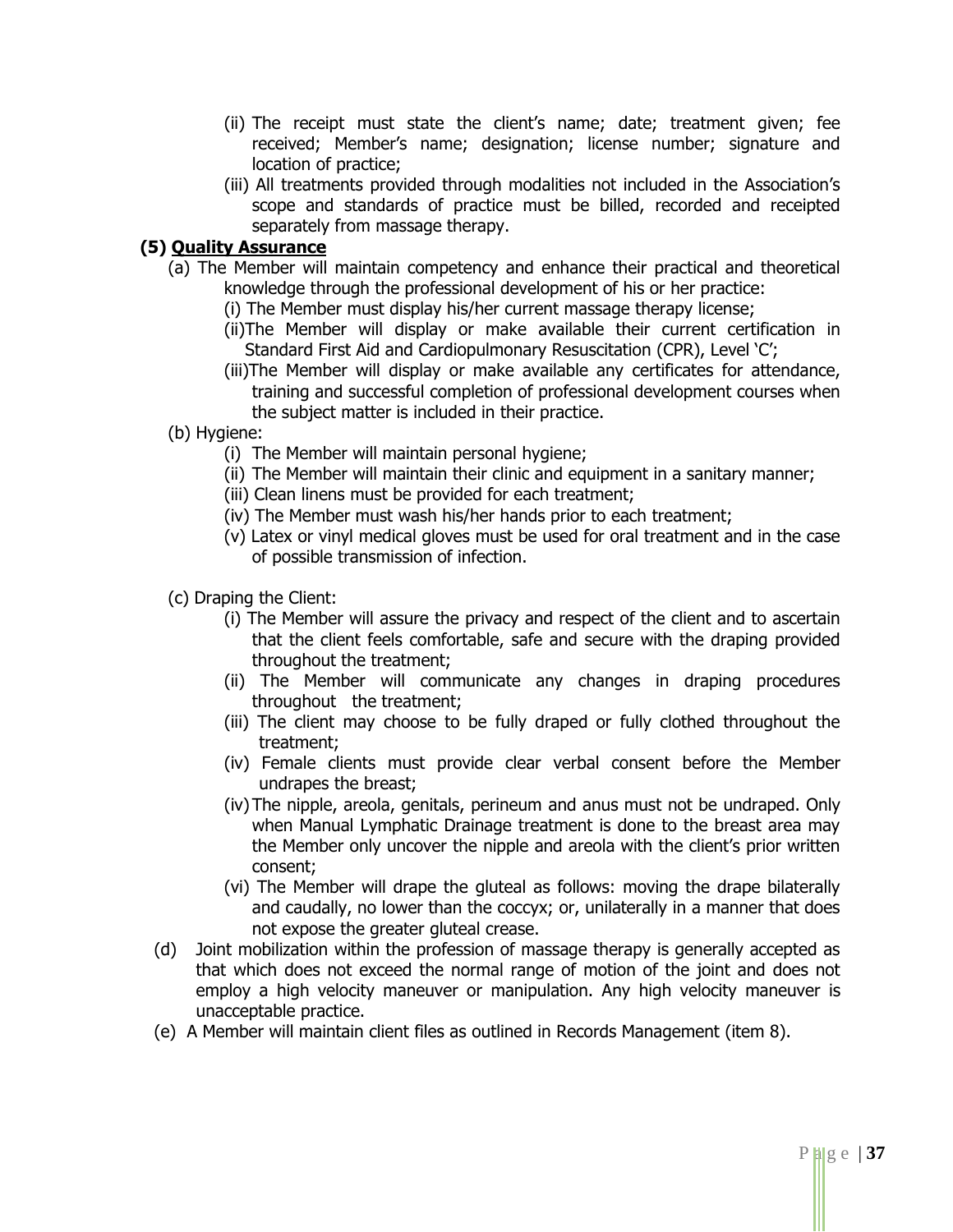# **(6)Sexual Ethics**

- (a) The Member will respect the integrity of each person, and therefore, not engage in any sexual conduct or sexual activities involving the client. Regardless of the behaviour of the client, it is always the responsibility of the Member not to engage in any sexual behaviour.
- (b) The Member will not commit any form of sexual impropriety with the client. Sexual impropriety includes, but is not limited to:
	- (i) Any behavior, gestures or expressions that is seductive or sexually demeaning to the client;
	- (ii) Inappropriate procedures including, but is not limited to:
		- (a) Disrobing or draping practices that reflect a lack of respect for the client's privacy;
		- (b) Deliberately watching the client dress or undress;
	- (iii) Inappropriate comments about or to the client, including, but is not limited to:
		- (a) Sexual comments about the client's body or underclothing;
		- (b) Making sexually demeaning comments to the client;
		- (c) Criticism of the client's sexual orientation;
		- (d) Discussion of sexual performance;
		- (e) Conversations regarding the sexual preferences or fantasies of the client or Member;
- (c) Requests for a date;
- (d) Kissing of a sexual nature
- (e) The Member will not commit any form of sexual abuse of the client. Sexual abuse includes, but is not limited to:
	- (i) Member/client sex, whether initiated by the client or not;
	- (ii) Engaging in any conduct with the client that is sexual or may be reasonably interpreted as sexual, including, but not limited to:
	- (iii) Genital to genital contact;
	- (iv) Oral to genital contact;
	- (v) Oral to oral contact (except CPR);
	- (vi) Oral to breast contact;
	- (vii) Touching or undraping the genitals, perineum or anus;
	- (viii)Touching or undraping the areola or nipple, without the client's written consent and/or with no intention to provide Manual Lymphatic Drainage;
	- (ix) Touching or undraping the breast for any purpose other than appropriate treatment to which the client has provided consent, or incidental contact resulting from the provision of CPR or other emergency measures;
	- (x) Encouraging the client to masturbate in the presence of the Member;
	- (xi) Masturbation by the Member while the client is present;
	- (xii) Masturbation of the client by the Member.

# **(7) Certification and Title**

A license number to practice certificate and card will be issued to the Member by the Registrar upon successful completion of the entrance requirements.

(a) A Member must display their certificate in a prominent place in their principle place of work, for inspection and recognition. The certificate is the Member's professional identification and cannot be duplicated and is non-transferable, nor may it be

P a g e | **38**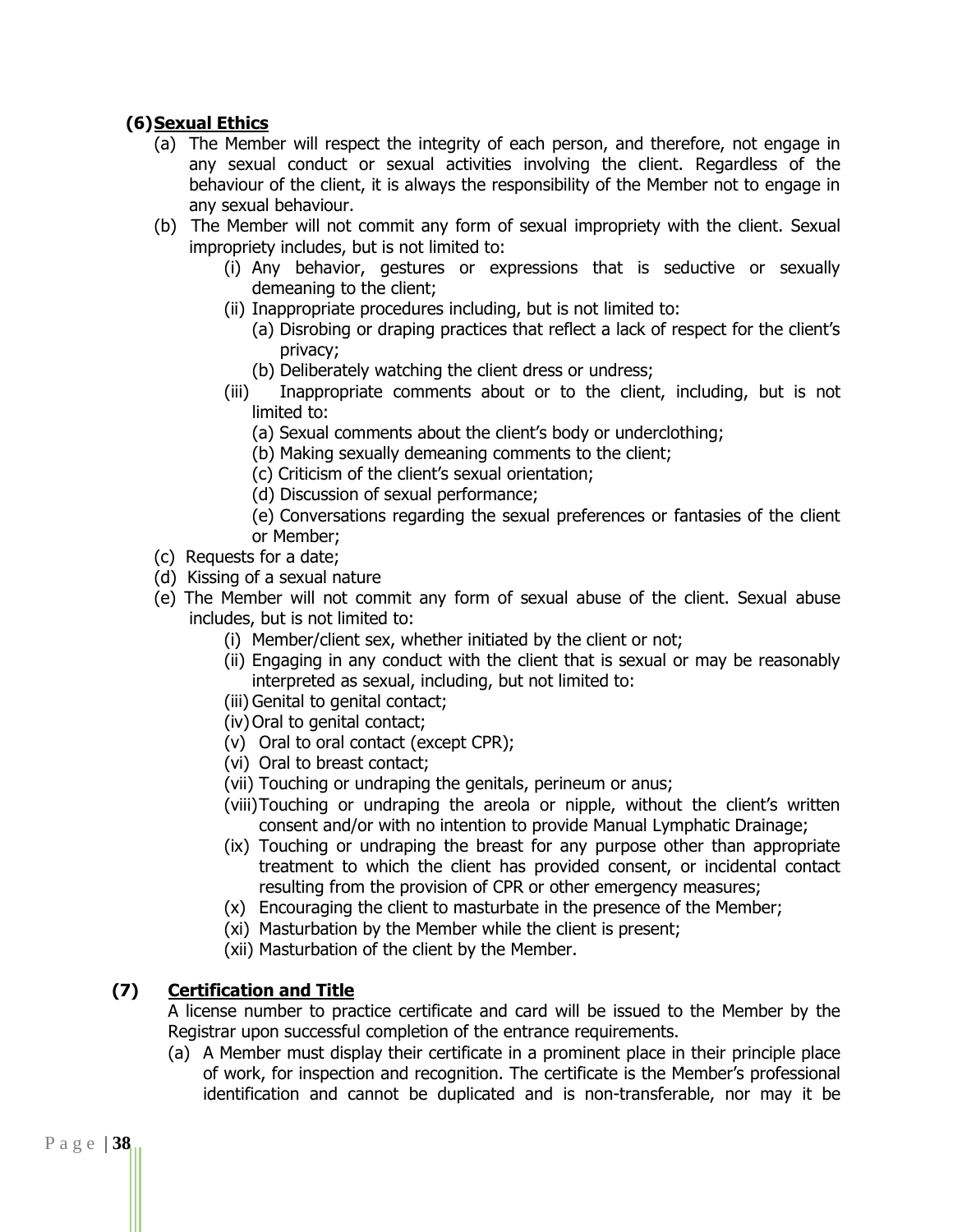"leased out" to unregistered facilities or persons and any time for any purpose by the Member.

- (b) A current Member is entitled to use the title and designation bestowed by the Massage Therapist Association of Saskatchewan, Inc. This term is the only designation to appear following the Member's name, excepting academic degrees from recognized colleges or universities.
- (c) Neither a Member nor Member's business can hire any person to administer any form of massage therapy unless the individual is a current Member holding a valid license to practice certificate, issued by the Massage Therapist Association of Saskatchewan, Inc.

#### **(8) Records Management**

- (a) Client records will include a signed consent form and a client health history form (see examples in Appendices 'A' & 'B').
- (b) The Member will safeguard and keep verbal and written client information confidential. Written authorization is required and will be obtained prior to all communications concerning the client's records.
- (c) Stewardship of client records is the Member's responsibility. The contents of a client record belong to that client. The client is entitled to a copy of their record's contents, at their own copying expense.
- (d) Client records will be stored with locked security that can only be accessible to authorized personnel:
	- (i) Storage location for patient records is the responsibility of the Member.
	- (ii) Client records must be kept for a minimum amount of time after the last appointment date as is legally required in the province of Saskatchewan, after which they may be destroyed.
- (e) Members must have on file at the MTAS office or the College of Massage Therapists of Saskatchewan, a succession plan for client files. This plan shall contain:
	- (i) An agreement with another healthcare professional or fellow RMT in good standing with MTAS, or person acceptable to the MTAS office, as guardian of the files.
	- (ii) An outline as to how the client files will be destroyed according to the legal requirement of medical health records in the province of Saskatchewan.

#### **(9) Advertising and Promotions**

- (a) No Member shall offer to guarantee a cure, either verbally, in writing, by advertising, or otherwise.
- (b) Advertising, promotion and other marketing activities whether direct or indirect must be in good taste, accurate and not capable of misleading the public. This includes, but is not limited to:
	- (i) Misrepresentation of facts;
	- (ii) Statements that are not statements of fact, nor statements that cannot be proven to be accurate;
	- (iii) Comparison, whether directly, indirectly or innuendo, the Member's service or ability, with that of any other Member or clinic;
	- (iv) Promises or offers of more effective services or better results than those available elsewhere;
	- (v) Deprecation of another Member or clinic as to service abilities or fees;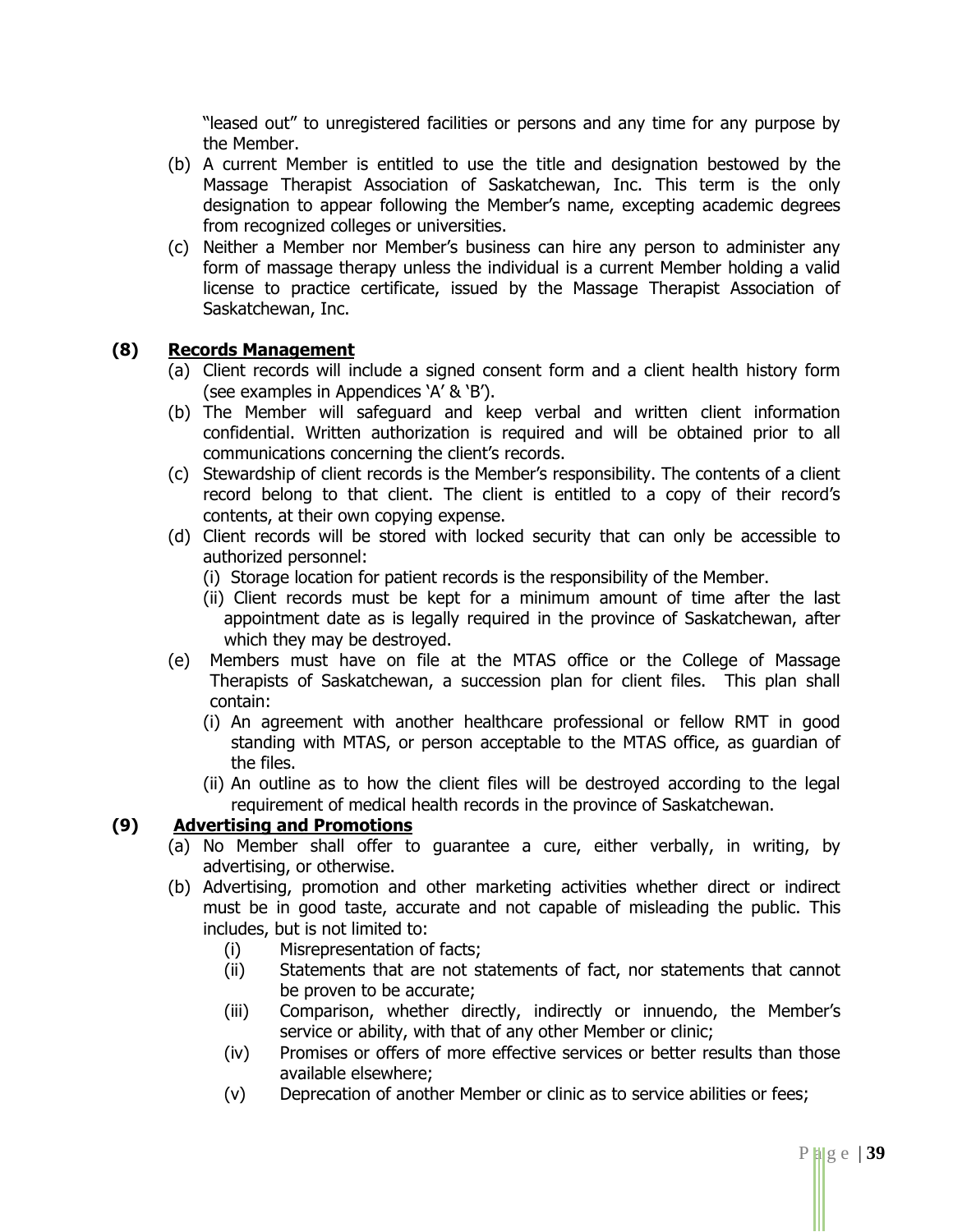- (vi) Creation of an unjustified expectation about the results the Member can achieve;
- (vii) False or misleading guise, or taking advantage, physical, emotional or financial, of any client;
- (viii) Use of coercion, duress or harassment of a client;
- (ix) Use of any image or message that can be deemed racist, sexual or discriminatory;
- (x) Undignified, in bad taste or otherwise offensive to be incompatible with the best interests of the public or Members or tends to harm the standing of the massage profession generally;
- (xi) Disclosure of the names of clients without their written consent.
- (c) Affiliation or Membership with any other relevant organization may be listed underneath name and designation with the terms "Member of" as a prefix.
- (d) Specifically, with telephone directory advertising, the Member may list:
	- (i) Name, designation, clinic address and name, phone number(s) in the white pages;
	- (ii) Member's name and designation, clinic name and address, phone number(s), modalities offered, customer service features (hours, gift certificates, etc.) and logos in the display advertising section;
	- (iii) Further details are found in the Advertising and Promotions Policies & Procedures document (Appendix C).

# **(10) Acts of Professional Misconduct**

(a) Records:

- (i) Failing to keep records written in ink;
- (ii) Failure to obtain and keep the client's informed consent form (see Appendix  $A$ );
- (iii) Falsifying a record relating to a Member's practice;
- (iv) Failing, without reasonable cause, to provide a report or a certificate relating to an examination or treatment performed by the Member, within a reasonable time, to the client, or his or her authorized representative after he or she has requested such a report or certificate;
- (v) Signing or issuing in the Member's professional capacity a document that the Member knows contains a false or misleading statement;
- (vi) Allowing any person to examine a client's health record, give any information, or copy any form in a client's health record for any person except as required or allowed by law;
- (vii) Failing to provide information from a client record for which the Member has primary responsibility, as required by law;
- (viii) Failing to make arrangements with the client for the transfer of the client's records in the care of the Member, when the Member changes office location and the client requests that the record be transferred;
- (viii) Failing to securely store patient's records as legally required.
- (ix) Failing to destroy patient records as legally required.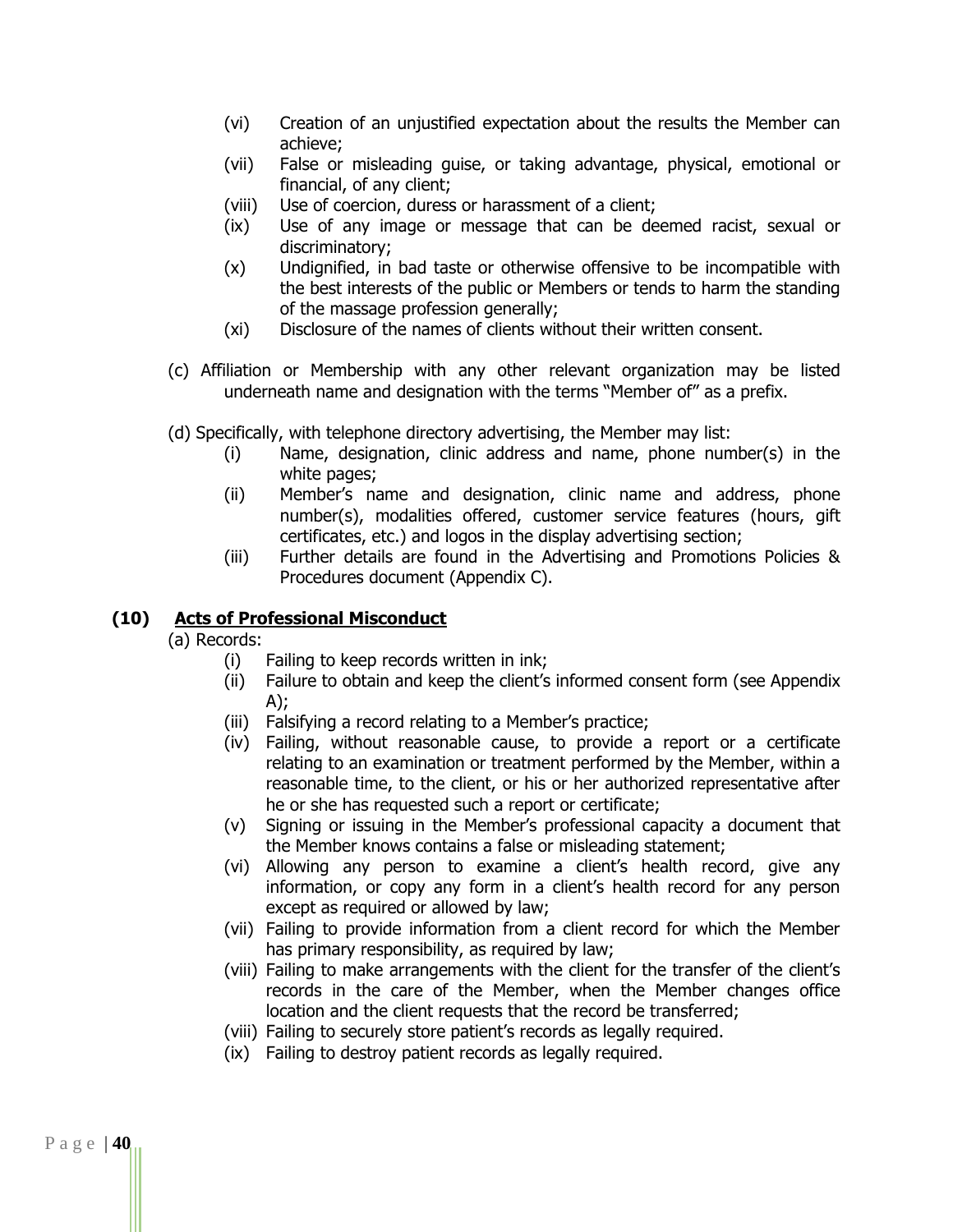(b) Business Practices:

- (i) Submitting an account or charge for services that the Member knows is false or misleading;
- (ii) Charging or accepting a fee amount that is excessive or unreasonable in relation to the services performed, or may be performed, pursuant to the agreement to treat;
- (iii) Providing a blank treatment receipt to anyone for any purpose;
- (iv) Falsifying a treatment receipt in any manner;
- (v) Failing to advise the client, in advance, of the fees to be charged for the treatment;
- (vii) Failing to abide by any written understanding or undertaking given to the Member by the Massage Therapist Association of Saskatchewan, Inc., or to carry out any agreement entered into with the Massage Therapist Association of Saskatchewan, Inc.;
- (viii) Failing to itemize an account for professional services, if required to do so by the client, or the person or agency that is to pay, in whole or in part, for the services;
- (ix) No member will participate in fraudulent billing to a third party;
- (x) Contravention of Advertising and Promotion Guidelines or Policies.
- (c) Practicing Massage Therapy and the Client Relationship:
	- (i) Contravening of a term, condition or limitation imposed on the Member's certificate or registration;
	- (ii) Contravening a standard of practice for the profession;
	- (iii) Abusing the client, verbally or physically;
	- (iv) Practicing the profession while the Member's ability is impaired by any substance;
	- (v) Discontinuing professional services that are needed unless:
		- (a) The client requests discontinuation;

(b) The client is given reasonable opportunity to alternative s services;

(c) The client is abusive;

- (vi) Practicing the profession while the Member is in conflict of interest;
- (vii) Breaching an agreement with the client relating to professional services for the payment of fees for such service;
- (viii) Failing to reveal the exact nature of a secret remedy or treatment used by the Member, following a request by the client, the client's representative or the Massage Therapist Association of Saskatchewan, Inc.;
- (ix) Failing to use draping procedures outlined in the Standards of Practice;
- (x) Using massage credentials to endorse or promote any health care product or service for which the Member is neither qualified to represent nor if the health care product or service is outside the current Scope of Practice (e.g. vitamins, nutritional substances, pharmaceuticals, herbal products, homeopathic remedies, energy balancing, iridology, etc.).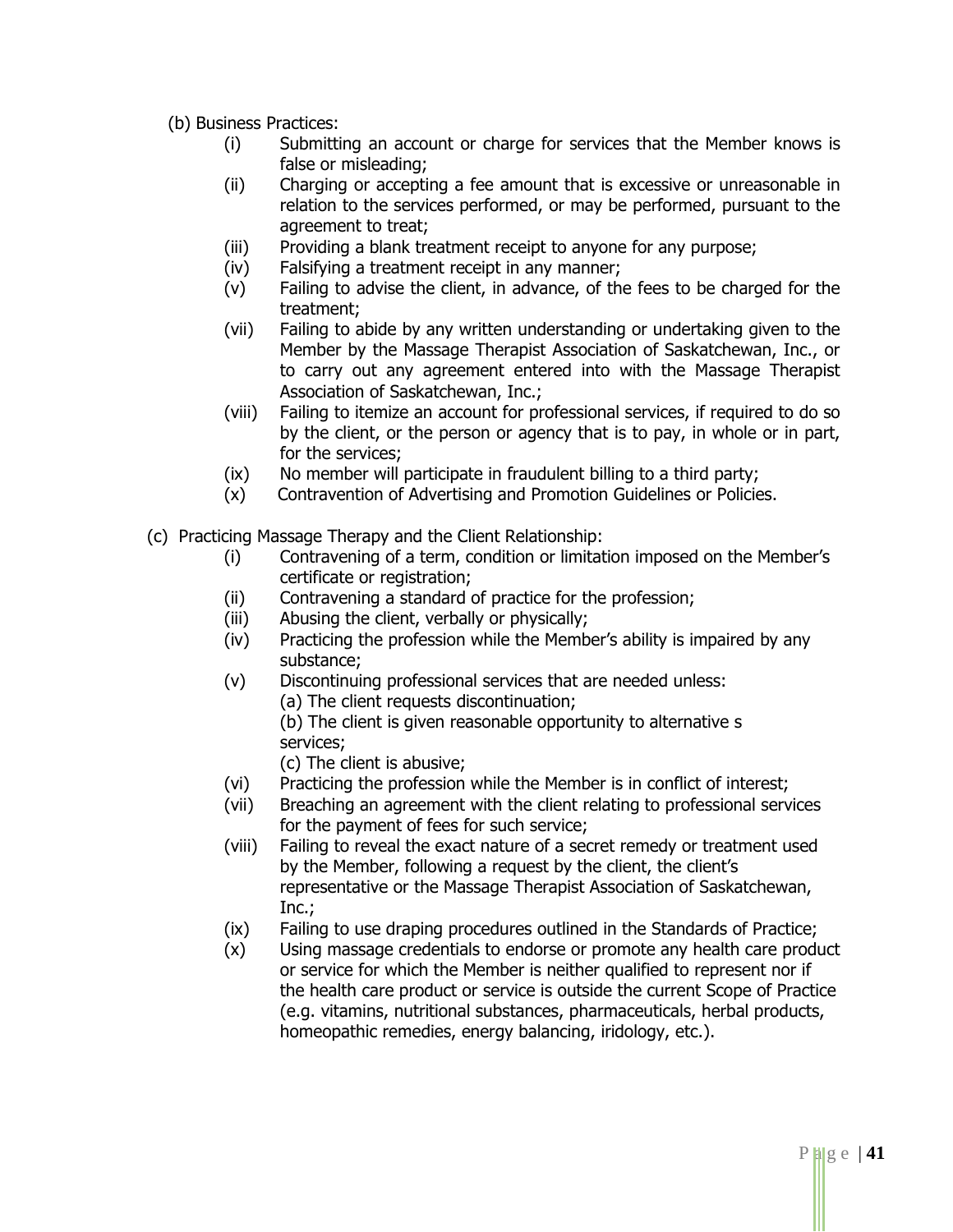- (d) Other Matters:
	- (i) A charge or conviction of a criminal offence that falls under the Criminal Code (Canada) or the Controlled Drugs and Substances Act (Canada);
	- (ii) Contravening a federal, provincial, territorial or municipal bylaw if:
		- (a) The purpose of the law, bylaw or rule is to protect public health;
		- (b) The contravention is relevant to the Member's suitability to practice;
	- (iii) Engaging in conduct or performing an act while practicing the profession that, having regard to all circumstances, would reasonably be regarded by the Members as disgraceful, dishonorable or unprofessional;
		- (a) Treating or attempting to treat a condition beyond the Member's competence;
		- (b) Failing to refer the client to a qualified Health Professional practitioner where the Member recognizes, or ought to have recognized, a condition requiring medical examination;
		- (c) Failing to pay any money owed to the Massage Therapist Association of Saskatchewan, Inc.

# **11.9 Professional Conflict of Interest**

- (a) All Members shall conduct themselves so that their actions and conduct may not be interpreted as protecting self-interest. The interests of the public must always come first.
- (b) All elected Members of the Board and the Association, appointed Members, Committee chair persons, and employees of the Association acting in an official capacity shall conduct themselves so that their actions and conduct may not be interpreted as self-serving; and
	- (i) Shall declare a conflict of interest in matters in which they have a vested interest;
	- (ii) Remove themselves completely from the matters from which the conflict arises.
- (c) A conflict of interest may be deemed as, but not limited to the following:
	- (i) Where a Member has a direct material interest;
	- (ii) Where a Member is involved in determining/reviewing credentials and registration/licensing eligibility for an applicant or other Member who is an associate or related to that Member;
	- (iii) Where the Member is involved in the Investigation and/or Discipline process affecting another Member who is an associate or related to that Member; and
	- (iv) Any situation that a reasonable person would believe that a conflict of interest can occur.

#### **Dated:**

Made by the Members on the 30<sup>th</sup> day of March, 2014.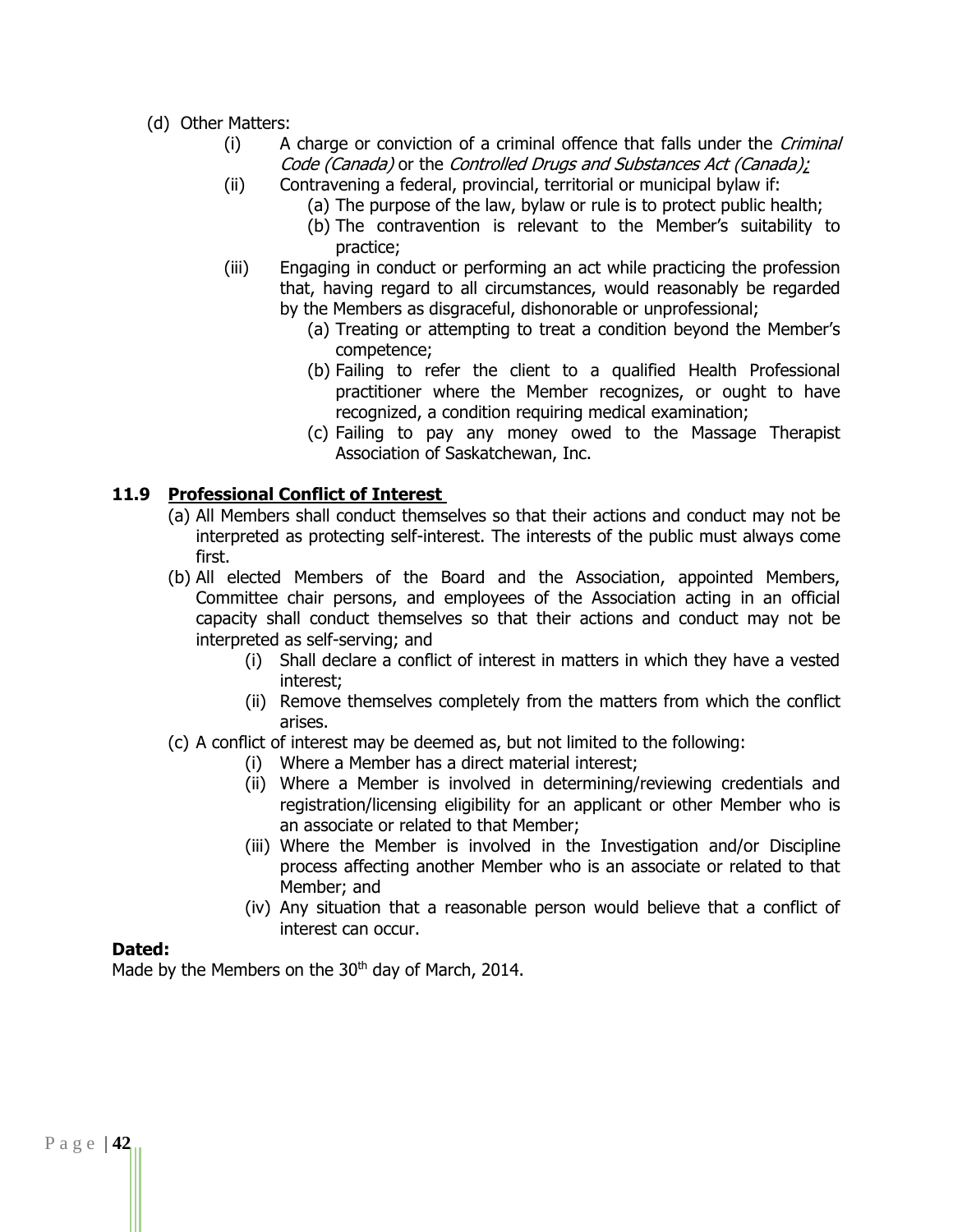#### **APPENDIX 'A'**

#### **INFORMED CONSENT TO MASSAGE THERAPY TREATMENT**

I understand that the Massage Therapist is providing massage therapy services within their scope of practice as defined by the Massage Therapist Association of Saskatchewan, Inc.

I hereby consent to my Therapist to treat me with massage therapy for the above noted purposes including such assessments, examinations and techniques, which may be recommended, by my Therapist.

I acknowledge that the Therapist is not a physician and does not diagnose illness or disease or any other physical or mental disorder. I clearly understand that massage therapy is not a substitute for a medical examination. It is recommended that I attend my personal physician for any ailments that I may be experiencing. I acknowledge that no assurance or guarantee has been provided to me as to the results of the treatment. I acknowledge that with any treatment there can be risks and those risks have been explained to me and I assume those risks.

I acknowledge and understand that the Therapist must be fully aware of my existing medical conditions. I have completed my medical history form as provided by my Therapist and disclosed to the Therapist all the medical conditions affecting me. It is my responsibility to keep the Massage Therapist updated on my medical history. The information I have provided is true and complete to the best of my knowledge.

I authorize my Therapist to release or obtain information pertaining to my condition(s) and/or treatment to/from my other caregivers or third-party payers.

I have read the above noted consent and I have had the opportunity to question the contents and my therapy. By signing this form, I confirm my consent to treatment and intend this consent to cover the treatment discussed with me and such additional treatment as proposed by my Therapist from time to time, to deal with my physical condition and for which I have sought treatment. I understand that at any time I may withdraw my consent and treatment will be stopped.

I hereby give my consent to receive electronic communications (e-mail, text etc.) from this clinic and understand that I may withdraw this consent at any time YES NO

Client Name \_\_\_\_\_\_\_\_\_\_\_\_\_\_\_\_\_\_\_\_\_\_\_\_\_\_\_\_\_\_\_\_\_\_\_\_\_

Signature of Parent/Guardian **Example 2018** 

| Witness |  |
|---------|--|
|         |  |

| Date Signed |  |
|-------------|--|
|             |  |

APPENDIX 'B'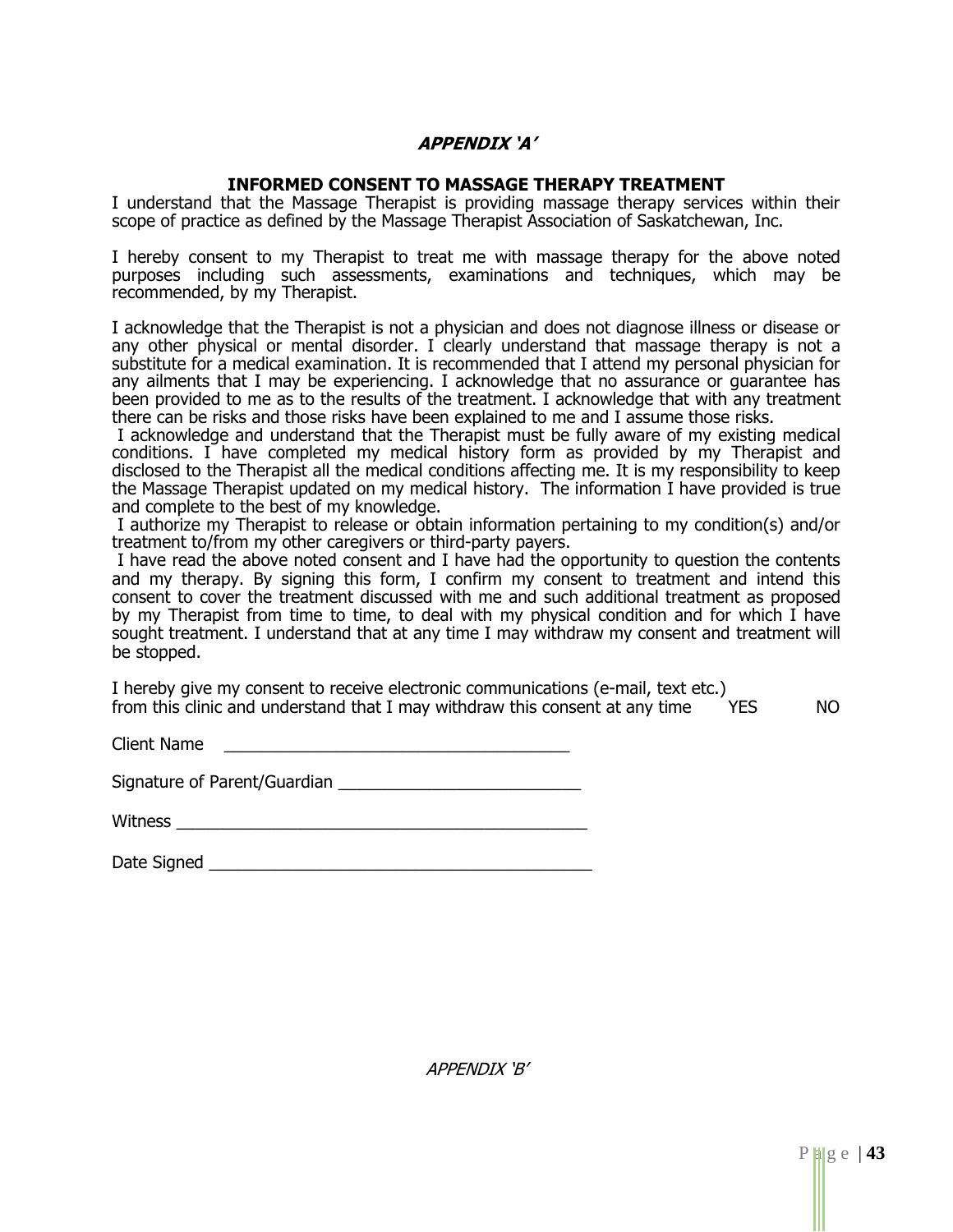#### **HEALTH HISTORY FORM – MINIMUM REQUIREMENTS**

**Name: Date of initial visit: Address: Phone number: Date of birth: Physician's name: Referred by: Referred by: Physician's name: Referred by: Allergies: Physician's name: Sports & activities:**

#### **Current medications**:

#### **Are you under medical care for any of the following: (circle)**

| heart conditions  | high/low blood pressure        | fainting or dizziness |
|-------------------|--------------------------------|-----------------------|
| varicose veins    | phlebitis/circulatory problems | headaches or migraine |
| neck injury       | back injury                    | jaw or ear pain       |
| osteoporosis      | rheumatoid arthritis           | osteoarthritis        |
| cancer            | kidney disease                 | skin conditions       |
| diabetes          | asthma/respiratory             | fibromyalgia          |
| Crohn's disease   | pelvic inflammatory disease    | epilepsy              |
| nervous disorders | whiplash                       | other:                |
|                   |                                |                       |

#### **Have you received care from any of the following: (circle)?**

| Physiotherapist | Chiropractor | <b>Massage Therapist</b> |
|-----------------|--------------|--------------------------|
| Naturopath      | other:       |                          |

| <b>Reason for treatment:</b>                                                     |       | <b>Number/duration of treatments:</b> |  |  |
|----------------------------------------------------------------------------------|-------|---------------------------------------|--|--|
| Have you had surgery in the past?                                                |       | If yes, for what?                     |  |  |
| Have you had any fractures/sprains in the past?                                  |       | If yes, where?                        |  |  |
| Have you had any serious illnesses in the past?                                  |       | If yes, for what?                     |  |  |
| Did the current injury result from a motor vehicle accident or workplace injury? |       |                                       |  |  |
| Have you had any of the following regarding your current condition: (circle)     |       |                                       |  |  |
| Physician's examination                                                          | X-ray | Other diagnostic tests                |  |  |
| What relieves your pain?                                                         |       |                                       |  |  |

#### **What aggravates your pain?**

Signature of Parent or Guardian: